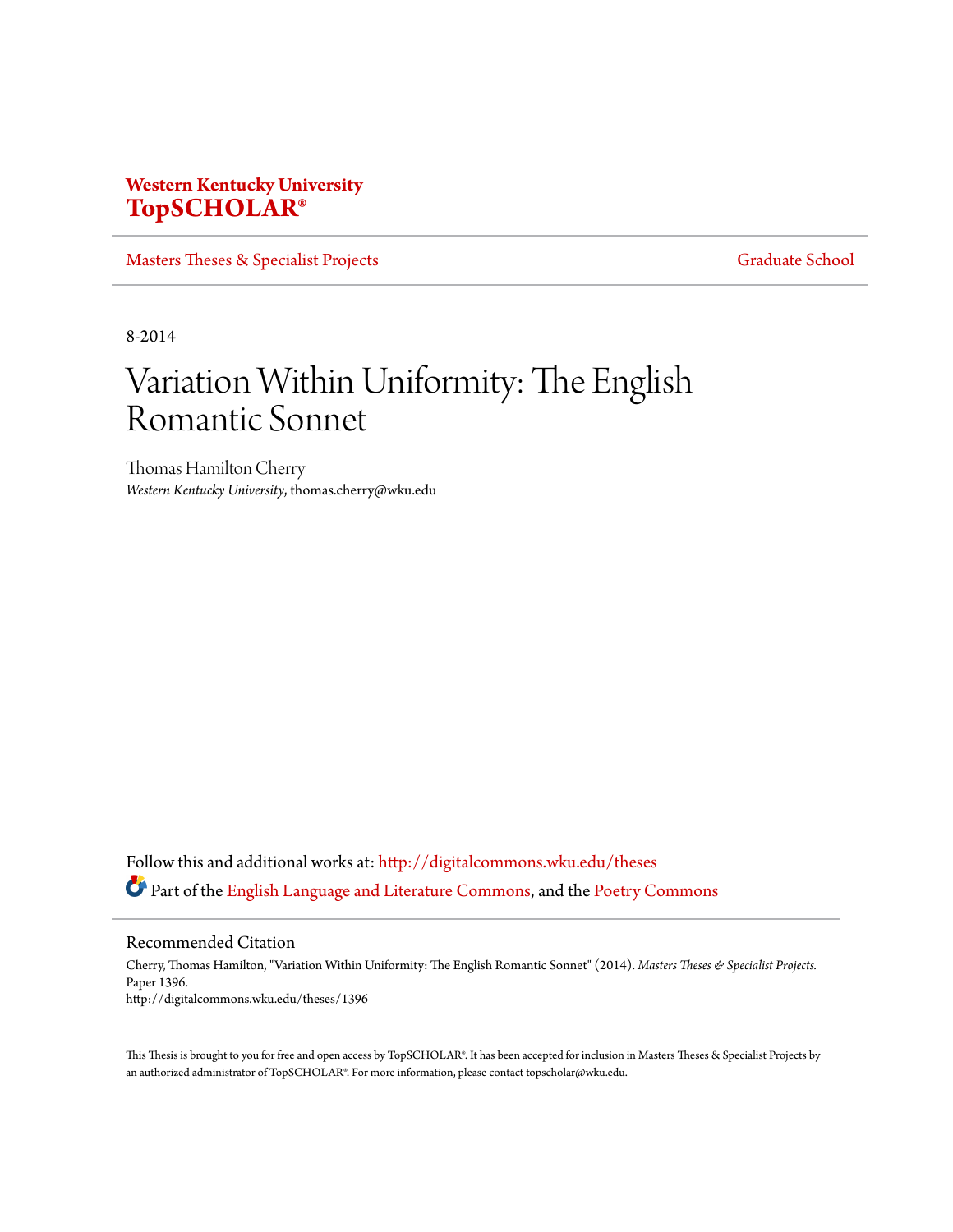## VARIATION WITHIN UNIFORMITY: THE ENGLISH ROMANTIC SONNET

A Thesis Presented to The Faculty of the English Department Western Kentucky University Bowling Green, Kentucky

In Partial Fulfillment Of the Requirements for the Degree Master of Arts in English Literature

> By Thomas Cherry

August 2014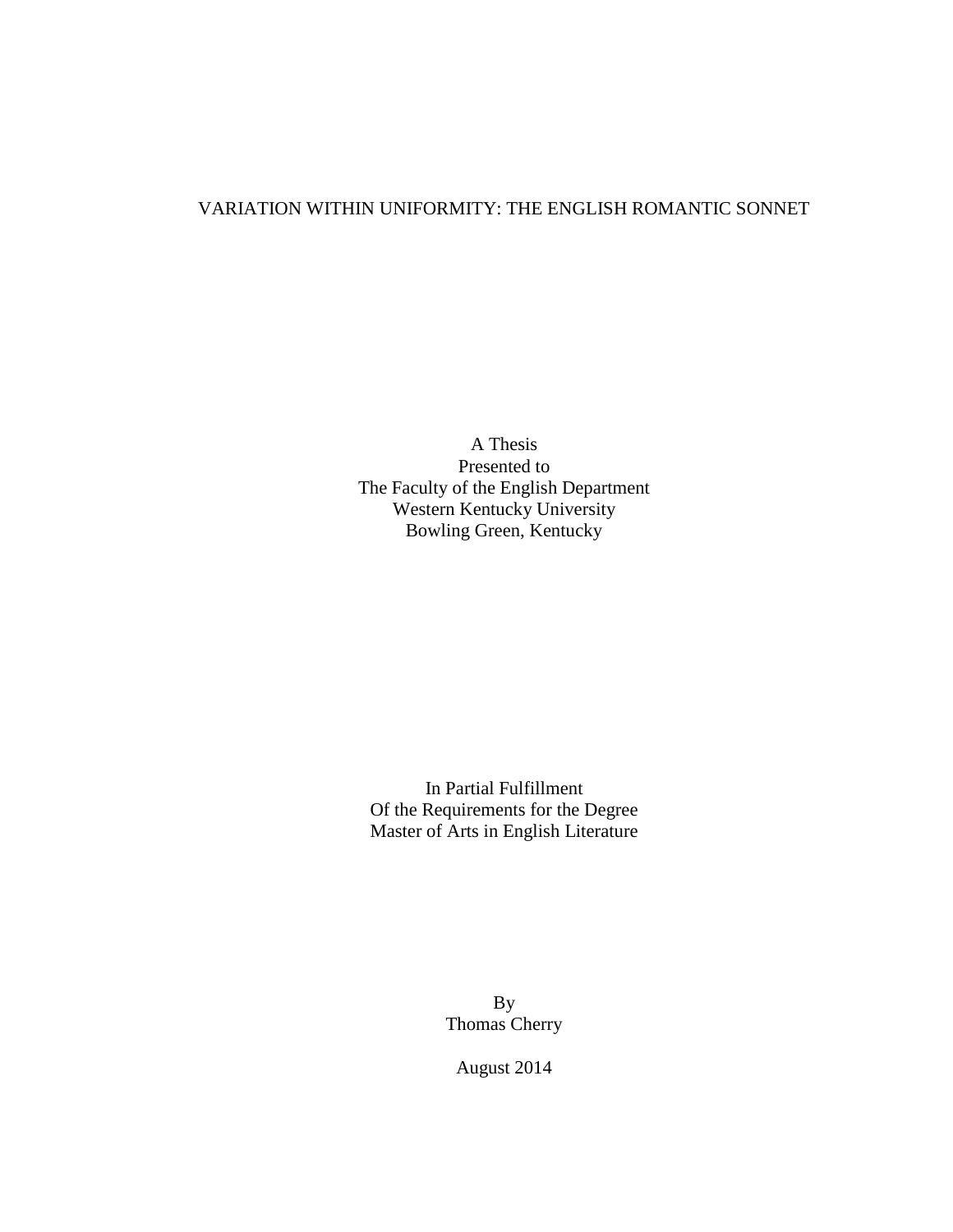## VARIATION WITHIN UNIFORMITY: THE ENGLISH ROMANTIC SONNET

Date Recommended  $\overline{7}$ . 30.14  $\mathscr{L}$ Lloyd Davies, Director of Thesis

 $\frac{1}{a}$ Dr. Alison Langdon $\Delta$  $\iota$ Dr. Wes Berry

Dean, Graduate School

 $\frac{8-12-14}{\text{Date}}$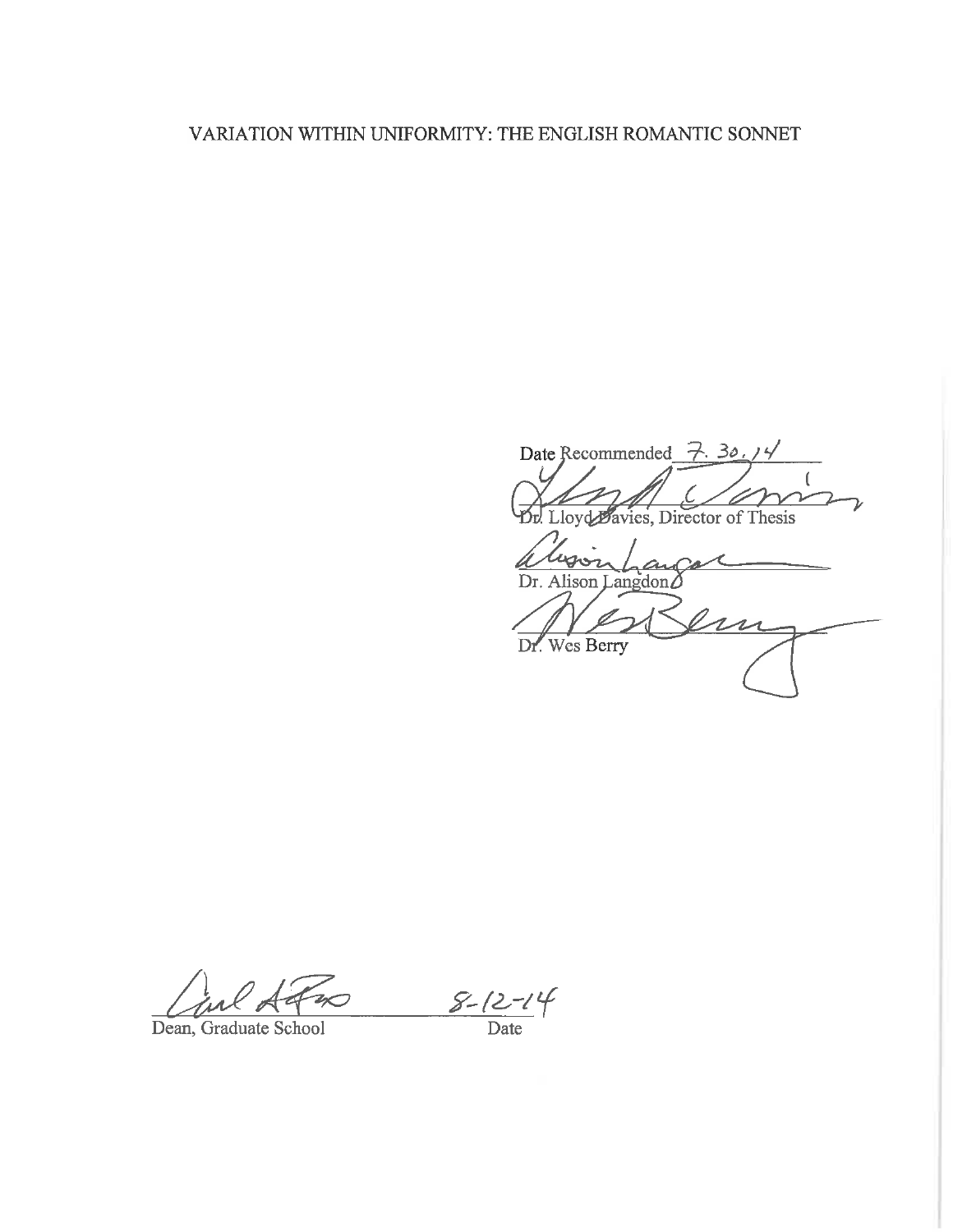## ACKNOWLEDGMENTS

I'd like to acknowledge the effort of everyone involved in this process. The patience and understanding of each person has been appreciated greatly. I'd like to particularly thank my parents, Thom and Robbie, for the constant encouragement I have been given by their pride in me. I'd like to acknowledge and thank Dr. Lloyd Davies for his tireless efforts in completing this long process. Thank you for putting up with my difficulties and lethargy, for the relentless editing I so desperately needed, and for the encouragement and guidance throughout. I'd also like to thank the other members of my committee, Dr. Alison Langdon and Dr. Wes Berry, for their patience when I struggled and their encouragement of my abilities. I'd like to thank all the friends around me who believed I could finish this undertaking; their belief got me to the end. I'd like to acknowledge the role the University of Western Kentucky played in providing me the opportunity to reach this achievement. Thank You to all.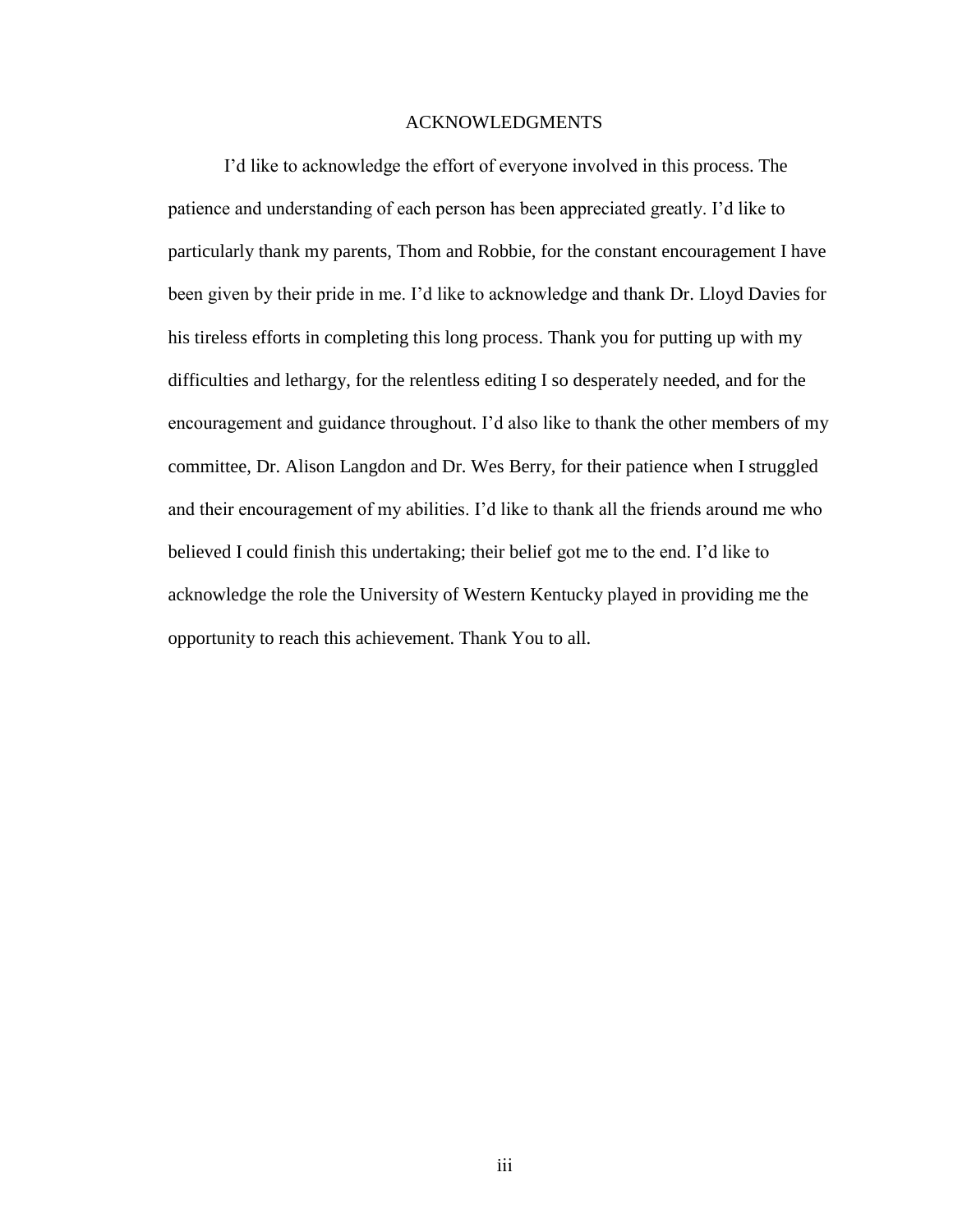## **CONTENTS**

| A More Creative Packaging: Variation in External Elements46 |  |
|-------------------------------------------------------------|--|
|                                                             |  |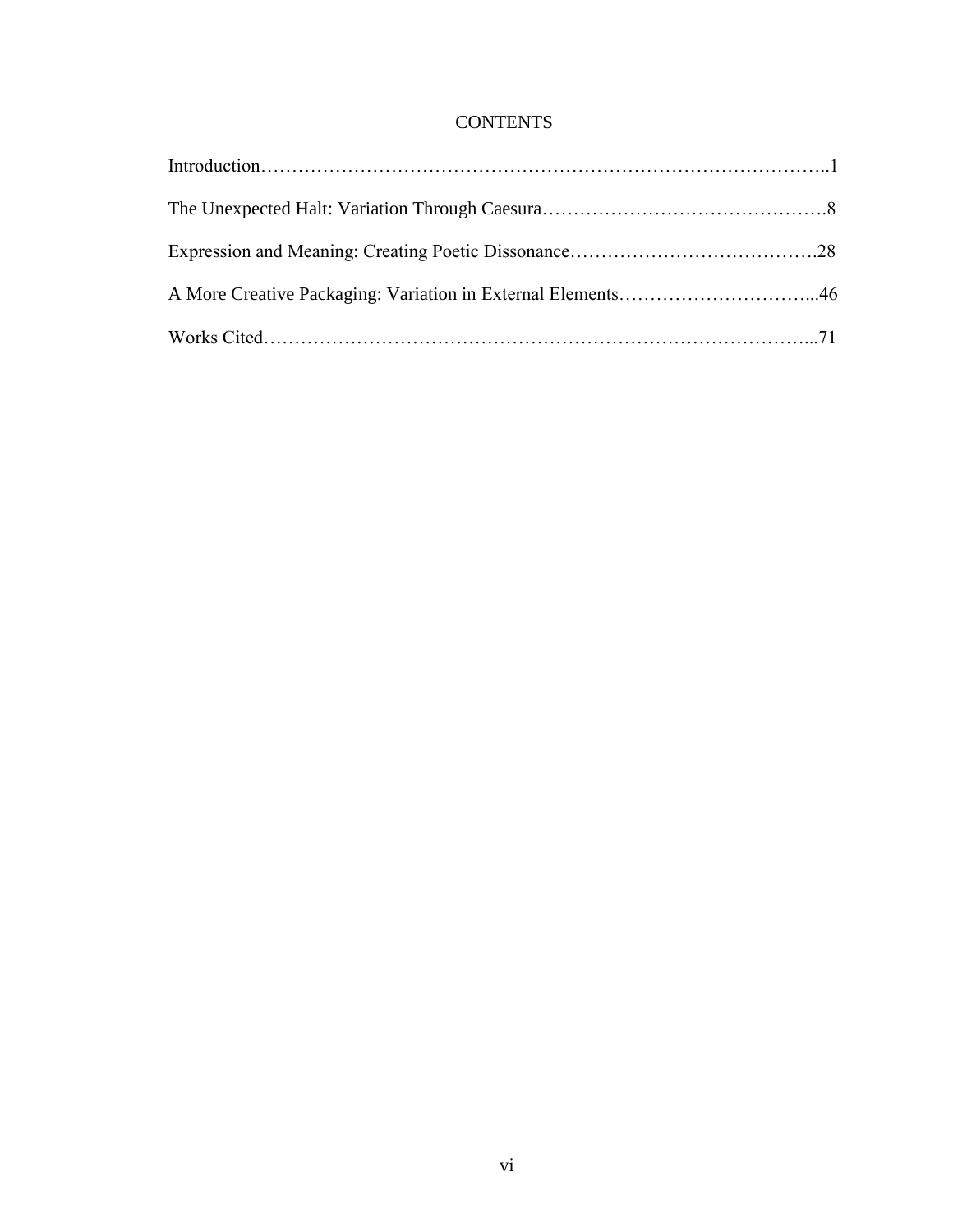### VARIATION WITHIN UNIFORMITY: THE ENGLISH ROMANTIC SONNET

Thomas Cherry **August 2014** 75 Pages Directed by: Dr. Lloyd Davies, Dr. Alison Langdon, and Dr. Wes Berry Department of English Western Kentucky University

The English Romantic poets of the early nineteenth century wrote numerous poems from genres and styles all across the poetic spectrum. From the epics of ancient origin concerning kings and fanciful settings to the political odes on fallen leaders and even the anthropological histories of what it meant to live in their time, these poets stretched their stylistic legs in many ways. One of the most interesting is their use of the short and rule-bound sonnet form that enjoyed a reemergence during their time. Though stylized throughout its existence, the sonnet most often falls into a specific form with guidelines and rule. What makes the Romantic interest in this form noteworthy is that like the other forms, they found new ways to use the sonnet as a means of poetic experimentation and creative expression.

Exploring the various internal and external variations, those changes that took place within the lines and phrases of the sonnet and those that form the organizing and rhyming portions of the poem, this study seeks to establish the ways the Romantics took the uniform techniques of the sonnet and stretched its bounds to find new means of creativity. Close reading of the poems of William Wordsworth, John Keats, and Percy Bysshe Shelley reveals the variant use of caesura, creative dissonance, as well as original organization and rhyme scheme to accomplish purely Romantic goals within the uniformity of the sonnet form.

vii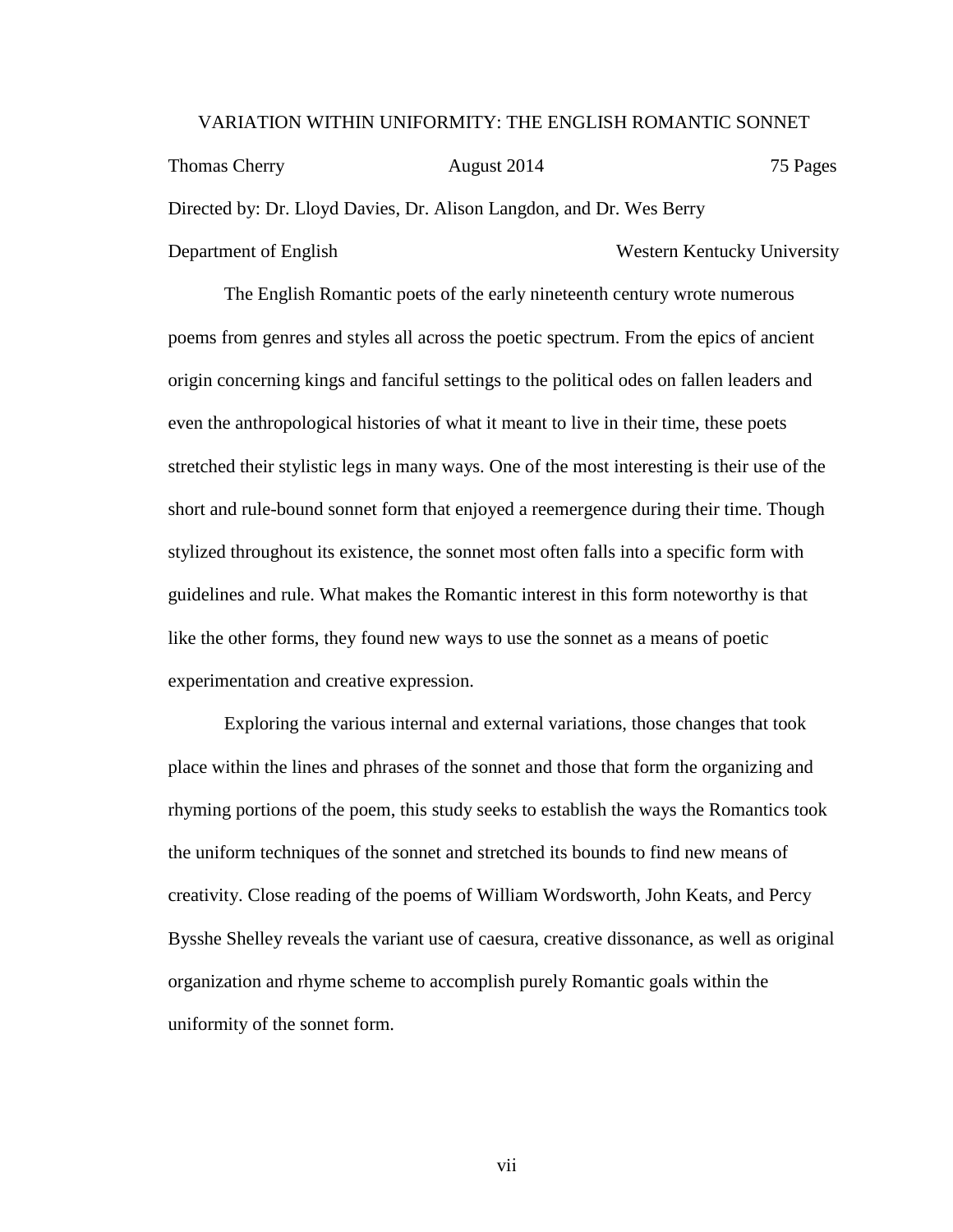#### Introduction

The English Romantic poets of the early nineteenth century, William Wordsworth, Samuel Taylor Coleridge, John Keats, and Percy Bysshe Shelley, all produced a large canon of poetry diverse in style and format as well as subject matter. Their poems included long epics in heroic couplets, blank verse discussions of modern politics, elegies for friends and monarchs alike, musings on nature of both large and small scale, and nearly every genre in between. Of all these forms, the sonnet is of particular interest because of its reemergence in popularity after having lost favor among poets of the previous era. Milton had denounced sonnets as unsuitable, and few respectable poets after him were writing them, yet for the Romantics the form became a popular means of poetic expression. How did these poets of such great imagination and ambition become reignited with a desire to write such a restricted and short poetic form? While the "how" of the form's reemergence is worth explanation, what the poets did after they discovered the form is especially remarkable.

Stuart Curran traces two main influences that spurred the sonnet into Romantic minds. The first is Thomas Gray and his "Sonnet on the Death of Mr. Richard West." This sonnet is in the tradition of the love sonnets of old, but instead of enshrining a current lover, Gray seeks to immortalize someone lost from the world. Curran calls this elegiac sonnet the motive force underlying the entire Romantic revival of the sonnet, noting that it was "a model for hundreds of poets who, whether or not they had a secret life of their own, brought invention to the rescue" (30); for "where the Renaissance had played its variations on the ecstasies of love and religion, the later eighteenth century reared its monument to unavailing sorrow" (30). Gray acted as a launching board for a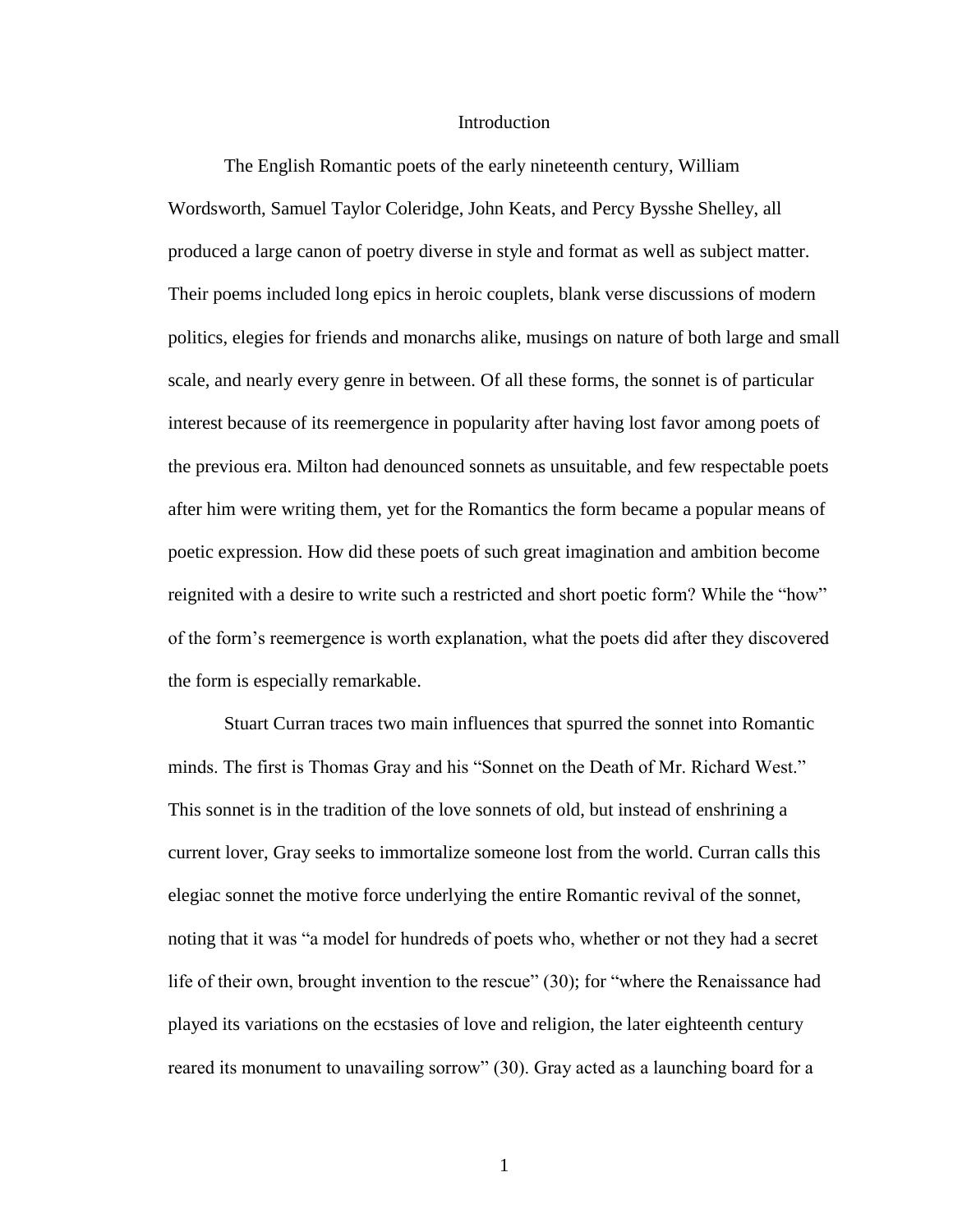new way of seeing the sonnet. From this poem then came the work of Charlotte Smith, whose formal achievement, Michael O'Neill says, "is most pronounced when we recognize her for having revived the sonnet tradition in English" (9). O'Neill also quotes Wordsworth as having said that Smith is a poet "to whom English verse is under great obligations than are likely to be either acknowledged or remembered" (9). Smith's nine editions of *Elegiac Sonnets* is seen as the reignition of the sonnet tradition, moving the form into a more self-aware and introspective style of poem, something that was once unpopular in the tradition. Smith was driven into poverty by a debtor husband and forced to support her large family with literary work; this difficult situation led her to write poems of the self and the internal struggles she dealt with, thus shaping the new Romantic style. Curran says that Smith's achievement is "to free established poetic discourse from its reliance on polished couplets, formal diction, and public utterances, and through centering on internal states of mind to realize an expressive and conversational intensity" (31). Smith's new style of sonnet writing also embodied the Romantic attitude toward interaction with past literature, an important aspect of the reemergence of the sonnet tradition. O'Neill says that Smith illustrates how "poets of the period refused to be imprisoned with the poetic of self-expression"; in her poems there was an intimation of other poets but not direct reference, something the Romantics accomplished by keeping "the doors and the windows of their poetic houses open: past literature enters, often to undergo change; posterity is frequently evoked" (xxvi).

This idea of allowing influences to come into one's literary house and then exit as something new is where, in the progression of the sonnet, William Wordsworth enters, setting up the sonnet tradition that would eventually become Keats's and Shelley's.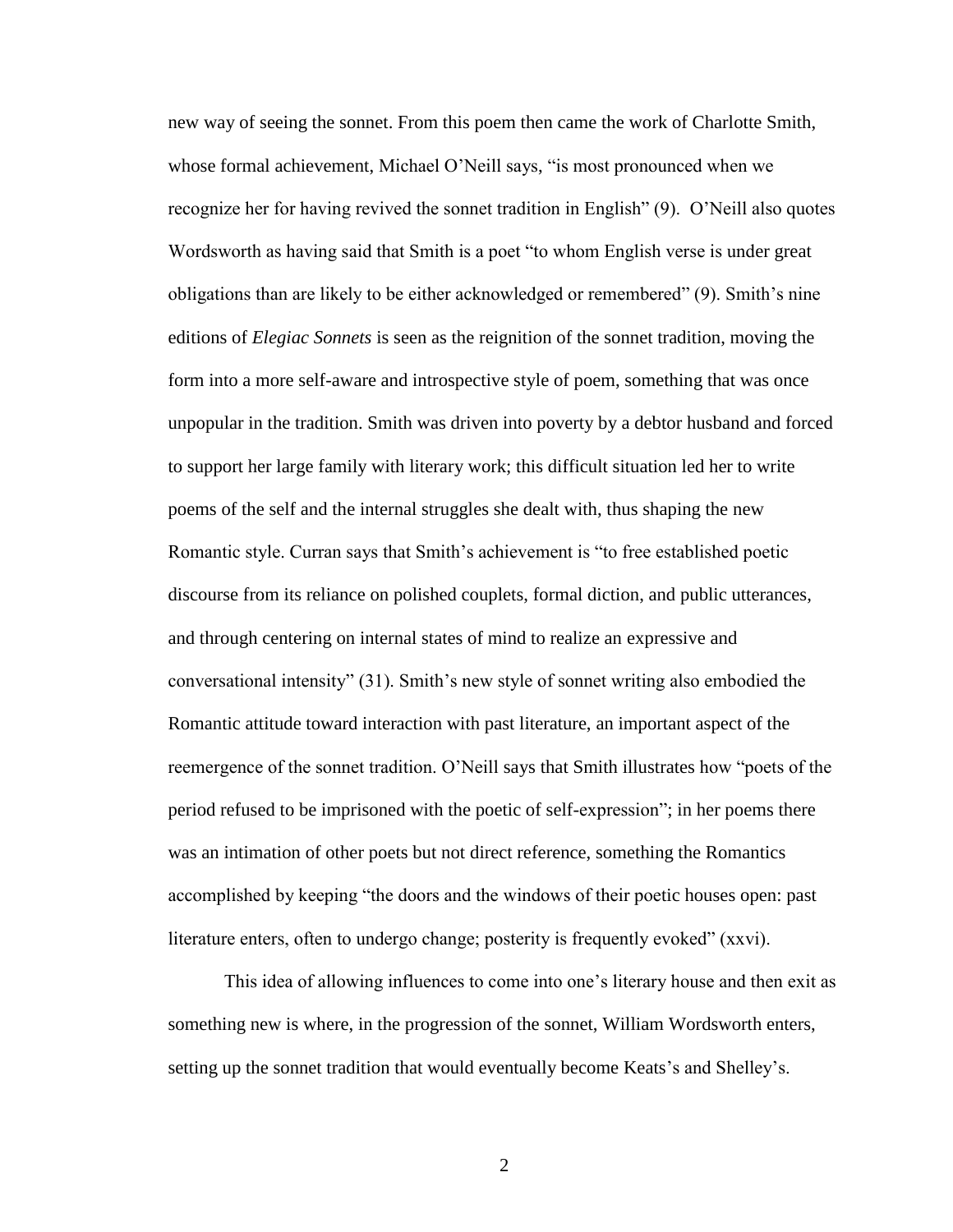Jennifer Wagner focuses her extensive study of the Romantic sonnet on Wordsworth, a study that she says "locates the rise and popularity of a particular *mode* of sonnet with the entry of Wordsworth into the sonnet-writing arena that already existed at the opening of the nineteenth century" (12). Wordsworth gains such importance in the reemergence of the sonnet because "the awareness of nineteenth-century writers that something new had happened in Wordsworth's sonnets created an unusually self-conscious attitude toward the form" (Wagner 12). With the work of Thomas Gray, Charlotte Smith, and William Wordsworth, the sonnet was set on a yet another new trajectory, one created by poets more willing to write about matters of the inner-self, allowing the sentimental to influence their writing. These poets adopted more conversational and expressive tones that came from their imagination and emotional creativity, influences that previous generations of sonnet writers did not allow for. This subtle change in poetic expression coincided with a evolution in the formal understanding of the sonnet itself. By changing the acceptable subject matter for the sonnet, these poets also questioned the standard formal elements of the sonnet, opening it to experimentation and the formal variations that are the main focus of this study.

Freedom from the constraints of formal poetry is not an obscure or new idea in the life and work of Wordsworth, Keats, Shelley, or any of their Romantic contemporaries. The tendency is articulated clearly in Keats's meditation on poetic form, "If by dull rhymes our English must be chain'd." This sonnet is a call to the kind of experimentation and freedom from rules that his other work exhibits. It offers a solution to the problem of restriction: if rules become too abrasive, "Let us find out, if we must be constrain'd, / Sandals more interwoven and complete / To fit the naked foot of Poesy" (4-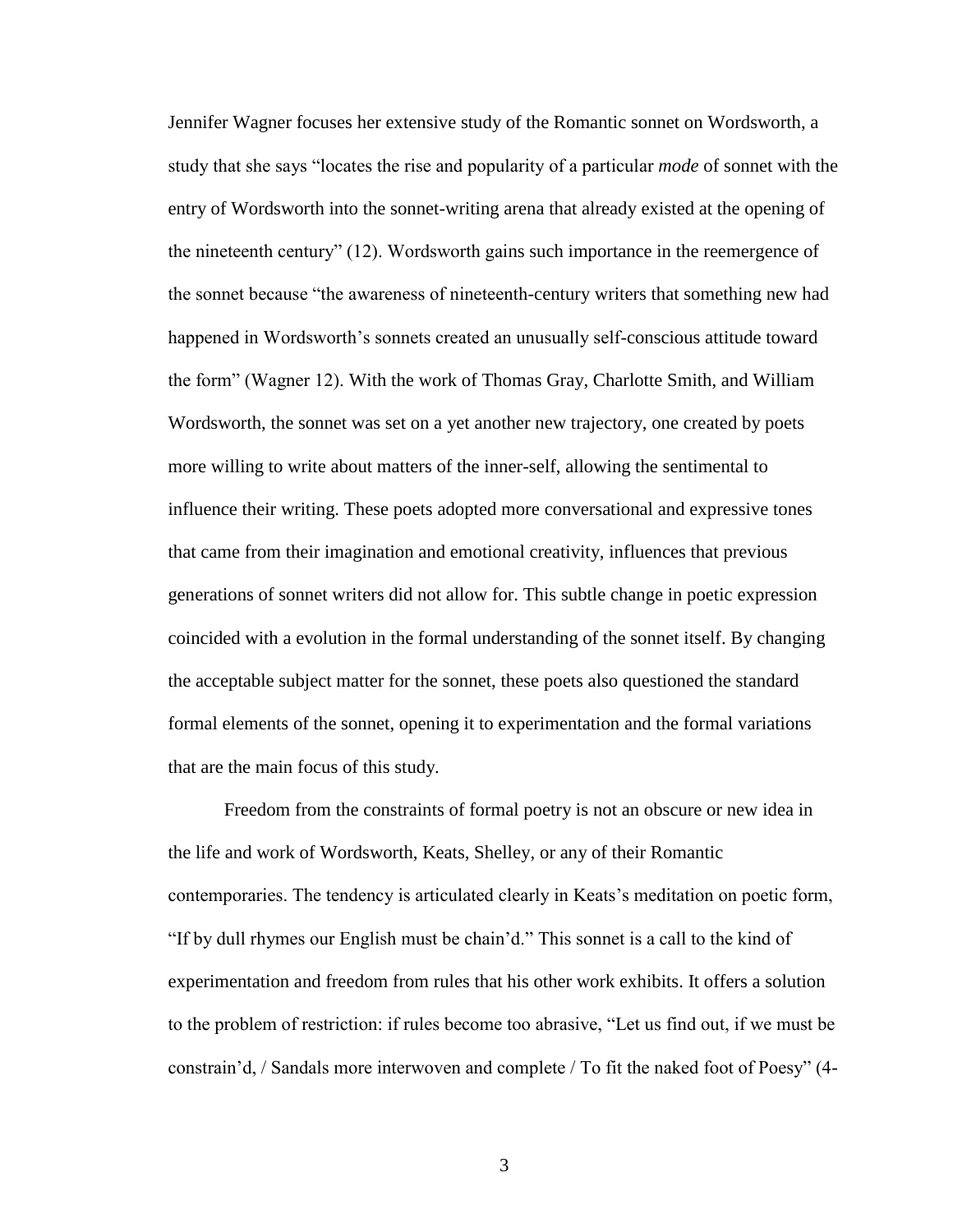6). Keats wants to forge new paths and seek new solutions to the problems of constrictive rules. This is not a call for the abandonment of all form, but rather a pledge that "if we may not let the Muse be free, / She will be bound with garlands of her own" (13-14). This sonnet argues that the solution to feelings of entrenchment or constraint is to find new ways of existing in the old forms, not to disregard them as a whole, but to adapt and change them to fit the desires of the Muse—a technique the Romantic poets used throughout their sonnet writing careers.

The Romantic experimentation in sonnet writing falls into the two broad categories of internal and external variations. The "internal" variations are those that take place within the lines of the poem and break from common sonnet practice or expectations. These can be changes in rhythm, emphasis through word selection and sound, unusual use of punctuation, or any other variation from the standard iambic pentameter line internal to the sonnet's form. The "external" variations deal less with the phrasing or rhythm of the poem and instead focus on the structure of the lines as a whole or changes made to the sonnet's rhyme scheme, both of which are considered the casing in which the internal meaning of a poem is placed.

The "internal" variations are dealt with here first because these changes often manifest in the way the poem is read, changing the sound or rhythm of the reading; however, they can also affect the larger message or significance of the poem's structural elements and ideas. Internal changes and variations may call attention to, or deflect attention away from, other words or ideas in the poem and thus manipulate the meaning of the poem simply by determining the way it is read. An example of this is the caesura in Keats's "When I have fears that I may cease to be," where the halting and overflowing of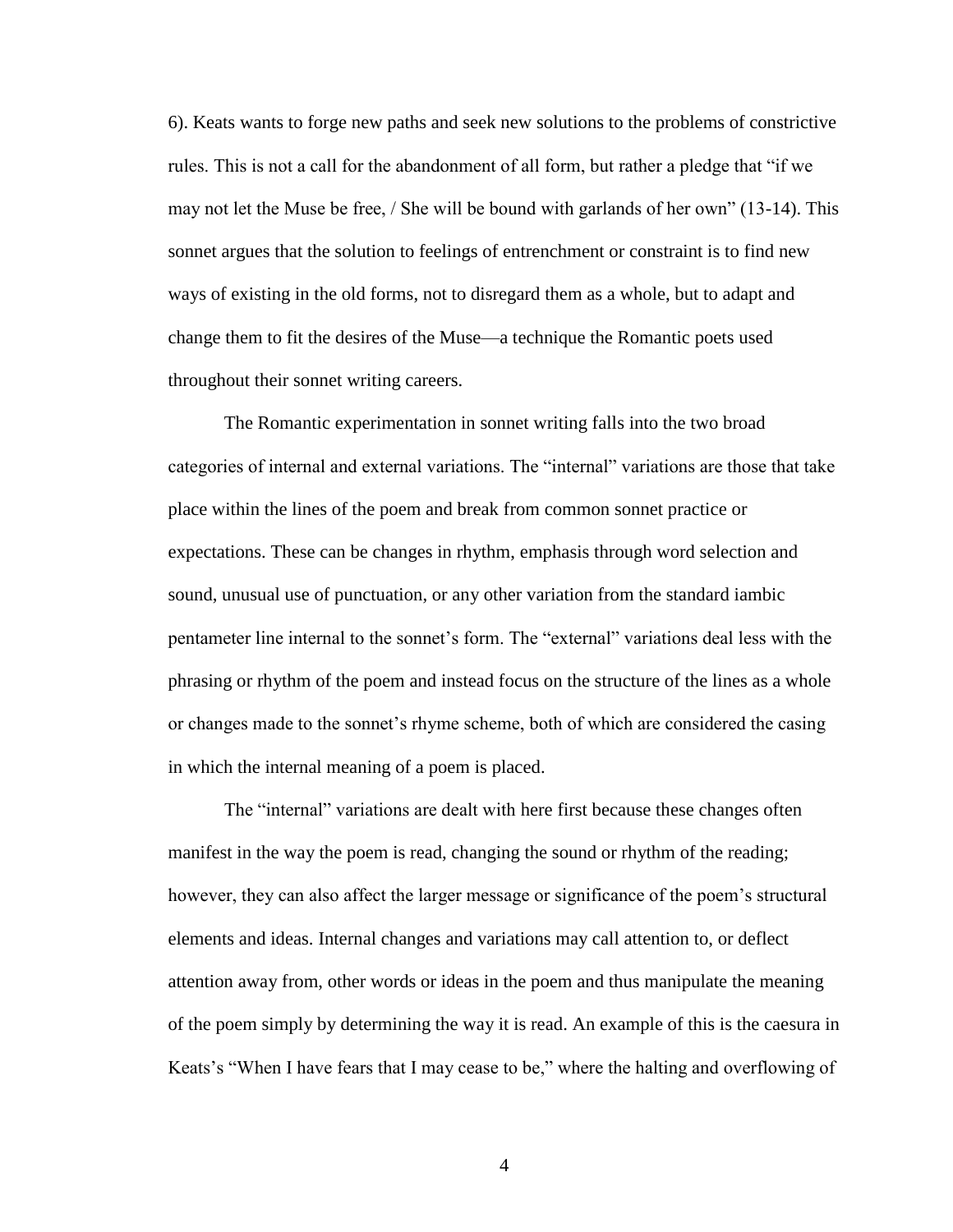the poem's final lines force a reinterpretation of its conclusion. The caesura creates a slowing at key moments and quickening in others, forcing a second look at the ideas in these portion simply by affecting the way the poem is read. This occurs again, but in a slightly different way, in Wordsworth's "Surprised by joy," where the internal variation of caesura causes a disjointed feeling of fragmentation that echoes the feeling of losing a loved one. Again, internal reworking through caesura adds an element of meaning to the poem.

Internal variations may seem simpler than the external variations because on first reading they are stronger and more obvious in their direct relationship to the sound of the poem, but they also embody significant variations in style and meaning that extend outside the poem's form. Such is the case when sonnets create dissonance between their formal elements and their subjects. Sonnets like Wordsworth's "Nuns fret not" and "Composed on Westminster Bridge, 1802" juxtapose their subjects—celebration of restriction and the quiet of a London skyline—with opposite formal elements such as enjambment, choppy lists of words that speed up reading, and excited punctuation. The dissonance created by these coexisting but entirely opposite elements forces new examination of the poem and what the poet seeks to accomplish. Even as Wordsworth experimented with these internal variations, Shelley used the same techniques to admonish Wordsworth in his sonnet "To Wordsworth." Here the dissonance comes in the use of exalting language to set up an indictment of whom Shelley sees as the once-great poet. In each instance, internal techniques stray from established norms to affect the way the poem is read or understood, thus forging new poetic territory.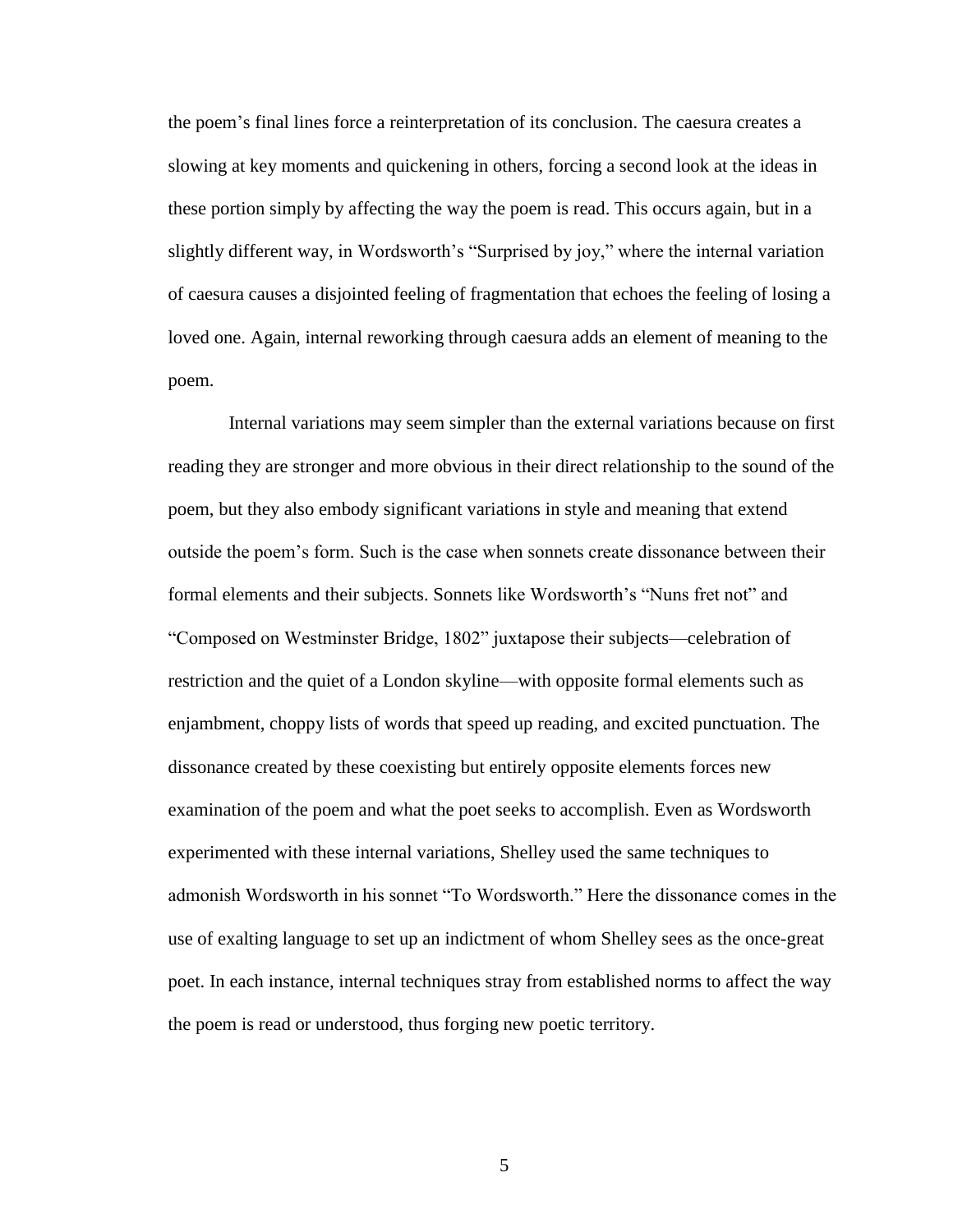Though the internal variations make up much of this study, the external variations are not without their own importance. The use of variant organization and rhyme scheme was a very popular means of poetic originality in the Romantics. By taking forms long established and changing them, either slightly or radically, the poets were able to create new forms, often times with very specific goals in mind. Shelley's "England in 1819" inverts the Petrarchan organization, putting a list of the old kings' ills above the subjects who take the brunt of that evil before finishing on a couplet describing the possible future for such corrupt leaders. This inversion and inclusion of two styles pulls together the fate of the kings and the subjects, a connection that would not be accomplished without the variance of organization. In "On Sitting Down to Read King Lear Once Again" Keats combines what is normally understood as conventional Petrarchan and Shakespearian forms into a single sonnet to create homage to the Shakespeare works it is celebrating, but also to rebel against the couplet practice he so despised. By changing the form of the poem, using elements considered "external" or outside of the aural elements, he accomplishes both of these goals. Examination of these types of organizational and rhyming variations, like understanding the rhythmic and dissonant elements of other poems, allows new levels of understanding and interpretation. By creating these new forms, the Romantics pushed the sonnet's bounds and continued to make it their own.

This study examines internal and external variations through close readings of the poems that establish the Romantic sonnet form. Extensive study has been done on why the sonnet reemerged and the creative climates these poets were entering when creating these poems, particularly by Jennifer Wagner and Stuart Curran, two critics to whom this study owes a great deal, but less has been done to appreciate the truly masterful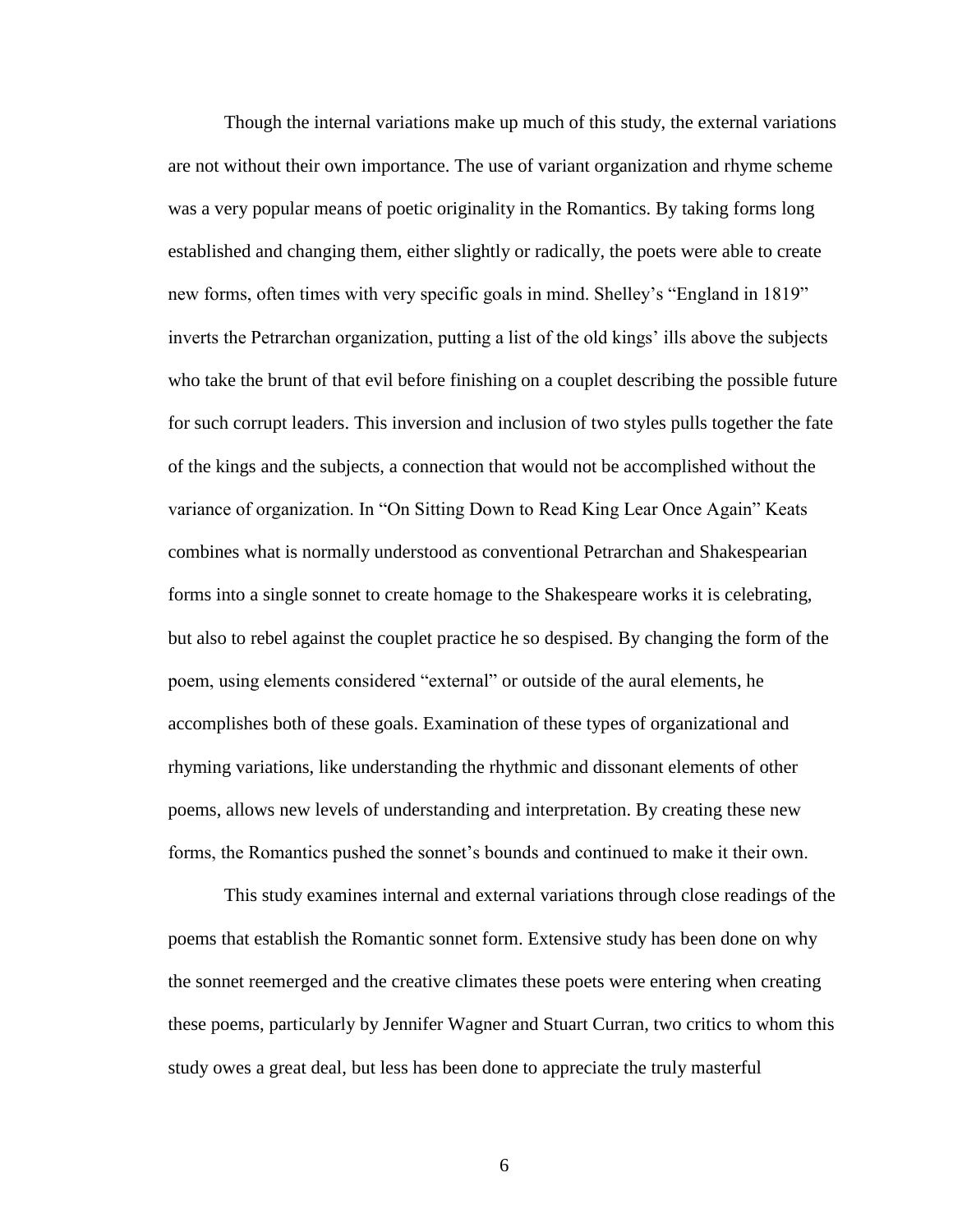techniques used to manipulate reading, to underscore theme, or to encapsulate ideas within this small form. Close reading provides a focus on poetic technique in the sonnet, looking at *how* these larger artistic goals were achieved rather than simply why they existed. By grounding the study in line-by-line examination, this study focuses on the things that may get passed over when trying only to understand holistic meaning or to connect the poems to the greater political or biographical climate of their creation. The craft of creating poetry is one of literature's most beautiful arts, and by studying how these great works accomplish the greatness they do on the minutest level, the masterful nature of the sonnet is revealed.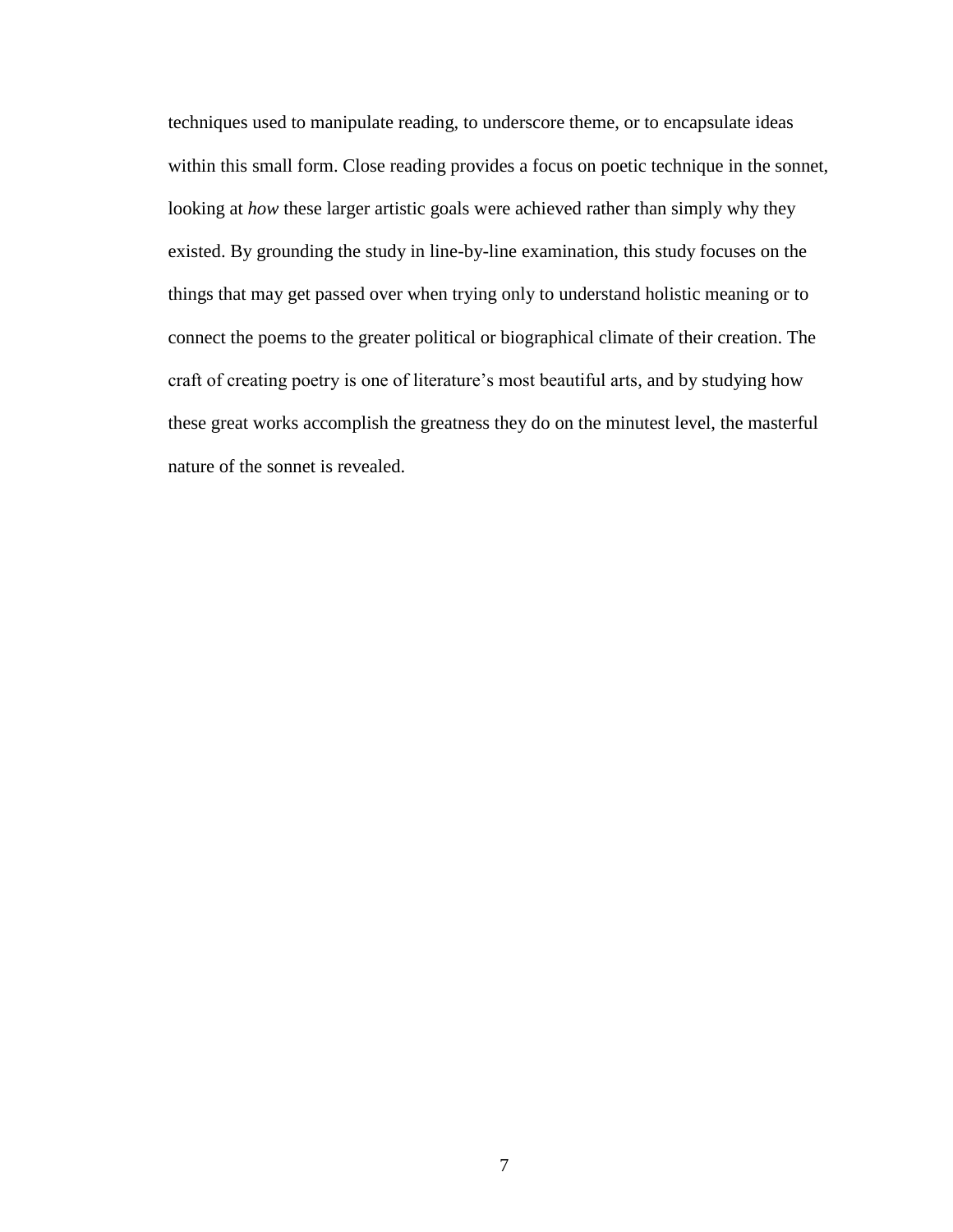#### The Unexpected Halt: Variation Through Caesura

The tradition of the sonnet has been in constant evolution since its creation, but there are expectations of how the form is read and where elements are placed. Much of this has to do with the English and Italian styles seen as basic standards for the sonnet; however, not every sonnet follows these rhythmic expectations. Often the sonnet is forced into an unusual reading through the placement of internal variation that slows or quickens the pace of the poem, often disrupting steady reading and drawing attention to portions. These internal variations are stronger then their external counterparts for this very reason, often they are abrupt or unsettling and thus more noticeable. Inserting internal variation is an important part of how the Romantics created their sonnets, freeing the sound of the poem to move beyond the understood standards and into a more imaginative and creative plane. The first of these internal disruptions is the forced and unexpected halting of a poem's rhythm, often to make some thematic change or shift. The caesura is a popular variation in the Romantic sonnet, often forcing attention into easily overlooked portions of the poem.

One of the more radical uses of caesura takes place in a pivotal line in Keats's "When I have fears that I may cease to be," where it becomes the focus of a new reading of the poem's closing. Here the poem breaks from the conventional closing of the Shakespearean sonnet, which calls for a self-contained rhymed couplet, with an unconventional caesura in line 12:

> When I have fears that I may cease to be Before my pen has gleaned my teeming brain, Before high-piled books, in charactery, Hold like rich garners the full ripened grain;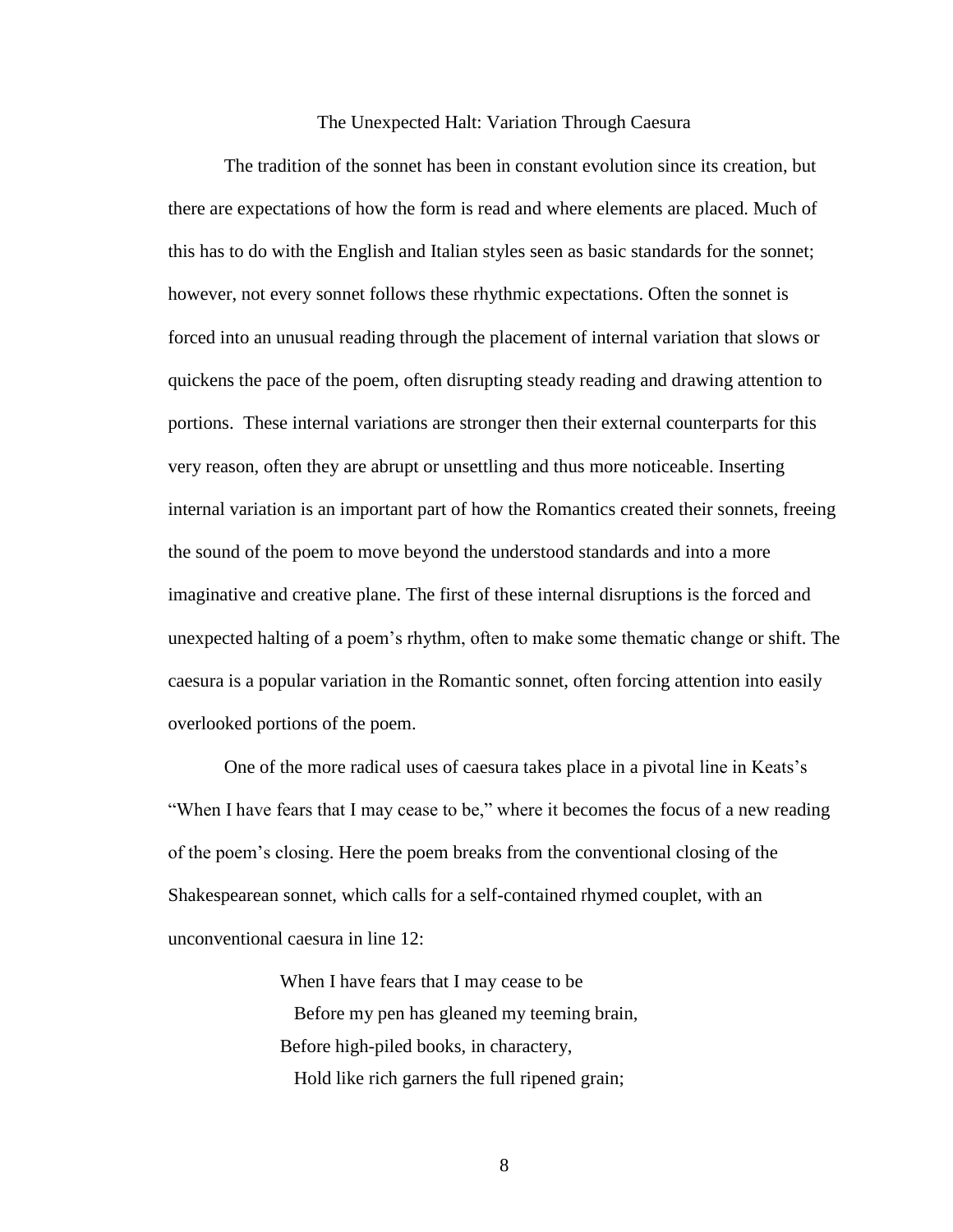When I behold, upon the night's starred face, Huge cloudy symbols of a high romance, And think that I may never live to trace Their shadows with the magic hand of chance; And when I feel, fair creature of an hour, That I shall never look upon thee more, Never have relish in the faery power Of unreflecting love;—then on the shore Of the wide world I stand alone, and think

Till love and fame to nothingness do sink.

The poem appears to be a conventional Shakespearean sonnet: it has three complete quatrains; each contains one thought within the poem's larger overall message; each is rhymed in the conventional alternating rhyme scheme; and each has the parallel construction typical of English quatrains, such as in Shakespeare's "That time of year thou mayst in me behold," a sonnet that voices similar concerns with death. The first two quatrains of "When I have fears" come neatly to their completion with semi-colons at the end of lines four and eight; however, the final quatrain is different in that it reaches the semi-colon early, in the middle of line twelve, rather than the end, and is followed by a dash, thus ending the rhythm of the line early and forming a caesura; "Never have relish in the faery power / Of unreflected love;—then on the shore / Of the wide world I stand alone, and think" (11-13). This pause in the middle of the twelfth line causes a complete and unexpected stop in the rhythm of the poem before moving into the final thought, a thought that would normally be limited, in the Shakespearean construction of sonnets, to the couplet. The tendency to use caesura and enjambment to join lines or end thoughts before the rhymed end stop is not an entirely revolutionary one; what is unique about this instance is the emphatic nature of the stop. The caesura is not a light or flowing stop that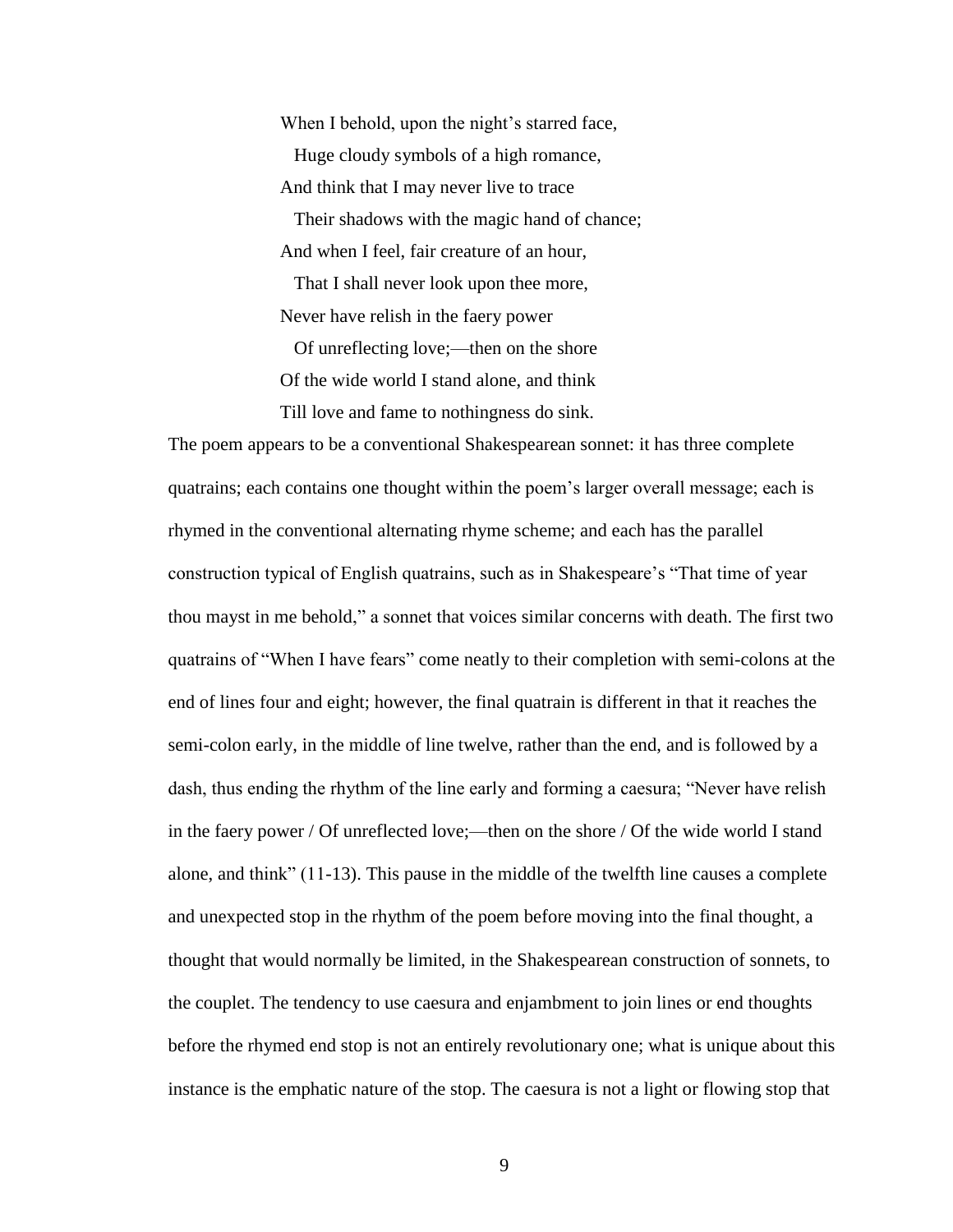connects two similar ideas; it is a strong and immediate break between two completely separate ideas.

On a purely vocal and auditory level, the punctuation alone is enough to cause a surprise or stumble in the poem's sound. The poem juxtaposes two marks that on their own would serve as significant hard stops in a poem's rhythm: the semi-colon separates the two ideas in the same fashion as a period, and the dash forces a delay in the reading as if to encourage contemplation or further examination. These two strong punctuation marks, one following the other, fully halt the forward motion without possibility of smooth transition, a distinction that becomes more significant given the location of this caesura midway through the line. This semi-colon and long dash halt the progress of the reading and force a breath out of the reading of the poem. This is a moment that, were the sonnet a completely formulaic Shakespearean sonnet, as the rest of the construction appears to be, would not occur until the end of the line. Normally there is only expectation of change in the final couplet. The caesura acts as a turn or change of subject as would normally begin at the ninth line of the Petrarchan sonnet and the thirteenth in the Shakespearean; here it takes place just before it is expected, thus adding early attention to the change it is signaling.

This unexpected pause followed by a shift in focus demonstrates a typical feature which Stuart Sperry finds in Keats's poetry: "the sudden start of surprise or recognition, moments when the diverse strands of sensation and association mysteriously coalesce to yield a kind of intimation that Keats himself can consider only by analogy with thought" (76-77). Caesuras, and indeed the other irregular and unexpected pauses seen in other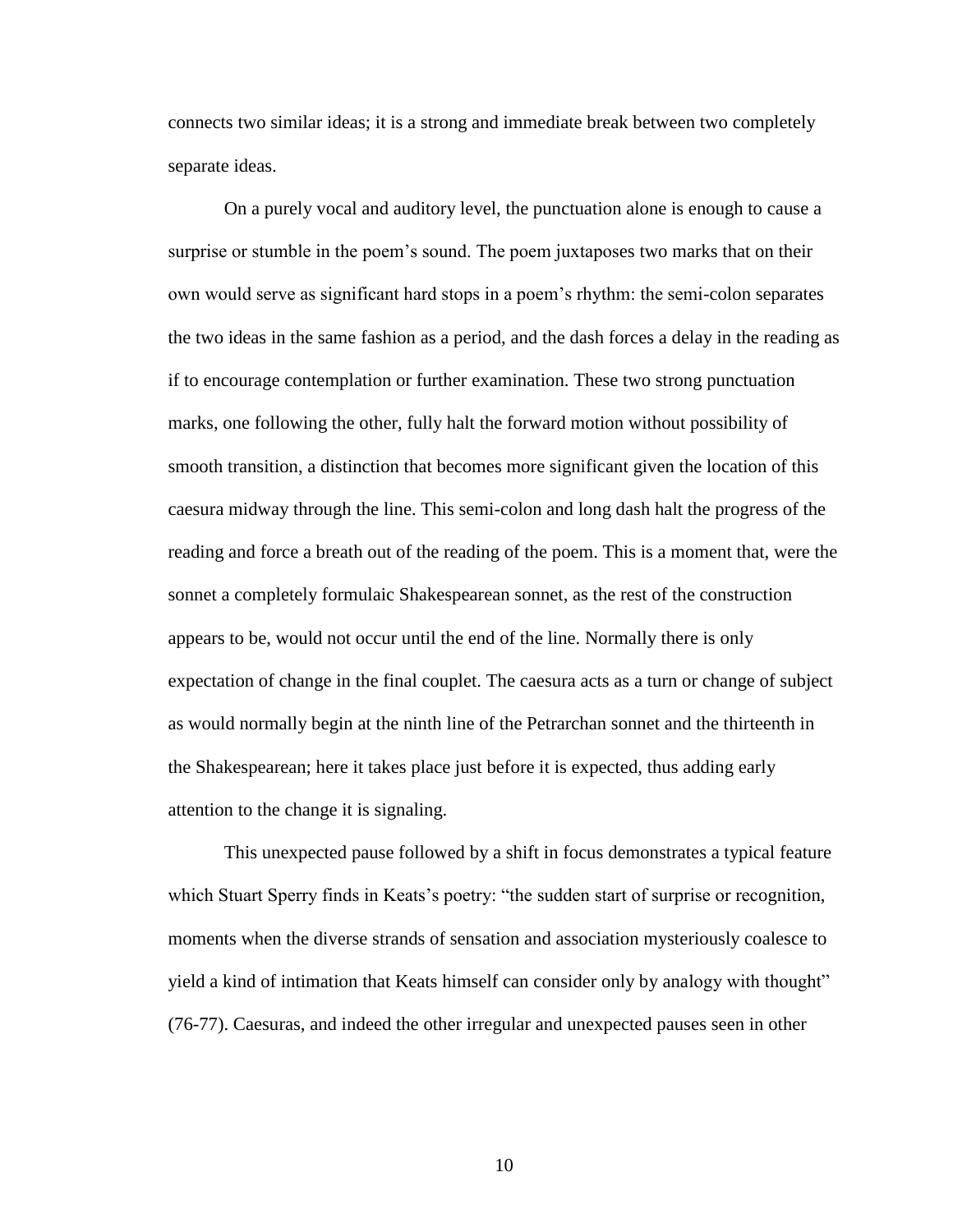poems, are sudden moments of new thought. They then slow the process and call attention to this new situation.

By stopping the poem's movement mid-line, the caesura cuts short the ideas preceding it, not allowing them the fullness of thought that could be achieved by extending to the end of the line. However, the mid-line break not only shortens the line and disrupts the regular rhythm, it also creates an auditory momentum by beginning the final thought earlier than expected, a momentum which dives unexpectedly into the couplet from halfway through the twelfth line. This momentum gives the final couplet more space and, coming after such an abrupt stop in the poem's rhythm and sound, emphasizes its new ideas. This emphasis separates the final thought from the previous three—a separation essential to the couplet's answer to all of the three quatrains' questions.

The lines preceding the full stop of line twelve build in pace and speed, contemplating the poet's possible end and giving voice to the fears that come with that impending possibility. Each of the fears deals with temporality and death: the fear of death "before high-piled books, in charactery, / hold like rich garners the full ripened grain" (3); before the emotions of "high romance" (6) and the beauty of "the night's starred face" (5) can be translated with "the magic hand of chance" (8); and fear that the "unrequited love" (12) of the "fair creature of an hour" (9) may never be experienced again. Each of these fears has a sense of expiration to it, a temporal restriction. However, the full stop that occurs unexpectedly amid these fears of time removes the poem from its restraints. This stop is a moment of quiet before the poem continues, allowing Keats to become what M.A. Goldberg calls "a self-willing individual, active rather than passive,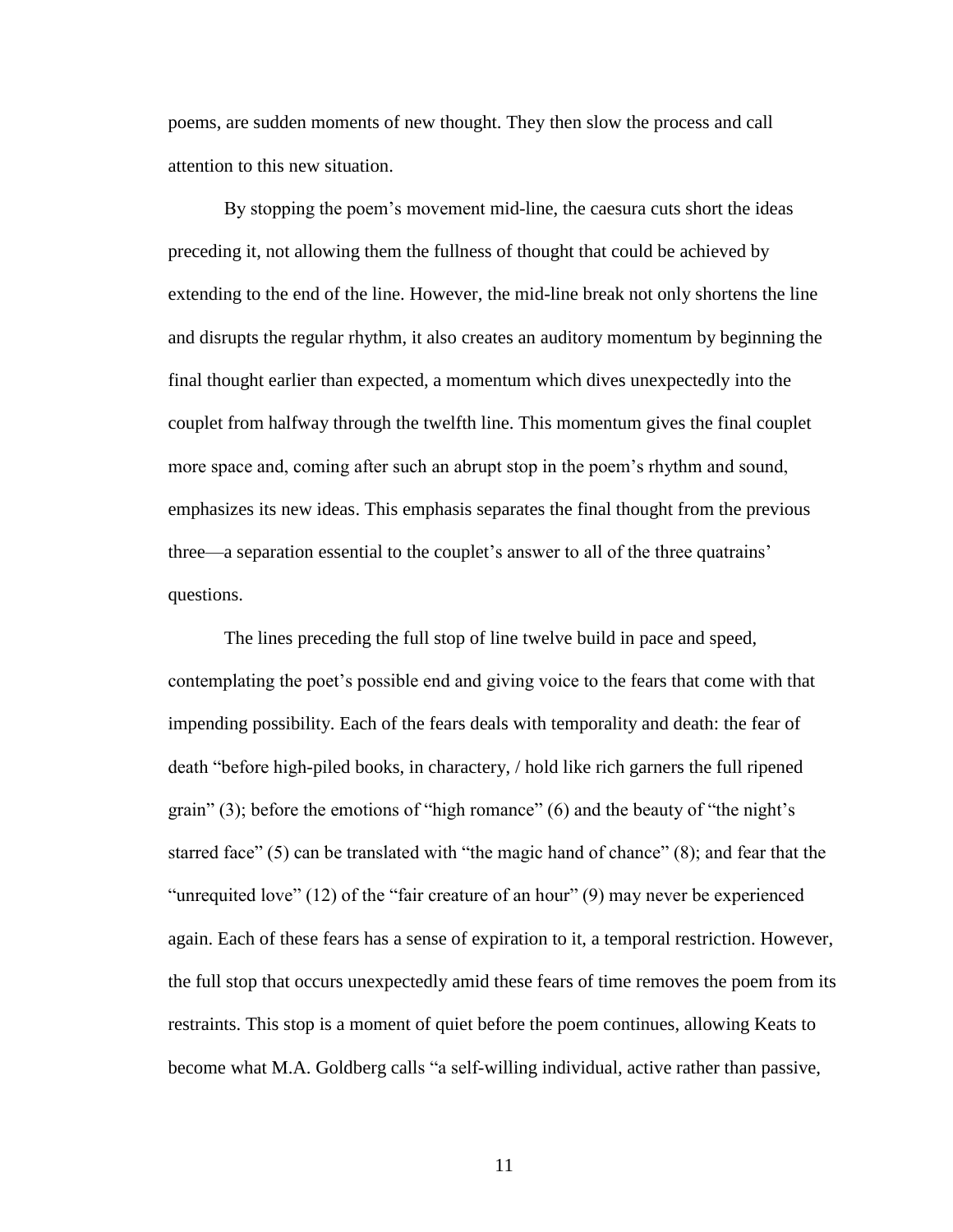relieved of his fears, and outside the space-time dimensions" (127). This full pause in the rhythm of the poem prepares for the solace of the final lines by relieving Keats of his time-constrained fears. The pause is a moment of refocusing, when fears can be slowed and the new perspective properly understood. Ultimately it describes *what* will happen when these times of uncertainty occur. Everything before is a fearful time; the caesura is the crest of the poem's wave and is followed by a speedy descent that changes description into action. These are two very separate yet interconnected messages; forcing them to also be two distinctly separate units through the intensity of the poem's caesura, Keats draws their connection and interdependent nature into a much higher relief than if the poem had continued in customary fashion.

The hard stop and thoughtful silent pause of the closing image are important in unpacking the sonnet's meaning and worth, but what is also unusual is that the image of the final line begins immediately after the caesura. This new thought transitions away from the silence of the caesura, expands beyond the normally self-contained couplet, and picks up the momentum of its early beginning. Rather than being limited to the couplet, the image is formed by the final three lines:

; —then on the shore

Of the wide world I stand alone, and think

Till love and fame to nothingness do sink. (12-14)

This couplet's expansion to two and a half lines, with the information contained in the extra words, stretches the thought beyond what would normally be possible.

These extra words and increased length give an increased prominence to the image of Keats standing alone on the shore of the wide world and thinking of love and fame; it is the culmination of the poem as it slows down and reflects on the fears of a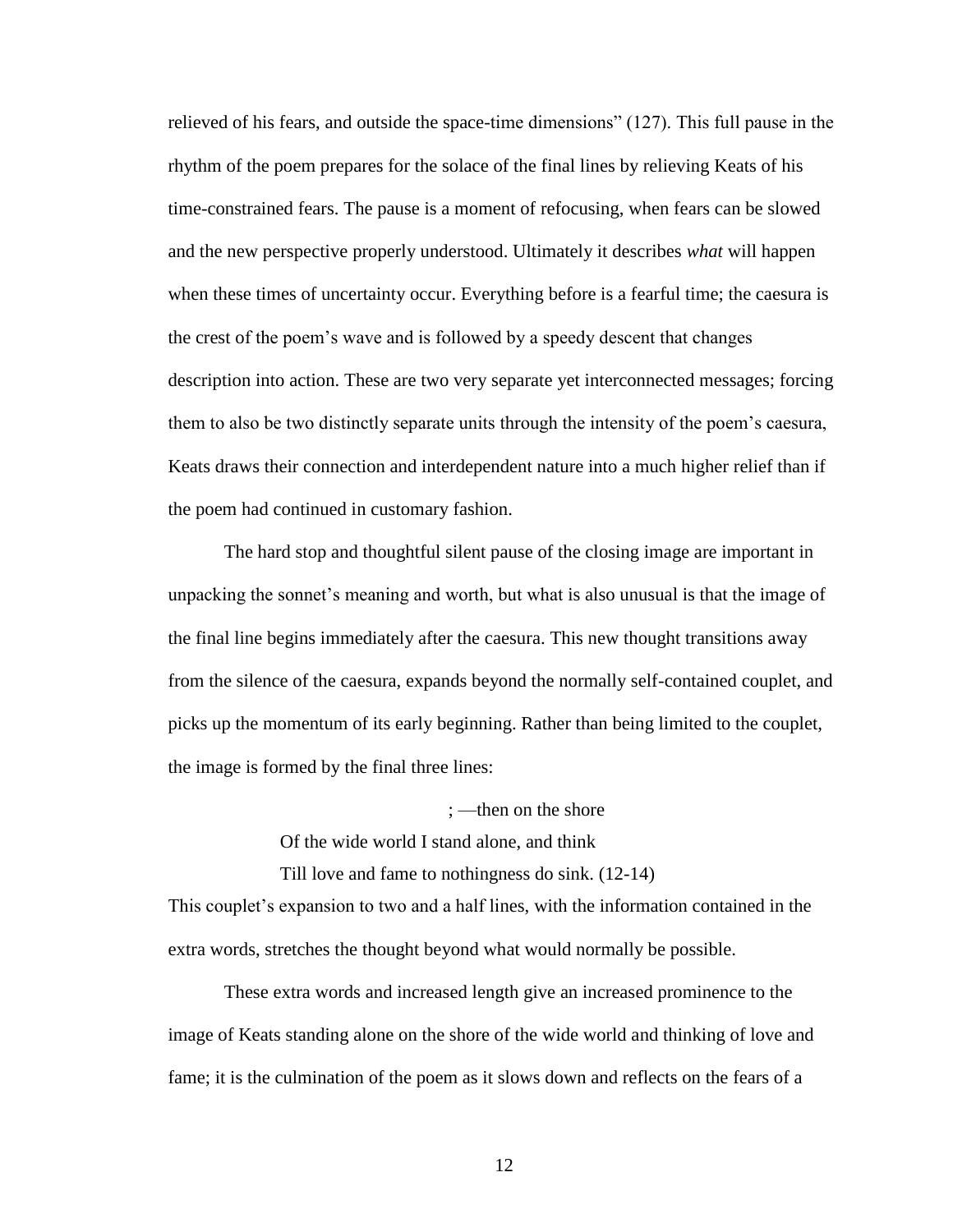previous time. The new sound of the lines gives new life to standing on the shore alone. Because it does not emerge from a standard end-stopped line, this new image has life and speed, it flies from the pause and dives into the final couplet with exceeding vitality. Even the ordering of the now longer sentence increases the auditory momentum. Instead of the standard construction, which would place the subject and action at the beginning of the sentence, this inversion changes the way the line is read, forcing the enjambment to move quickly through the line break and join "the shore" (12) with its modifier, which clarifies that it is the shore "of the wide world" (13). Bruce Hayman works through this kind of sentence inversion in Keats' "On First Looking into Chapman's Homer," noticing that "when the modifiers are placed up front, the reader may tend to inhale at those modifiers before reaching the subject-verb core of the sentence" (24). The same phenomenon takes place here: by imbedding the subject in the body of the sentence and using enjambment to begin the sentence early, the poem forces a breath at the beginning of the sentence and hurries to the second portion of the line.

Significantly, the hurried connection occurs just before the comma, which sets off the reason for standing alone—the quiet process of thinking and again slowing the rhythm. In this enjambed final couplet the rhythm of the poem ebbs and flows with the experiences it is describing. The momentum created by the line's extension brings life to the moment of standing alone at the world's edge, a moment full of possibility and excitement. It is then slowed by the need to think in that moment and consider life and love fully, a process that brings the line to a quieter close.

This change of rhythm and a longer than normal sentence length gives extra attention to the final image, but it also, as Francis O'Gorman notes, "imitates the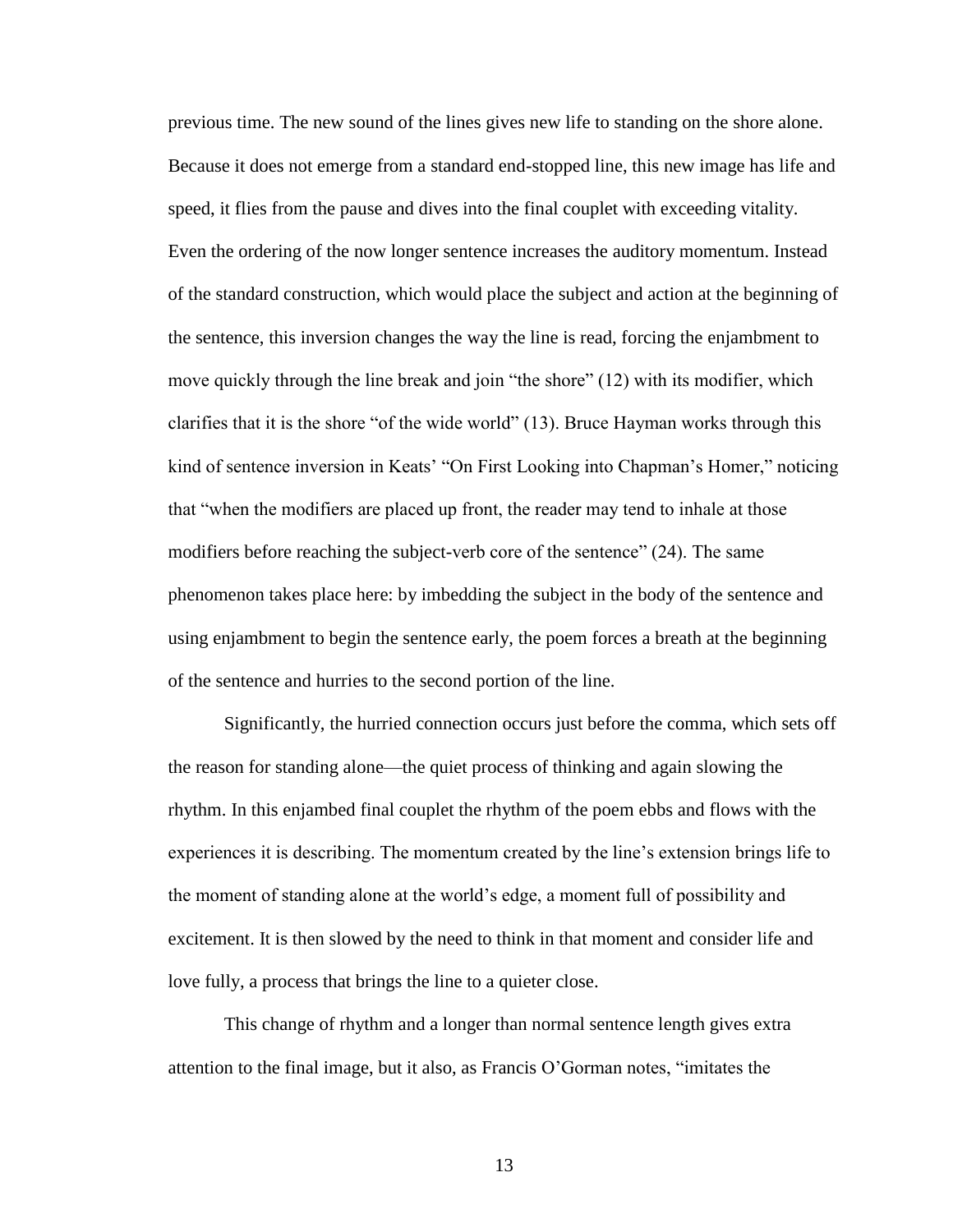unfolding nature of organic growth: its syntax expands through devices that prolong sense and move towards, but do not reach, conclusion" (378). It connects the two parts of the poem, but it elongates that connection through the round shape provided by the increased momentum of the additional half line and the enjambment that follows.

This overflowing of the final image is not only the product of the poem's hard stop forcing a reflection and reconsideration of the circumstance, but also the unusual construction of the sentence, which gives it life and increased movement. Breaking the limiting rule of the sonnet form, Keats infuses this somber and melancholy image with new spirit, which invigorates the fearful nature of the preceding portions. Goldberg points to the problem of a melancholy interpretation of the word "Nothingness," which "can imply a physical reduction to zero, or it can imply a reduction to insignificance. To assume…that Keats is talking about death here…is indeed a temptation—though perhaps a facile solution to a rather complex and important problem for Keats" (126). Indeed, to call this death is to ignore the reflective and freeing caesura of line twelve as well as the life-filled momentum of the sentence. Calling nothingness "death" incorrectly attaches it to the mortal protagonist of the poem and not to the immortal ideas of "love and fame." However, the poem's departure from standard form and style is at the same time a departure from the previous way of thinking. The caesura and the spilling over and elongated lines, have separated the final thinking from the previous fears completely so that the liminal fears of losing love and possible fame sink away from the shore where the protagonist now stands.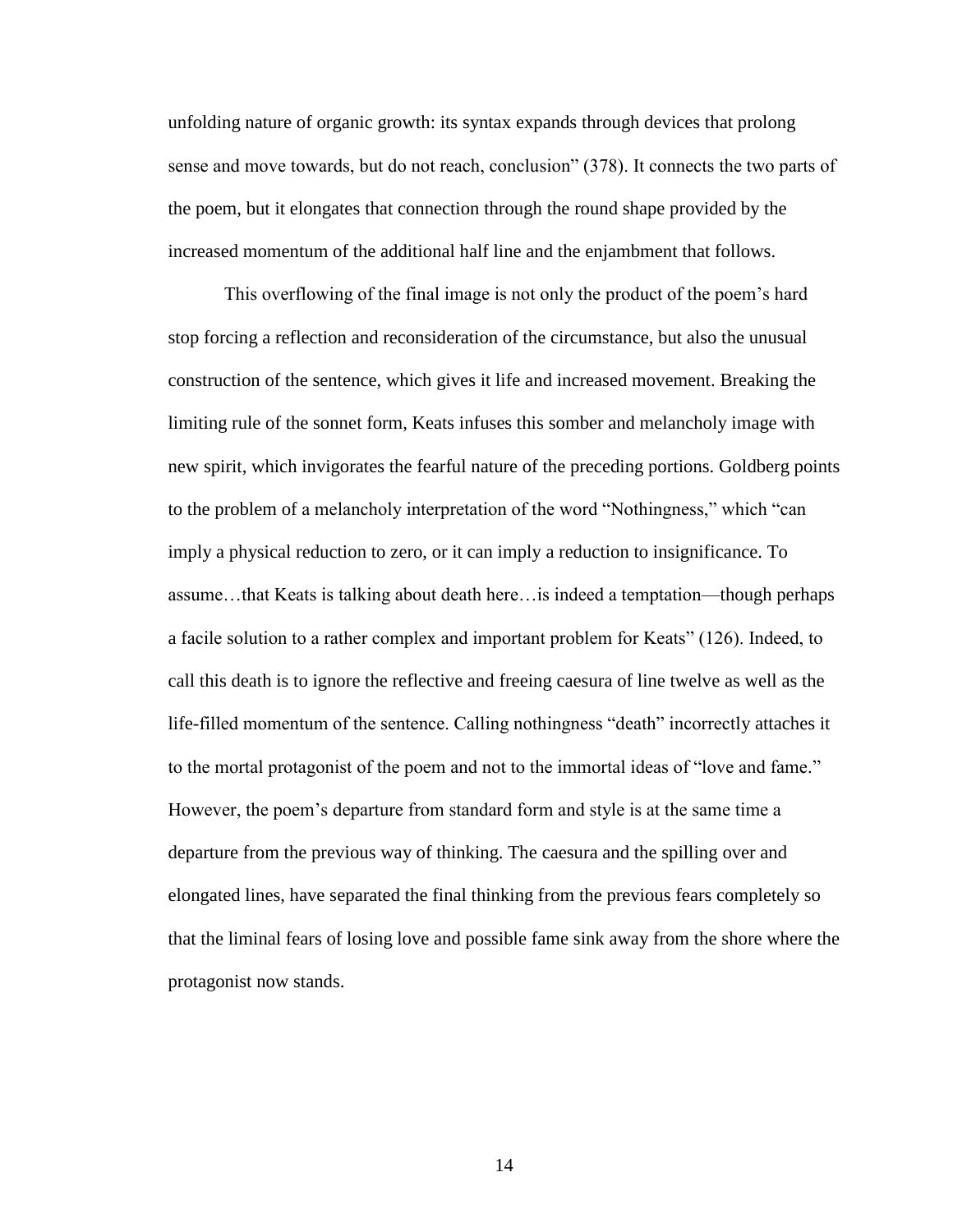While "When I have fears" uses an emphatic mid-line caesura to signal two separate portions of the poem, Keats is not the only Romantic to use the caesura. William Wordsworth's sonnet "Surprised by joy" illustrates a more numerous use of this same internal variation that accomplishes entirely different goals:

> Surprised by joy—impatient as the Wind I turned to share the transport—Oh! with whom But Thee, long buried in the silent Tomb, That spot which no vicissitude can find? Love, faithful love, recalled thee to my mind— But how could I forget thee? Through what power, Even for the least division of an hour, Have I been so beguiled as to be blind To my most grievous loss! —That thought's return Was the worst pang that sorrow ever bore, Save one, one only, when I stood forlorn, Knowing my heart's best treasure was no more; That neither present time, nor years unborn Could to my sight that heavenly face restore.

The intensity and surprise of the caesura is lessened in "Surprised by joy" in two ways: first, the technique is used multiples times within the sonnet, beginning in the opening line of the poem, and thus the surprise element of an unusual stopping point is reduced; second, the caesura at the turn in line nine allows the previous sentiment of the octave to spill over into the sestet rather than having the closing idea begin early so that it is brought to the forefront, as Keats's caesura does. This change does not minimize the variation in Wordsworth's use of the caesura, but provides a counter-example to illuminate the strength and verbosity of the same variation in Keats's sonnet.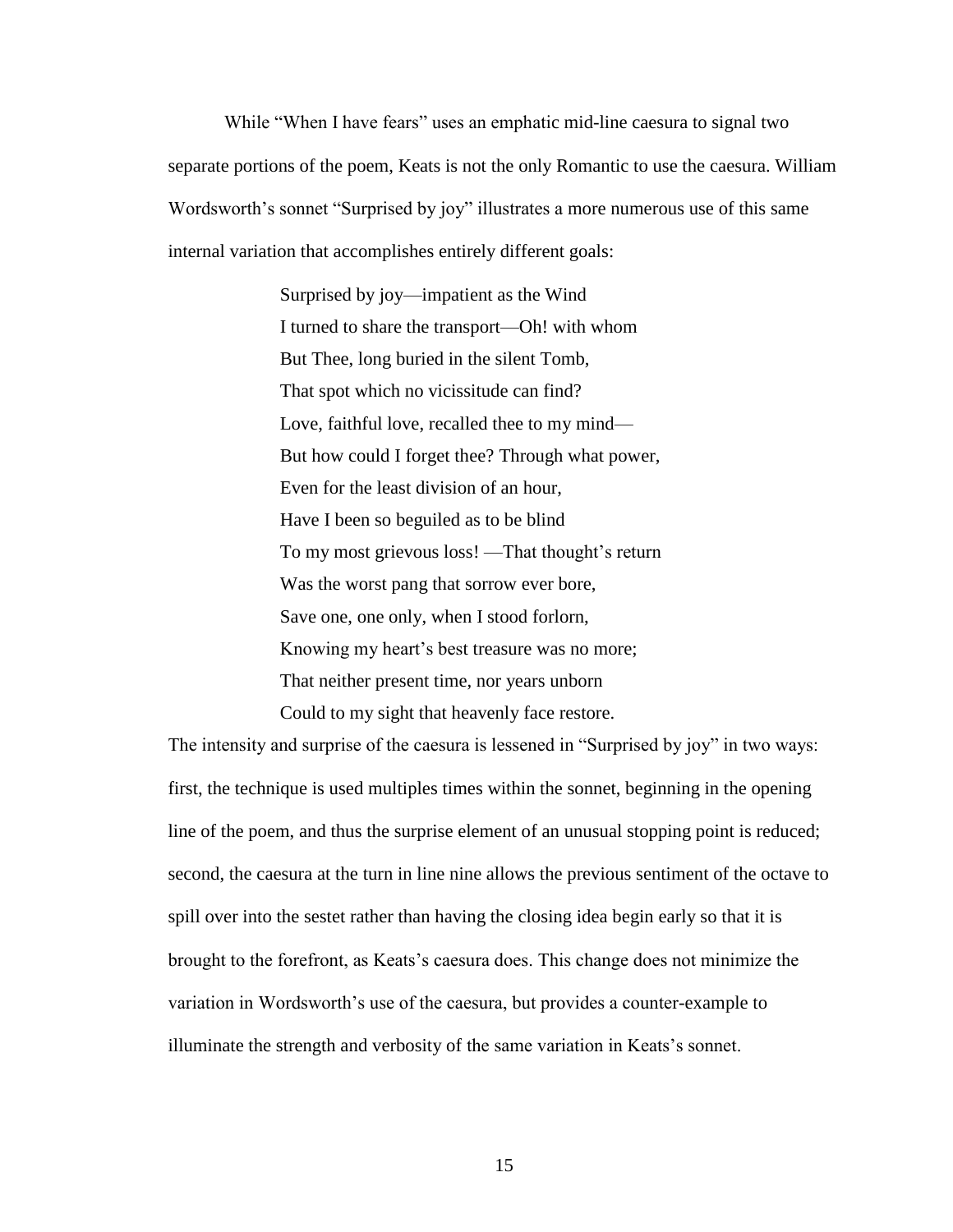From the first line "Surprised by joy" is a sonnet of interruption and fragmentation, registering scattered emotional responses created by a sudden return to the memories of a lost loved one. These poetic characteristics coincide well with the emotional experience of surprise, as if the techniques Wordsworth chose were an immediate replication of his experiences. Christopher R. Miller notes that in this parallelism "the poem moves between these senses: it begins with a shock and proceeds to elaborate that moment—to pursue the question of how one could have come to that moment in the first place" (425). This movement between the articulation and explanation of an emotion is again similar to the division in Keats's sonnet where questions find their answer; however, rather than the separating caesura creating a chasm of meaning between the two parts, Wordsworth's caesura elaborates and extends an idea that may not be fully understood initially. The unusual breaks echo the unusual experience, even within the standard sonnet format.

The first break, in the opening line of the poem, is a very early pause in the poem's rhythm that demands that the poem's main emotion be considered before anything else is introduced. Set apart from the rest of the poem, "Surprised by joy" becomes a surprise of its own, an unexpected halt in a line which would normally extend much further. This irregular halt forces the attention of the poem back onto the phrase that caused the rhythm to be halted so early—the surprise. It suggests the need to properly consider such a weighty phrase before the poem continues, even if the impetus of that surprise is yet unknown. This caesura could divide the poem into two parts, in the same way that Keats's caesura does; instead it works only to set up the theme of surprise that is to follow. That theme follows almost immediately in line two when the rhythm and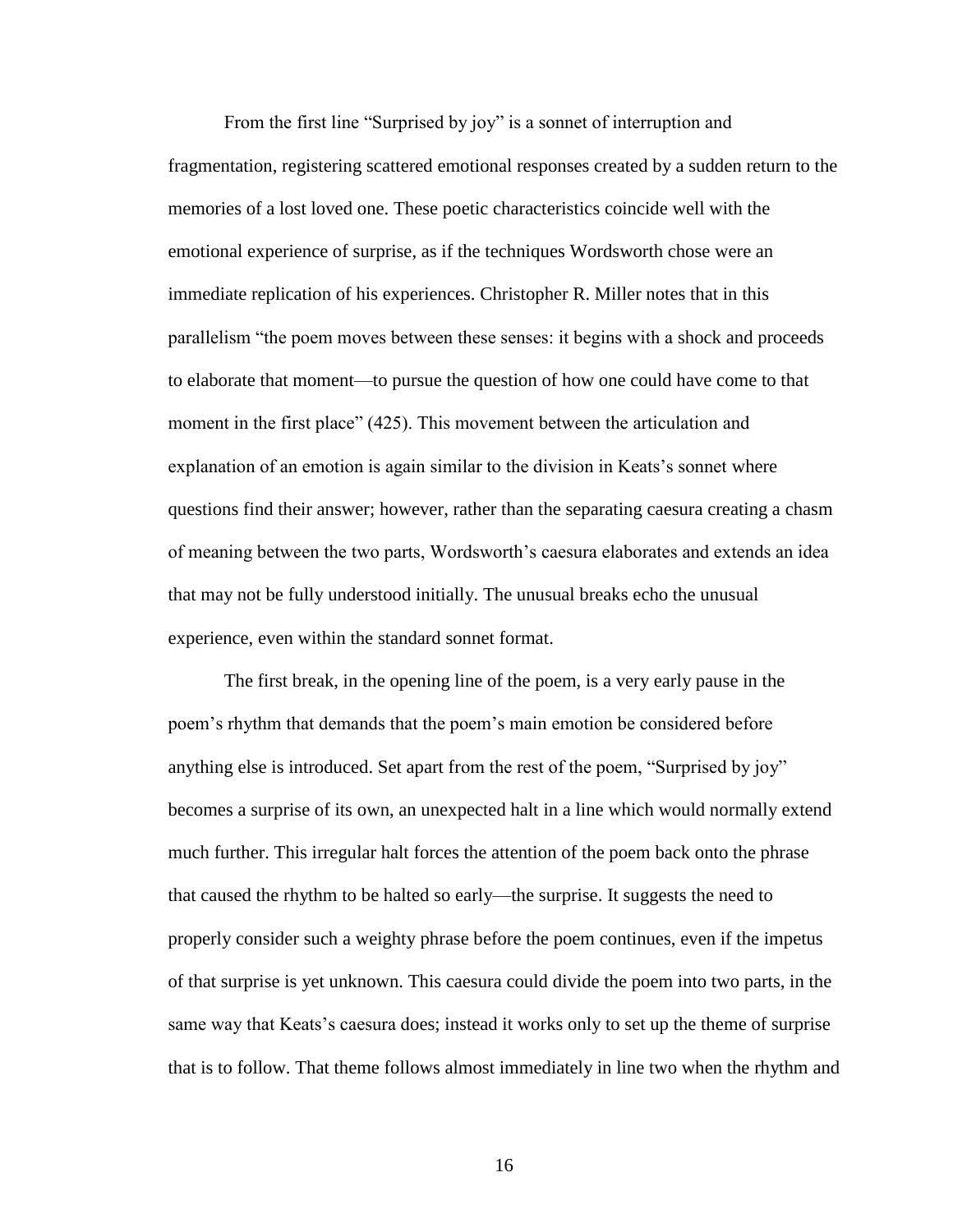thought process of the poem are again interrupted, this time by a vocal interjection rather than the pause of caesura alone. Here the long dash of the pause is followed by the exclamation "Oh!" to suggest yet another instance of surprise:

> —impatient as the Wind I turned to share the transport—Oh! with whom But Thee,

With this second indication of surprise coming so quickly, the intent of the irregular pause is strengthened, making it clear that this is a poem of interruption, not just using pause to signal a shift in attention or style. The opening lines become more fragmented by this second caesura, and the rhythm of the poem grows increasingly difficult. F.R Leavis describes the movement of the poem as one that

> demands a constant and most sensitive vigilance in the reader, and even if he knows the poem well he is unlikely to satisfy himself at the first attempt, such and so many are the shifts of tone, emphasis, modulation, tempo, and so on, that the voice is required to register ("movement" here, it will be seen, is the way the voice is made to move, or feel that it is moving, in a sensitive reading-out). (126)

The vocal nature of this second interruption amplifies it beyond the first, creating the uneasy movement that Leavis describes, especially since it comes, not at the end of a complete thought, but in the middle of one spurred on by the initial idea of surprise. Whereas the pause in the first line halts the rhythm of the poem and forces focus on what precedes it, this interruption suggests an increase in emotion and does little to slow or break the poem's rhythm. It functions more as an expression of increased awareness, as if the true severity of the emotional fallout is only realized midway through the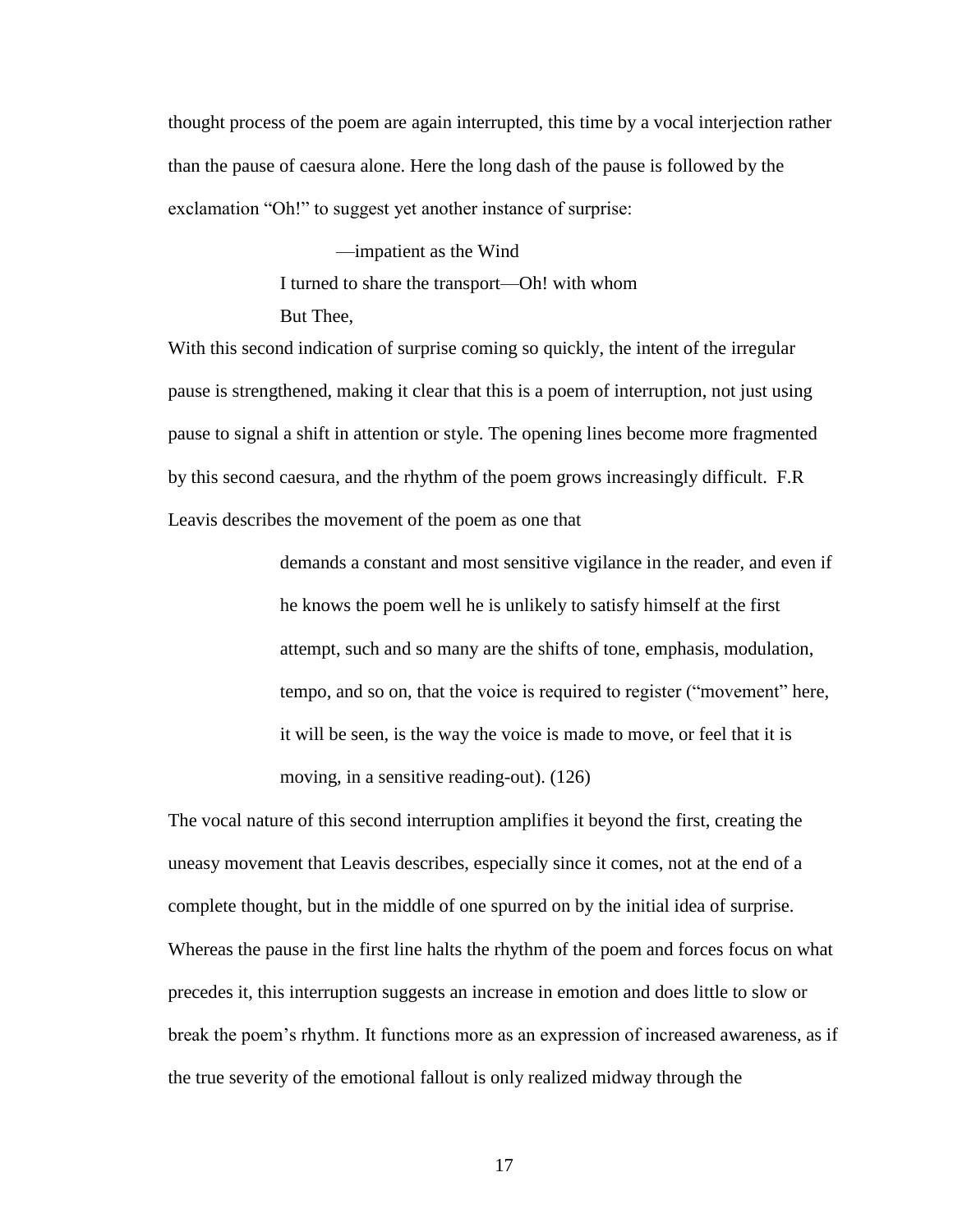remembrance of a love lost. Alan Richardson takes this pause further and defines it as an apostrophe, saying, "the speaker turns to his daughter, not to address her but to share an attitude…but the poet's daughter has died, and his habitual gesture, his turning to her, becomes the 'turning away' that etymologically defines apostrophe" (374). He further defines the daughter's emotional role in the sonnet: "The pain arrives with the knowledge that the daughter is left with *only* the position of 'hero' or addressee in any apostrophic relation. Wordsworth's apostrophe becomes a moving comment on the communicative structure of apostrophe" (375). Certainly, apostrophe would play directly into the emotion of the moment, but apostrophe or not, this is an amplifying interruption after which the subject of the poem can be addressed and the reason for such surprise explained. The fragmented opening of the poem sets a tone reflecting on the possibility of memory. The disjointed sound created by these first mid-line interruptions is embodied throughout the octave as the poem reflects on a returning memory of loss brought back in this moment of surprise.

Setting this tone of disconnection and interruption caused by surprise is the main function of the first two caesuras of the poem, but the third functions more like Keats's tone-changing caesura. Regular Petrarchan sonnet form has the final thought of the octave end at the close of the eighth line, but Wordsworth's sonnet has lines eight and nine enjambed to lead into the final question of the octave:

> Through what power, Even for the least division of an hour, Have I been so beguiled as to be blind To my most grievous  $loss! \rightarrow 6-9$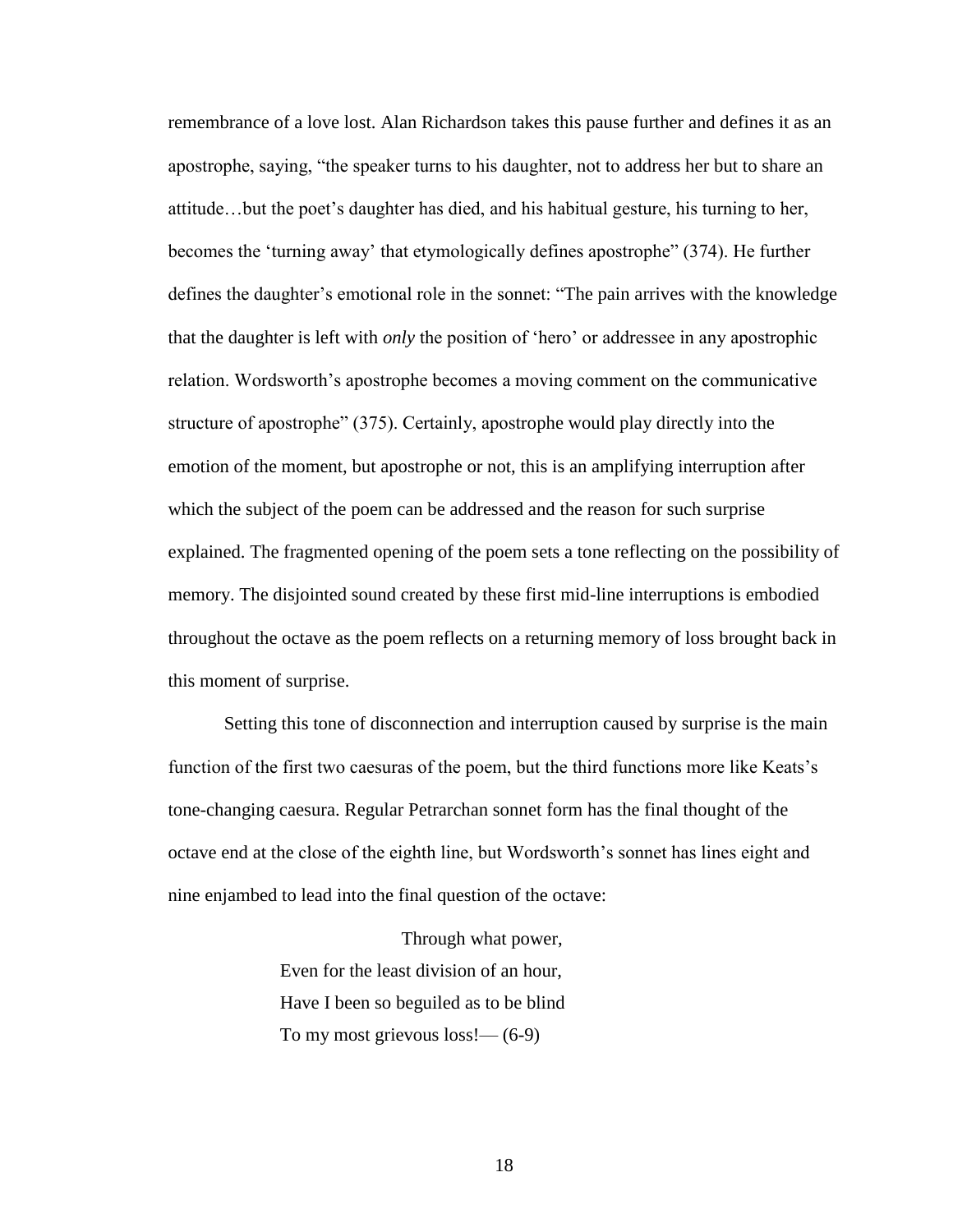This question—expressed now as an exclamation—is the crux of an ever-increasing tone of excitement begun by the initial caesura and continuing as the poem moves through the memory. New interruption and amplifying clarification are part of this increasing eagerness; as the octave builds, love is not just love, but "faithful love," and the poem points out that it is this love which calls "thee" to mind, only to immediately interject the rhetorical question, "But how could I forget thee?" (6), as if the very suggestion of forgetting were a clear impossibility or even an insult. Line seven is also an interruption and intensification of line six, setting the smallest of time limits on the use of any power toward the loss of memory, "Even for the least division of an hour" (7). This is an internal battle that may not seem relevant to the experience of remembrance, but Jerome Mazzaro explains that "the negation (self-reproach) of the middle section contributes to the sense of sincerity that emerges" (349). It is this internal struggle and its repeated interruptions that lead to the more realistic experience with memory and loss in the sestet.

This entire struggle builds until the close of the octave, when the final thought overflows beyond its normal place at the end of line eight, coming to a close in the middle of line nine. The caesura here functions typically, slowing the rhythm to create a turn in subject, but what makes it unusual is the placement one line after the octave's typical close. This overflowing line breaks with the traditional organization in the same way that Keats's early ending does, creating an extended momentum which adds power to the line. However, rather than the turn coming early, allowing extra space for the line to dive into its rightful place as Keats' caesura does, Wordsworth pushes beyond the expected boundary of line eight with the octave's final question, putting the extra space at the end of the phrase. This division suggests the building of a thematic momentum in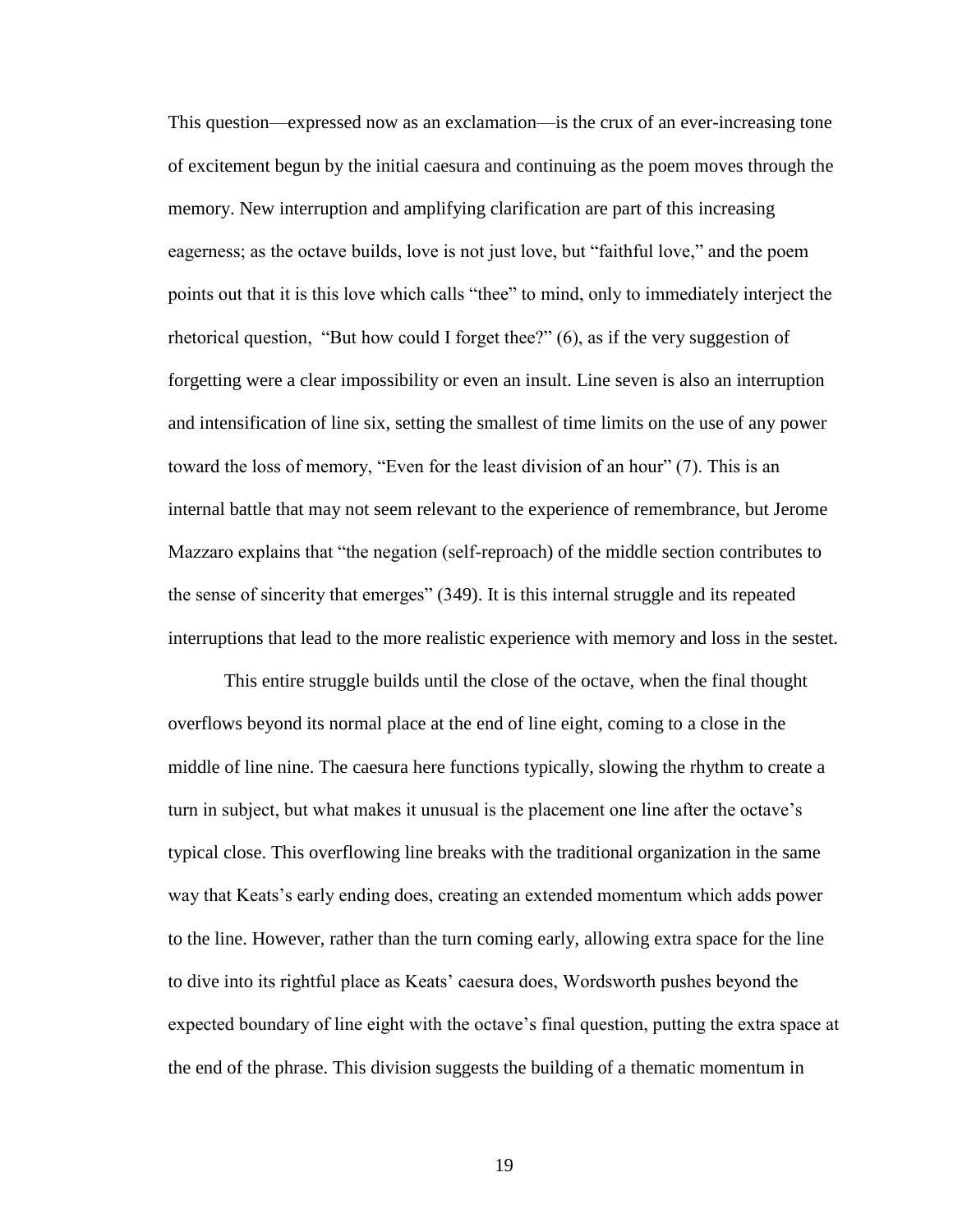wrestling with the surprise of joy. The octave builds on and interrupts its own ideas to such an extent that the expression of emotions will not fit into the constraints of the poetic divisions. The idea again is the crest of a breaking wave; however, in contrast to Keats's wave, Wordsworth's breaks over and beyond the bounds set for it.

Extending the octave into the ninth line creates an orphan phrase out of the delayed beginning of the sestet, with "That thought's return" (9) momentarily hanging on its own at the end of the line before it is enjambed into the following sestet. The opening of the sestet seems to have been overpowered by the movement of the previous thought, but by leaving this specific phrase on its own, a sentence fractured by caesura, the poem gives an added momentum to the idea of return crucial to the reflection process taking place. This is a poem about thought's return and the mind's recall, about memory and its power to surprise, and to leave that specific phrase on its own only brings it to the forefront of the closing thought. In the same way that Keats's final couplet has a diving momentum, this closing sestet is forced to dive from a fragmented line into the more standard lines below, again creating a much longer line than standard practice would have allowed for.

Considering its placement, this final caesura causes overflow before and after line nine: first, it allows for the expansion of line eight into the space normally reserved for the sestet, extending the preceding thought; the lone words after the caesura lengthens the line that follows it, beginning the sestet early and thus forming a longer phrase than in the stanzas of a sonnet. The caesura allows the octave to build its tonal and stylistic momentum and burst out of its constraining space, reinforcing the idea that this poem's sentiment is one of surprise and newly understood emotion. Thought's return is fore-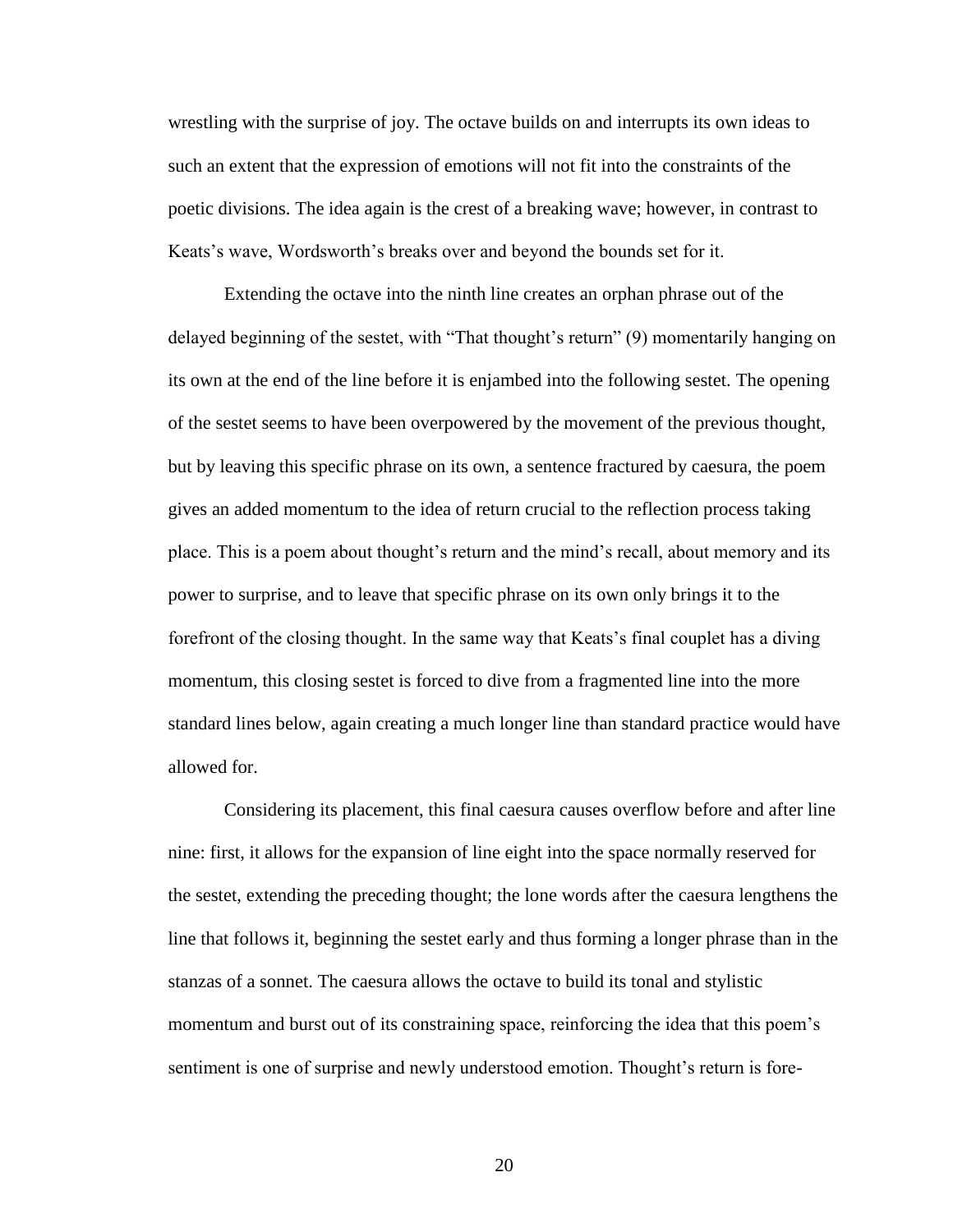fronted as well as extended and elongated, allowing for the reconciliation of that out-ofcontrol emotion.

Keats's "When I have fears that I may cease to be" and Wordsworth's "Surprised by joy" show that caesura is an important feature of the Romantic sonnet. Keats creates a chasm of meaning through the emphatic interruption of a drastic rhythmic change. The poem finds an answer to its questions by granting the final thought an extended place of importance. Wordsworth uses this same technique to interrupt and fragment his sonnet, causing a surging movement that coincides perfectly with the surprise theme of the poem's subject matter. Wordsworth's use of caesura is more frequent than Keats's, but not any less powerful or essential in its variation of the sonnet form.

Sometimes, however, the caesura does not contribute effectively to the sonnet form, nor work together with the other poetic elements to enhance the sonnet. Samuel Taylor Coleridge's "To Lord Stanhope" from his *Sonnets on Eminent Characters* collection is an example of a poem in which the caesura has a less calculated purpose and becomes more of a hindrance to the sonnet than a benefit, even as it attempts to move away from the rigidity of end-stopped iambic pentameter lines. Rather than the elegant rhythmic interruptions that come from a well-executed caesura, Coleridge's employment of the technique here makes for a more difficult rhythm:

> STANHOPE! I hail, with ardent Hymn, thy name! Thou shalt be bless'd and lov'd, when in the dust Thy corse shall moulder—Patriot pure and just! And o'er thy tomb the grateful hand of FAME

Shall grave:—'Here sleeps the Friend of Humankind!'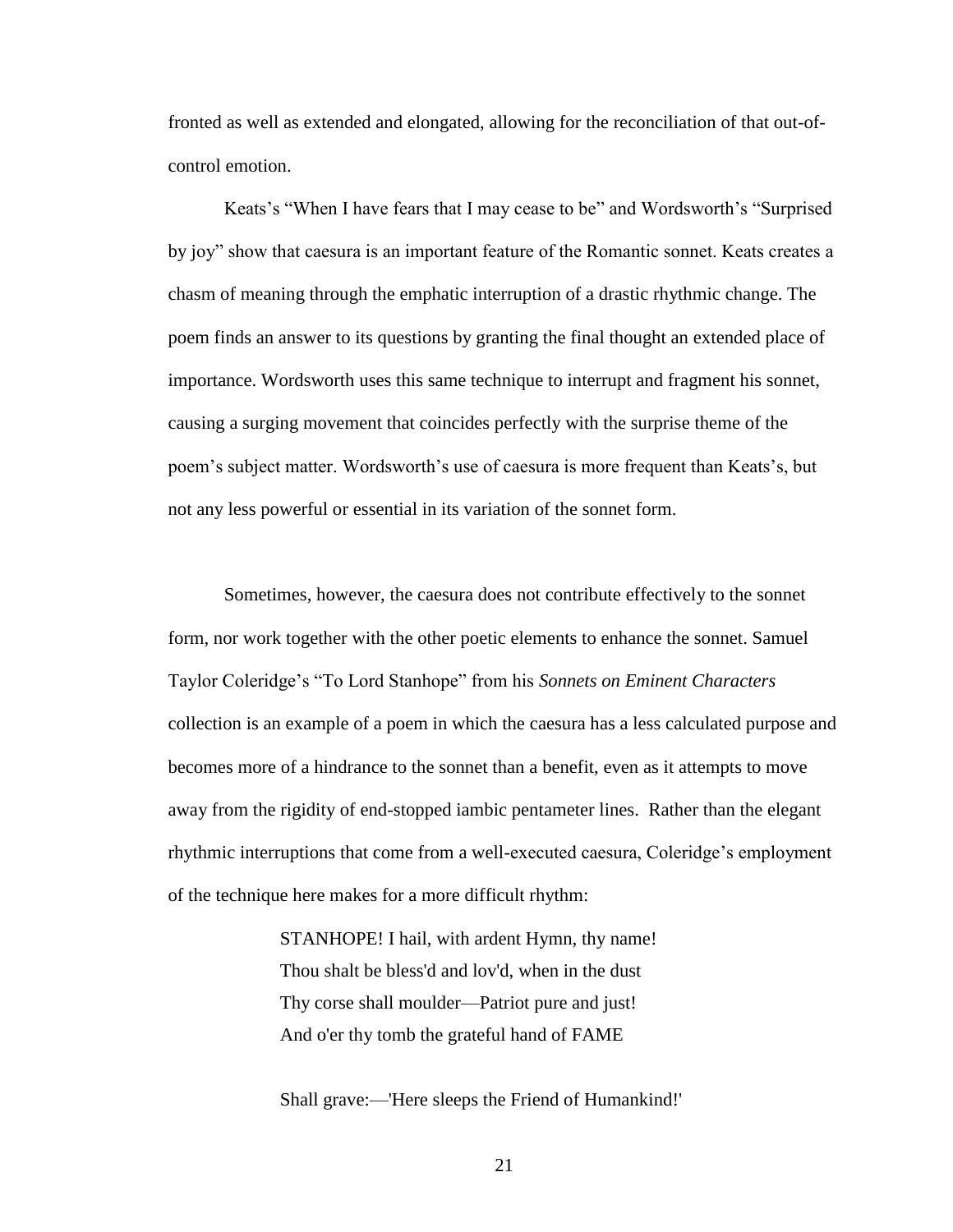For thou, untainted by CORRUPTION'S bowl, Or foul AMBITION, with undaunted soul Hast spoke the language of a Free-born mind

Pleading the cause of Nature! Still pursue Thy path of Honour! —To thy Country true,

Still watch th' expiring flame of Liberty! O Patriot! still pursue thy virtuous way, As holds his course the splendid Orb of Day, Or thro' the stormy or the tranquil sky!

There is an ongoing debate as to the actual authorship of this and other sonnets in the collection, and Lucyle Werkmeister and P. M. Zall claim the sonnets "were hastily written, and Coleridge had no reason to be proud of any one of them" (127). Nevertheless, the poem is a good example of an experiment with the conventions of the accepted sonnet form in which a method that was so beneficial to other sonnets of the time is a detriment to this one.

The irregularity of this poem's organization is clear. Rather than being divided neatly into octave and sestet, or three quatrains followed by an ending couplet, the poem contains two quatrains, a couplet, and a final quatrain. This slant of the Shakespearean arrangement would not be exceedingly unusual if the caesuras in the poem did not call the quality of the couplet into question. Indeed, the organization would be justified if the internal techniques of the poem matched up closely with the organization that the structure suggests.

There are several medial caesuras in this poem, and most of them are marked with the most obvious punctuation of the technique, the dash. The dashes here indicate easily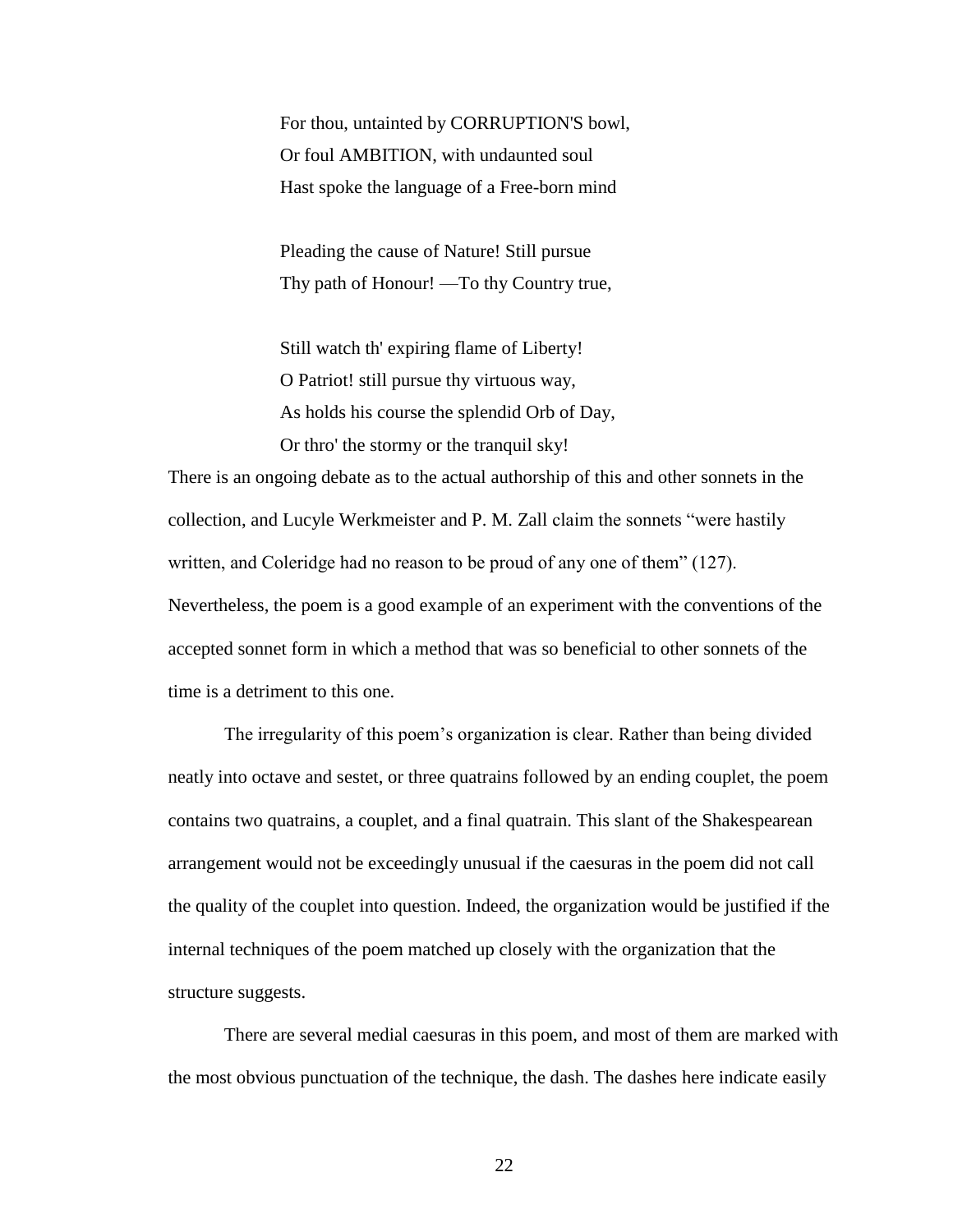where caesura takes place, but they do not always function in the same way as similar punctuation in Keats and Wordsworth. These medial pauses indicate an extension or amendment to thought. Line three's caesura adds an additional accolade to the glowing description of Lord Stanhope that opens the poem. This caesura creates a short declarative description that would function perfectly to close out an opening address: "Thy corse shall moulder—Patriot pure and just!" (3); however, since it comes a line before the close of the quatrain the enjambed line that follows it undermines its encapsulating power. Ending the description with such a firm caesura only to continue the quatrain with one more line must then be seen as a way of connecting the two into one larger discussion of the subject's character, and indeed the subject of the second stanza would suggest this, though the use of caesura to add the punch of final description seems ill-conceived in this kind of bridging organization. The caesura in line five is another use of pause to clarify and extend: "And o'er thy tomb the grateful hand of FAME / Shall grave: —'Here sleeps the Friend of Humankind!" (4-5). What follows the caesura is not a change or shift, but rather the phrase to be graved by "the grateful hand of fame," making it an extension of and link to the previous stanza's theme of a hero's celebration. The stanzas are again connected by this caesura, but instead of forming a cohesive octave through that connection, the pause creates another emphatic ending that is out of place in the first line of the second stanza. These first two caesuras suggest endings one line too early and one line too late, making the opening stanza less cohesive than the standard end-stopped quatrain would.

The truest difficulty with caesura, however, comes in the couplet at lines nine and ten, where both lines are broken in the middle, the first by an exclamation point, which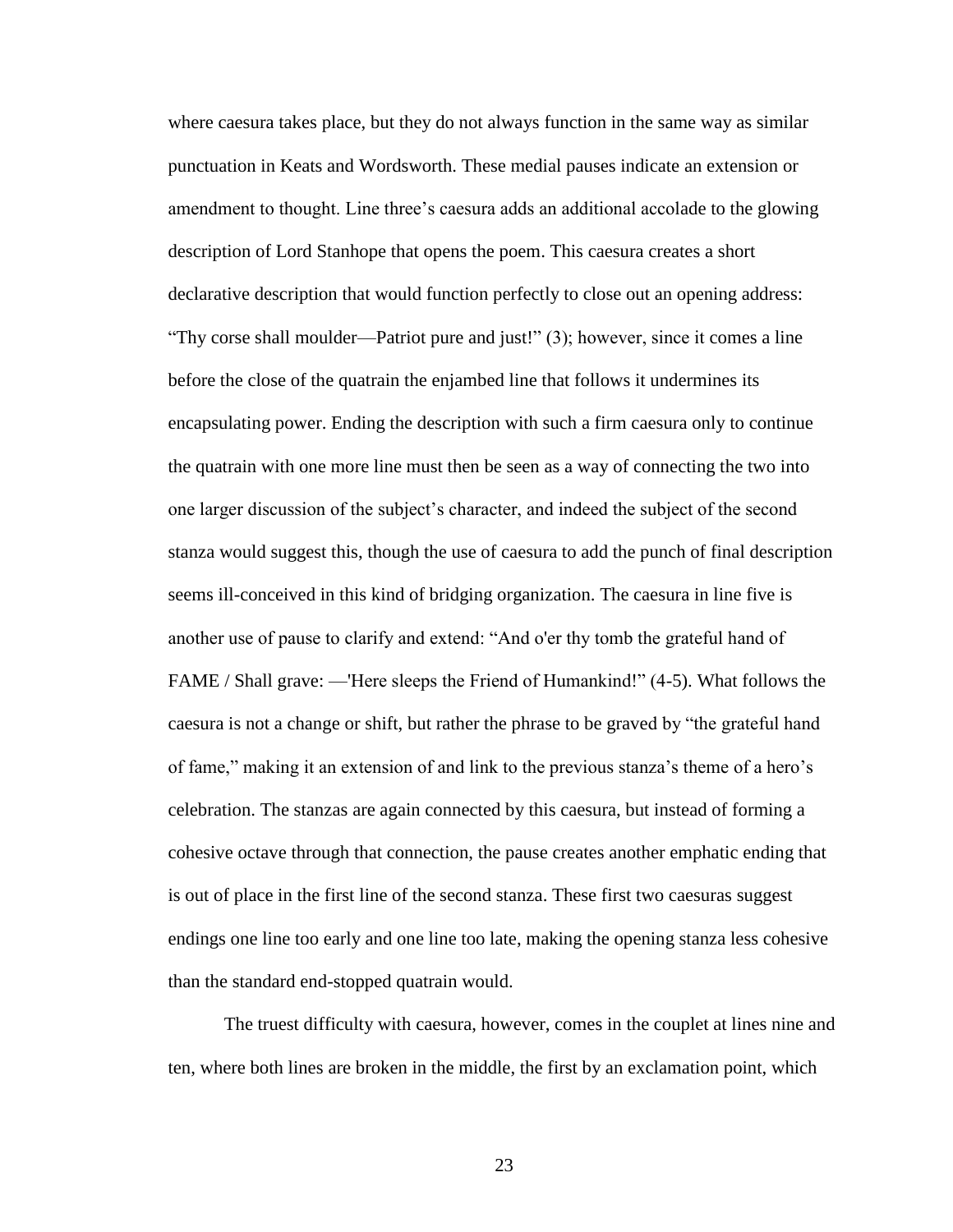ends a full sentence, and the second by a dash that functions the same as the extending dash in the first stanza. The problem here is that though this is rhymed and set apart like a couplet should be, it does not function with the typical completeness of thought in a couplet. The couplet is fragmented by the caesuras it contains rather than being augmented or enlivened by them.

The two caesuras create a couplet made up of a single short thought surrounded by disconnected portions of the rest of the poem.

Pleading the cause of Nature! Still pursue

Thy path of Honour!—To thy Country true, (9-10).

The rhythm of the poem continues the thought of the second stanza from the closing of the eighth line into the ninth, minimizing the only complete phrase in the couplet, which is cut short by an early beginning of the final stanza's theme. The effect is a fragmented and unconvincing couplet. The lines preceding the couplet are not clearly enjambed and the stop mid-line does not come with the preparation of a slowing rhythm; thus, when it is followed by such a short phrase and a second caesura the effect is stilted and abrupt, not the flow of transition that is achieved elsewhere. There is not enough space in a couplet for the two caesuras that this sonnet attempts, and so instead of creating a shift in focus or change in rhythm, they cause rhythmic difficulty and a displeasing sound. The couplet forces the rhyme rather than encapsulating one thought, as a couplet should.

While Coleridge's sonnet explores formal variations in the same way that Keats's and Wordsworth's sonnets do, the effect is not as great because the technique for achieving the variation is not as skilled, with the poem having a choppy and unappealing sound. The sonnet's transitions between stanzas are not fluid in the way enjambed lines should be; they cause hesitations in the rhythm, and are not decisively enjambed or end-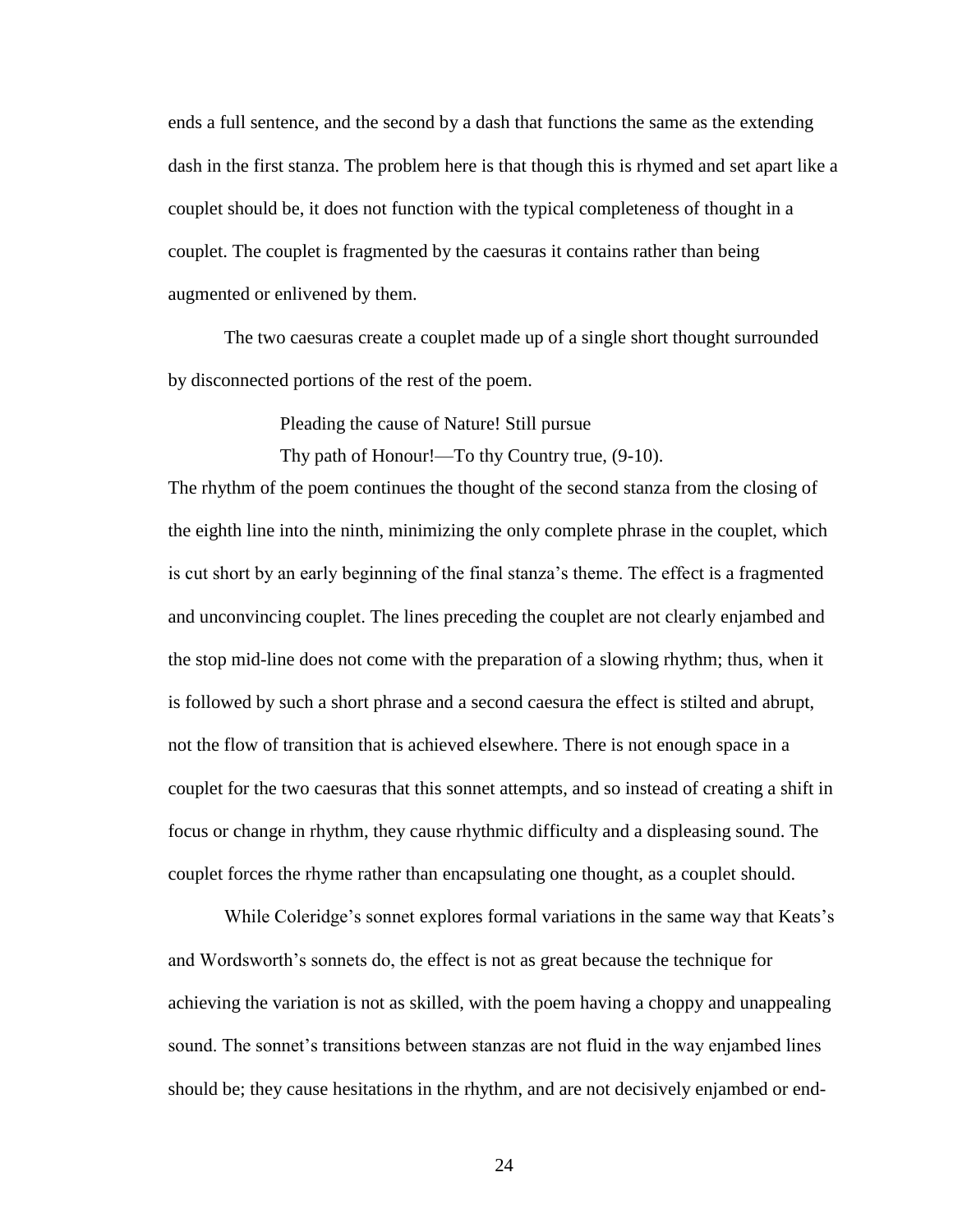stopped. No doubt this poem meets the requirements of the sonnet form, and includes a good deal of variation, but in the end it only proves that this kind of variation does not always achieve the heights of poetic skill.

The caesura as a means of variation in the sonnet is not a guarantee of skill or achievement; it also cannot guarantee a connection of structural elements of the poem. The sonnets previously considered all connect closely in matter of structure and form, but the usefulness of the caesura is not limited to this element of sonnet writing. The same kind of introspection and refocus takes place with full stop and quiet pause in another of Keats's sonnets, "Bright star! would I were steadfast as thou art!" Here the poet's concern is not with a possible death, as in "When I have fears," but rather the qualities of the stars and how they may be applied and embraced in a lover:

Bright star, would I were stedfast as thou art—

 Not in lone splendour hung aloft the night And watching, with eternal lids apart,

 Like nature's patient, sleepless Eremite, The moving waters at their priestlike task

 Of pure ablution round earth's human shores, Or gazing on the new soft-fallen mask

 Of snow upon the mountains and the moors— No—yet still stedfast, still unchangeable,

 Pillow'd upon my fair love's ripening breast, To feel for ever its soft fall and swell,

 Awake for ever in a sweet unrest, Still, still to hear her tender-taken breath, And so live ever—or else swoon to death.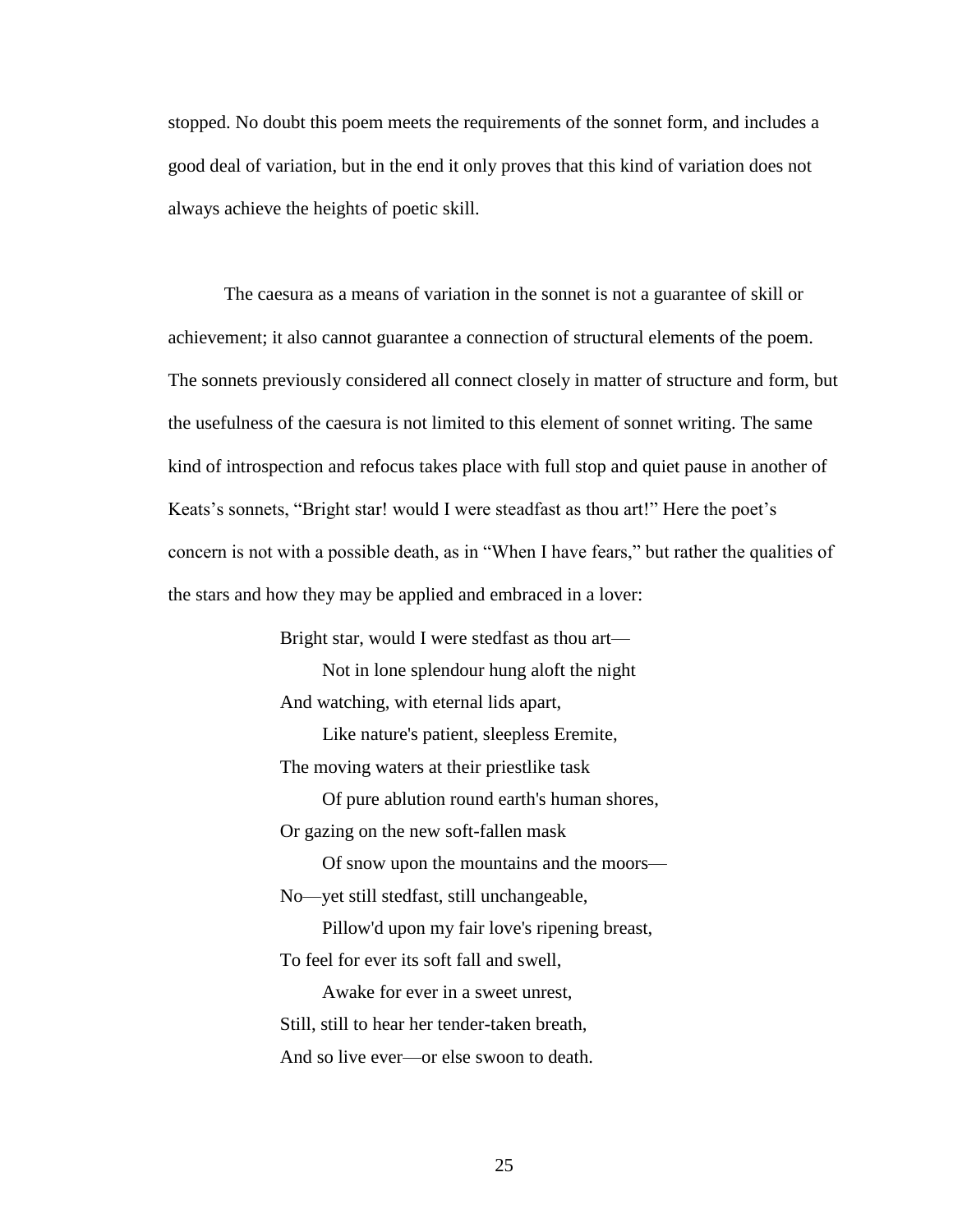Medial pause again enacts a thematic shift in the poem, but this time it is placed in a more understandable and expected position; it becomes a variant when seen in relation to the content of the poem rather than the structure. Susan Wolfson notices that "Bright star" defies constraint in form because it "recovers both the pattern of the Shakespearean sonnet, and the method of the Petrarchan, with a powerful turn at line 9" (61). By this she means that the rhyme scheme and metrical pattern match up with the English style, but the theme forms into an octave and sestet, following the Italian formula. A turn occurs just as it should at line nine, but it is the moment of pause following the turn that refocuses the content of the poem.

The opening octave deals with the qualities of this steadfast and bright star. The poem appears to exalt these qualities of the star so much that it spends the majority of its space describing it: "so attractively, in fact, does Keats evolve this image, and so filled with longing does his one long sentence about it seem, that the framing negations ('Not'; 'No—') are scarcely heard" (Wolfson 80). Wolfson is correct in asserting that the octave so elegantly describes the quality of the star that the fact that the poet is not like this star becomes lost; this initial negation slips into the normal flow of the poem, demands no extra attention, and is thus lost to the following description. The negation in line nine, however, comes at a point of attention—the expected turn—and includes the long dash of caesura that halts the movement to refocus the attention of the poem onto the idea that the qualities of the star are all qualities the poet disavows. By abruptly halting the star's description in the line "No—yet still steadfast, still unchangeable" (9), the poem forces a reexamination of all the qualities that have preceded this second negation. Progress built up by the speed and eloquence of description and cohesive image is stopped by this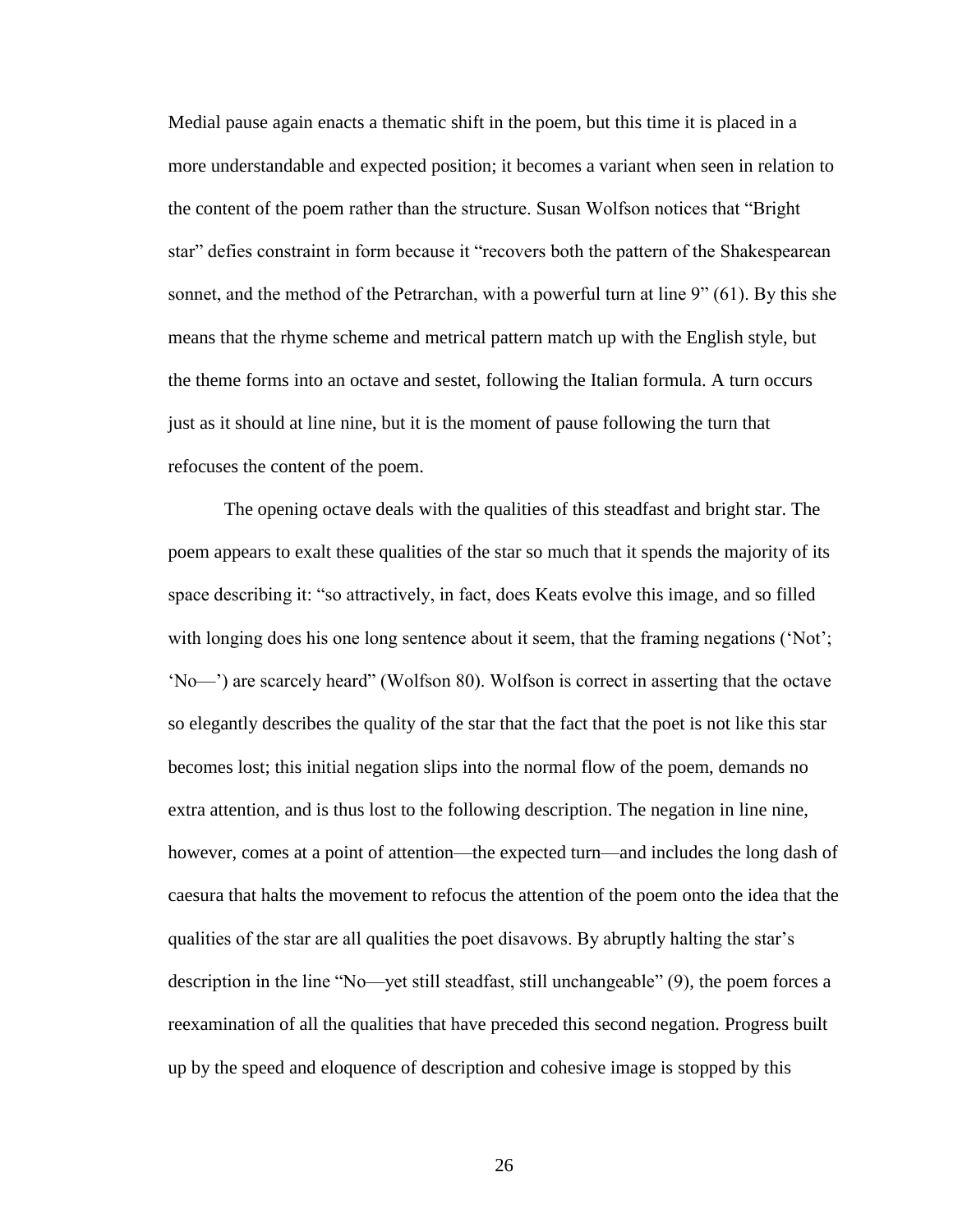intentional medial pause, redirecting attention to the negation of similarity where it was initially focused.

The final line is one last moment of unconventional rest and quiet in the poem. The couplet of this English-styled sonnet should contain one specific thought; however, the turn that occurs in the ninth line has already negated the holistic adhesion to English standards, and therefore the poem breaks again in the final line by including conflicting images into one rhymed thought. The line "Still, still to hear her tender-taken breath," would imply a continued life as the ultimate desire of the steadfast lover. Likely the final line would confirm this idea, and initially it does, but the caesura in the middle adds an unexpected twist to the poem's resolution. Francis O'Gorman notes this conflicting desire as the speaker "yearns for the steadfastness, apparently of the North Star; but the future life is not here to be *with* the stars, but in the world of the 'tender-taken breath'" (374), and yet the pause and shift in the middle of the line "invited reflection about where human life ends and what might await it in the untraveled serene of the heavens" (375). Because the poem first stops and then shifts the direction of its structurally expected resolution, a new consideration is forced out of the speaker's desire to remain with the lover: the opposite possibility of a "swoon to death" (14). Both of these stops in the expectation and rhythm of the poem disrupt and change the perception and attention within the poem in the same way that the caesura does in many of these sonnets. They break the rules of expected form within the lines of the sonnet and create new ones for their own rhetorical needs.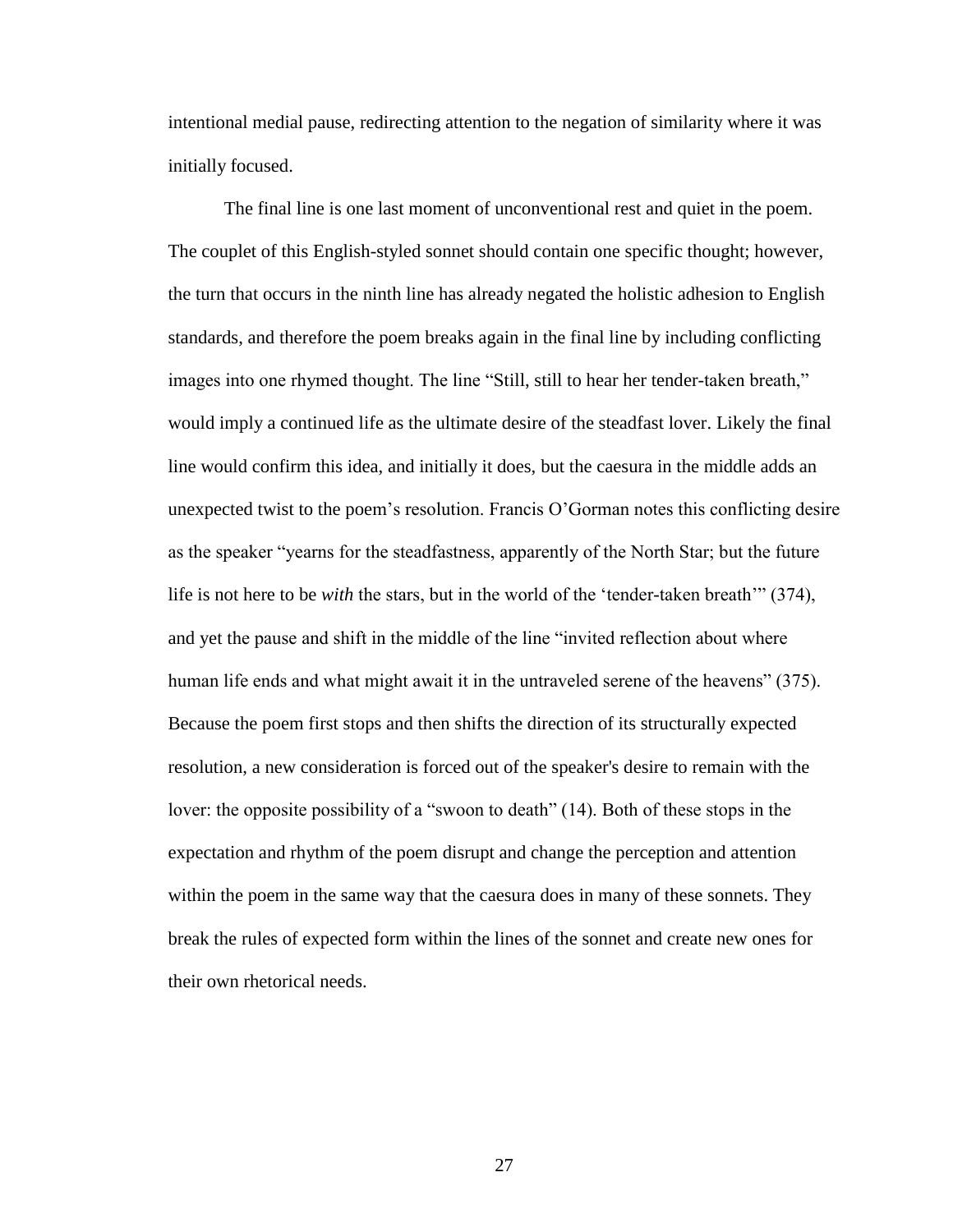Expression and Meaning: Creating Poetic Dissonance

The Romantic caesura was a clear departure from the established form of the sonnet, breaking the rules in order to achieve a higher artistic goal. However, this definite kind of variation was not the only way the Romantics moved outside the sonnet's rules. In much of their work there is a poetic playfulness: instances where there may not be clear breaking of the rules, but a stretching of convention. Many of the poems use the confines of the sonnet in interesting or unusual ways to makes their message more pressing or noticeable; the variation is just enough to be noticeable but not enough to be jarring. Where the poems in the first chapter were moving outside of techniques considered standard, here the poems are closer to an idea of variation or experimentation within the confines of the sonnet form as established.

A prime example of this is Wordsworth's "Nuns fret not," where the confines of the sonnet form are brought to the forefront through explicit discussion, yet the experimentation that takes place within exemplifies a dissonance between the words of the poem, the ideas they seek to convey about what it means to compose sonnets, and the structure of their construction:

> Nuns fret not at their convent's narrow room; And hermits are contented with their cells; And students with their pensive citadels; Maids at the wheel, the weaver at his loom, Sit blithe and happy; bees that soar for bloom, High as the highest Peak of Furness-fells, Will murmur by the hour in foxglove bells: In truth the prison, into which we doom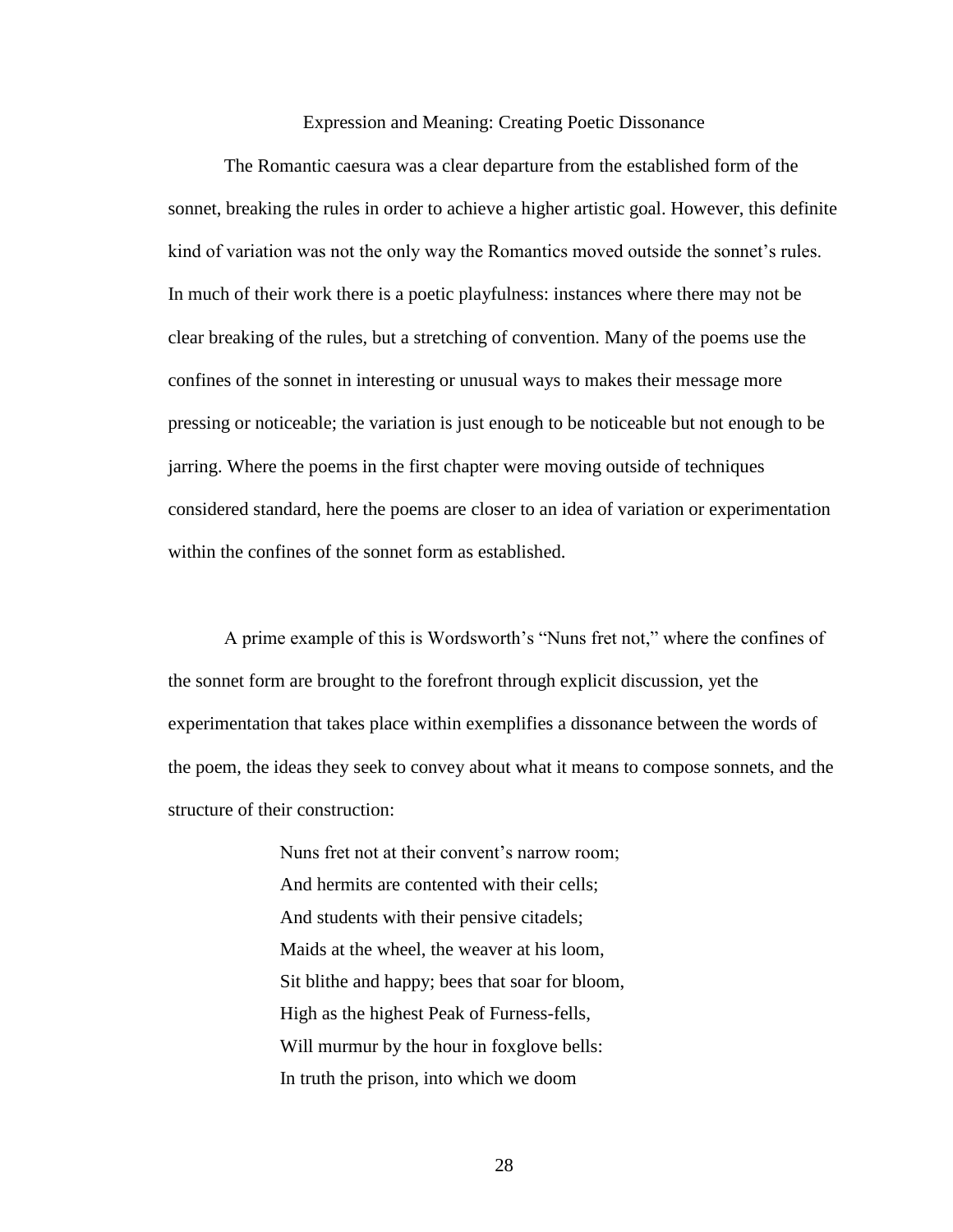Ourselves, no prison is: and hence for me, In sundry moods, 'twas pastime to be bound Within the Sonnet's scanty plot of ground; Pleased if some Souls (for such there needs must be) Who have felt the weight of too much liberty, Should find brief solace there, as I have found.

The first half of the poem is a list of confined places and the people that occupy them, yet none of the members of the list are distraught at their confinement: "Nuns fret not" (1), "Hermits are contented" (2), and students, maids and weavers all "sit blithe and happy" (5). Even the bee, able to reach the highest of heights, will eventually find the contentment of a "murmur in the Foxgrove bells" (8). The mood of the opening's characters and the neatness of the lines' obedience to sonnet standards suggests this poem celebrates the limitations, the "scanty plot of ground," allowed by the sonnet's rules; however, the turn at line eight breaks free of those same rules through thoughtfully placed enjambment and organization of phrase and rhyme.

Line eight turns the attention from examples of confinement towards the writing of sonnets; here the sonnet considers its own creation, and yet this shift also begins a single thought that spans four enjambed lines:

> In truth, the prison, unto which we doom Ourselves, no prison is: and hence to me In sundry moods, 'twas pastime to be bound Within the Sonnet's scanty plot of ground; (8-11).

It is significant that the first reference to the containment of sonnet writing is also the line to break from the convention of keeping a sonnet's phrases contained within end-stopped lines. Line eight, if end-stopped, would seem to suggest that the sonnet is not unlike the things that come before it, that it is a confinement on par with prison, yet the enjambment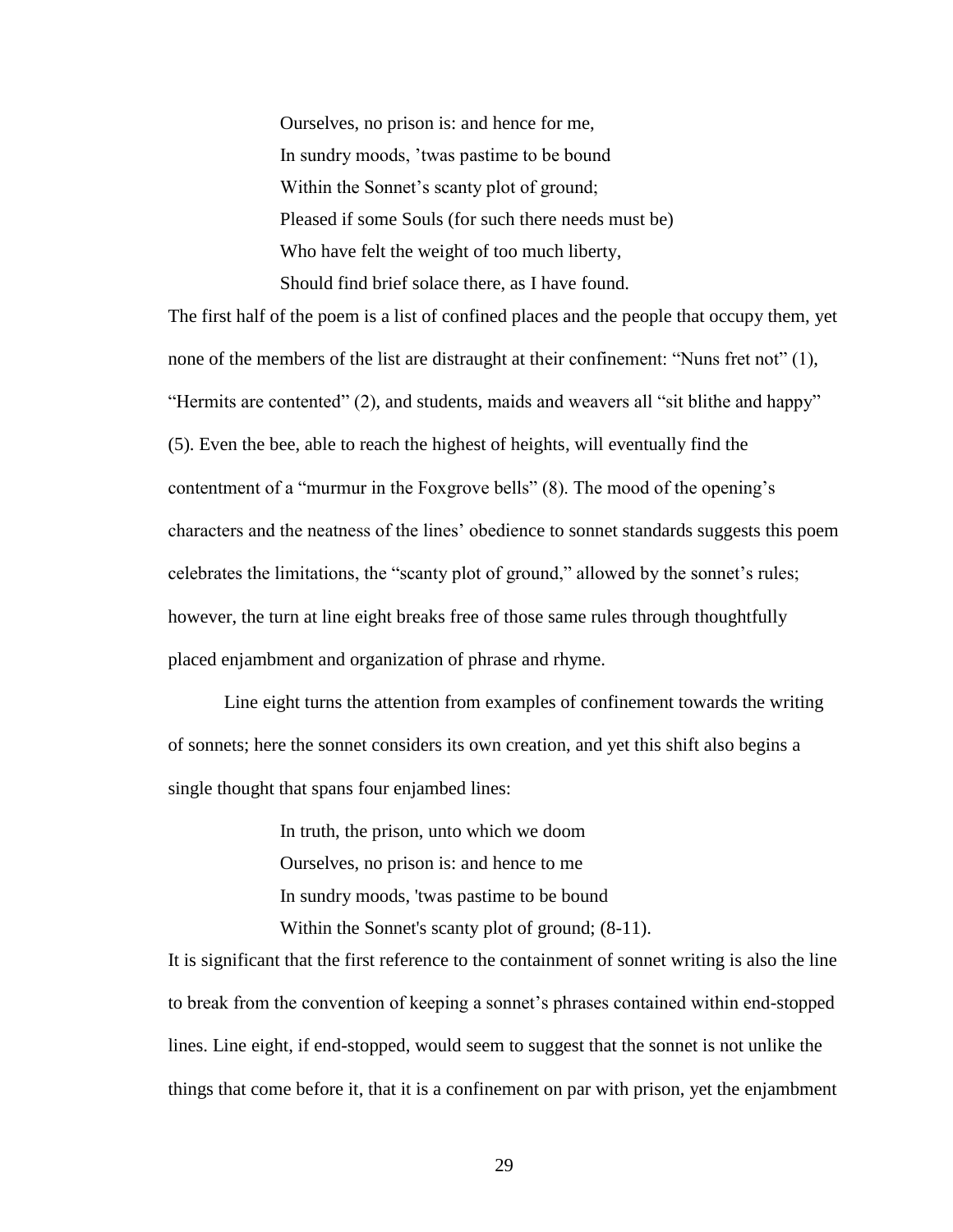that flows into the next lines suggests a different idea about the sonnet form, both in the breaking away from the confinement of standard end-stopping and the revelation that our prison actually "no prison is" (9). This rhythmic dive moves past the end of the line and into the next, expanding the possibilities and revealing a second interpretation; therefore, both the placement and the meanings of the words reveal that sonnet writing truly contains no confinement at all.

Jonathan M. Hess applies his understanding of the formally successful sonnet to Wordsworth's poem by noting that, "when confronted with a formally successful sonnet, one does not notice first and foremost the external constraint, the walls of the narrow room, but only that which is internal to the sonnet, the harmonious music which pervades the room so thoroughly" (17). For Hess the ideas contained in the poem's words are the most beautiful and significant portions of the poem. Borrowing a term that Wordsworth uses to describe the sonnets he idolized in Milton, Hess asserts that "a 'manly' sonnet calls attention not to its external form, to its acoustical preconditions, but only to what is put into this form, to the harmony and effects this form makes possible" (17). Clearly, the attention of the sonnet's harmonious music is focused internally, onto what a sonnet is and what it can be for its writer, and not on the external form made up of enjambment or irregular phrase construction; however, when taken together, especially in a sonnet so upfront and frank about its disregard for the weariness that comes from the constraints of form, the internal and external form a dissonance that is far from coincidental.

Dissonance certainly exists in the words that form the enjambed lines. Line eight ends with "doom" before overflowing into the next and line ten uses "bound" to connect to line eleven. These are negative words of dread and restriction, yet they are crucial parts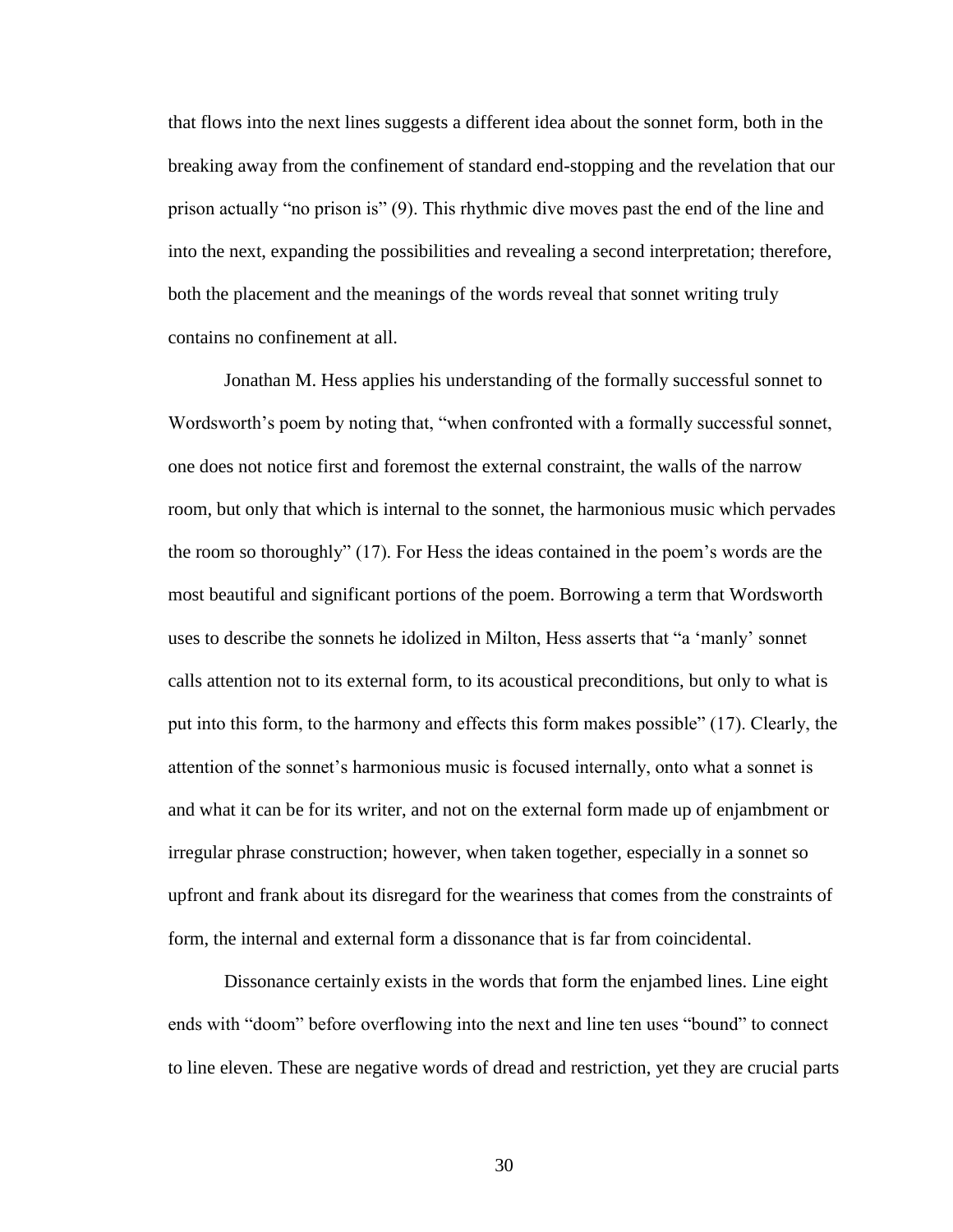of the technique that negates the emotions they imply. For the writer feeling doomed and bound, freedom from standard rules is the answer, and these words accomplish that freedom by connecting lines which should not be connected. While the words contained here would suggest that there is no reason to celebrate restriction and rules, the fact that the phrases containing that idea are ignoring the restriction of line and flowing into one another runs completely opposite.

There is playfulness about the word placement in such a pivotal spot. The contradiction between words of containment and enjambment embodied in these specific phrases draws attention to the greater contradiction between word and structure in the poem at large. The poem seems to be pointing in two directions at once, creating a dissonance between what the words suggest and what the structure of the lines themselves reveal. The intentional placement of these words and the enjambed lines they create is an important fact ignored by critics such as Peter Egri, who would suggest, because "emotionally charged images...stream freely from the first section to the second" (457), that enjambments are "only the streambeds which channel emotions" (457). Instead, they intentionally disregard the restrictions of the sonnet form, thus drawing attention to the dissonance between surface meaning and poetic structure. By calling into question the use of such negative words to create a freeing technique, finding joy in the smallness of the sonnet is more than a desire for simplicity; it reveals, rather, the satisfaction that comes from moving past the standardization of sonnet rules and into experimental creation.

Hess detracts from his discussion of the sonnet by saying that "Wordsworth does not write a formally successful sonnet here, but a paradoxical sonnet that is not a sonnet,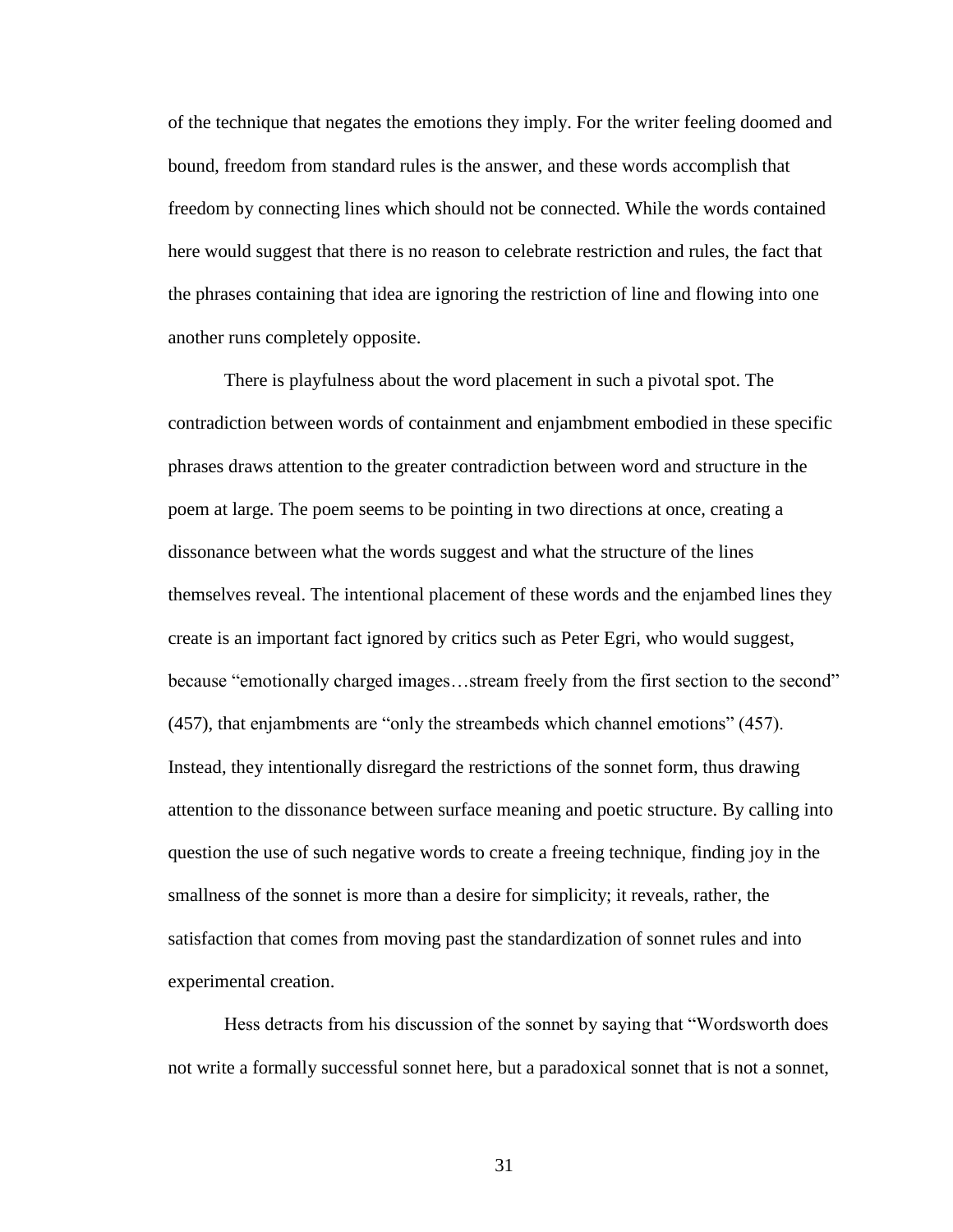a sonnet that in the absence of the sonnet is, at best, a mere metaphor of a sonnet, an instance of reflection on the sonnet and its loss" (18). While it may indeed be a metaphor for the sonnet, it is equally likely to be an embodiment of this failed ability to be contained in a narrow room or scanty plot of ground. It celebrates the practice of selfdiscipline while also showing the inability to restrict the full expression of creativity. The relationship between the internal meaning of the words themselves and the external form they fall into is the basis for Richard Cronin's understanding that the poem "asks that the form be understood as in itself embodying the paradox that freedom is won not by the release from imprisonment, but by freely choosing to be imprisoned" (36). Regardless of whether the sonnet functions as a metaphor for the failed state of the sonnet and its strict requirements or as an embracing of the freedom to choose imprisonment, it is wholly appropriate to relieve the sonnet from its constraints and allow for the use of enjambment, questionable organization, and a speculative turn.

The irreconcilable difference between the surface meaning of the words and their structural placement in "Nuns fret not" adds much to the understanding of the sonnet as variant. The dissonance illuminates the higher-level playfulness that Wordsworth employed in what seems to be such a frank and forthright poem. However, he did not limit his use of this dissonance to his sonnet on the sonnet; it can be seen again in "Composed on Westminster Bridge, September 3, 1802," a sonnet from the same collection, *Poems, In Two Volumes:*

> Earth has not anything to show more fair: Dull would he be of soul who could pass by A sight so touching in its majesty: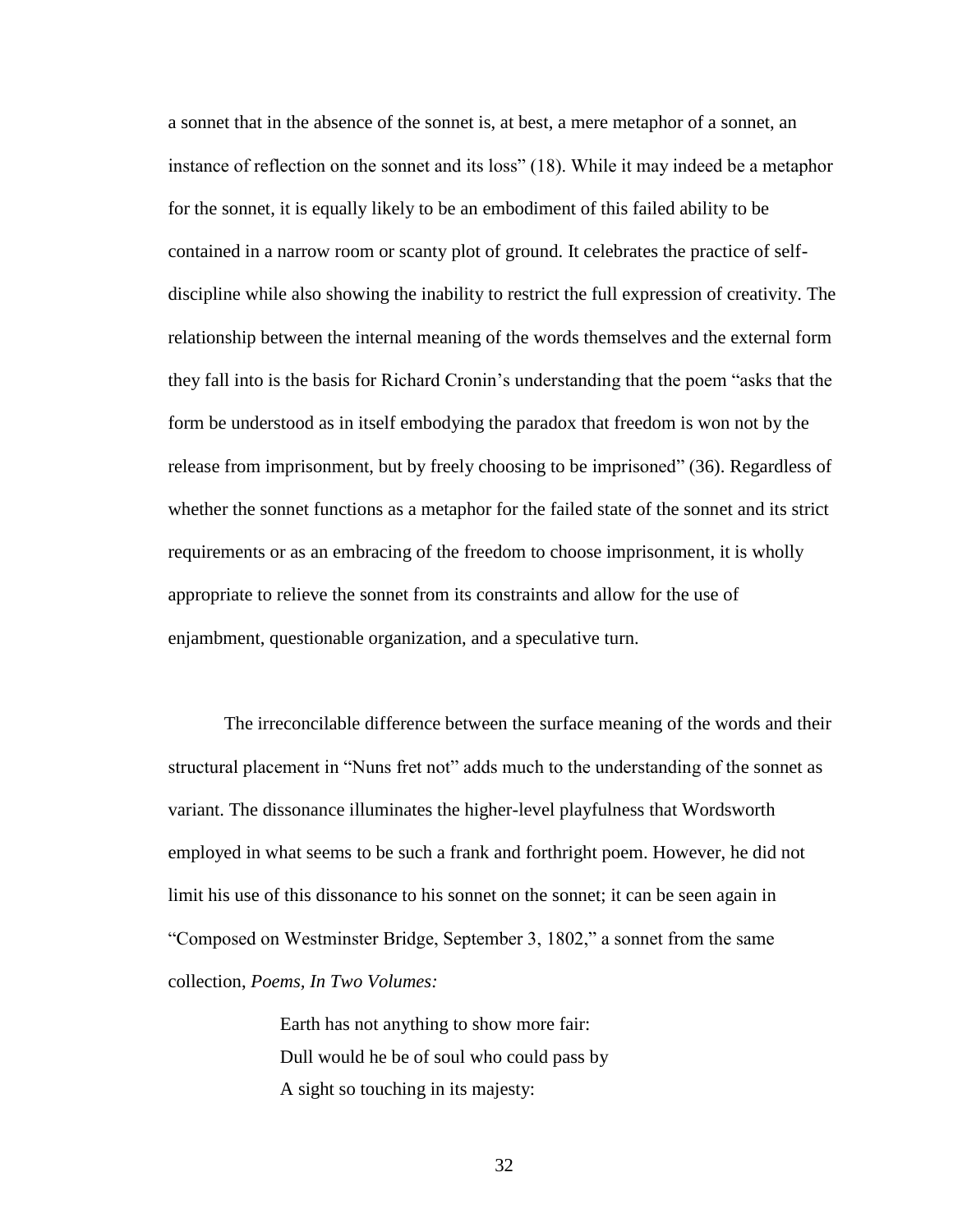This City now doth, like a garment, wear The beauty of the morning; silent, bare, Ships, towers, domes, theatres, and temples lie Open unto the fields, and to the sky; All bright and glittering in the smokeless air. Never did sun more beautifully steep In his first splendour, valley, rock, or hill; Ne'er saw I, never felt, a calm so deep! The river glideth at his own sweet will: Dear God! the very houses seem asleep; And all that mighty heart is lying still!

In this poem the dissonance is not focused on the sonnet form itself, yet the relationship between words and their placement again illustrates how a poem can say one thing on the surface while implying something quite the opposite in the more subtle portions, adding meaning and playful depth to a poem.

Deconstructionist critic J. Hillis Miller breaks down the form and linguistic style of several Wordsworth sonnets, focusing especially on "Composed on Westminster Bridge" as a means of looking into what he calls "the still mind" of the poet. He notes how this sonnet on such a simple subject uses words to say more than what appears on the surface: "they put a straightforward literal meaning of the poem 'beside itself.' Such language says two things at once and in this double saying establishes vibrations of implication which resonate outward in diffusive circles of meaning" (303). Certainly this is true of many of Wordsworth's sonnets, or perhaps poetry in general; the language of this sonnet is meant to invoke emotional response, memorialize the sacred moment on the bridge, perhaps even to transcend this specific instance with a general discussion of natural calm and beauty.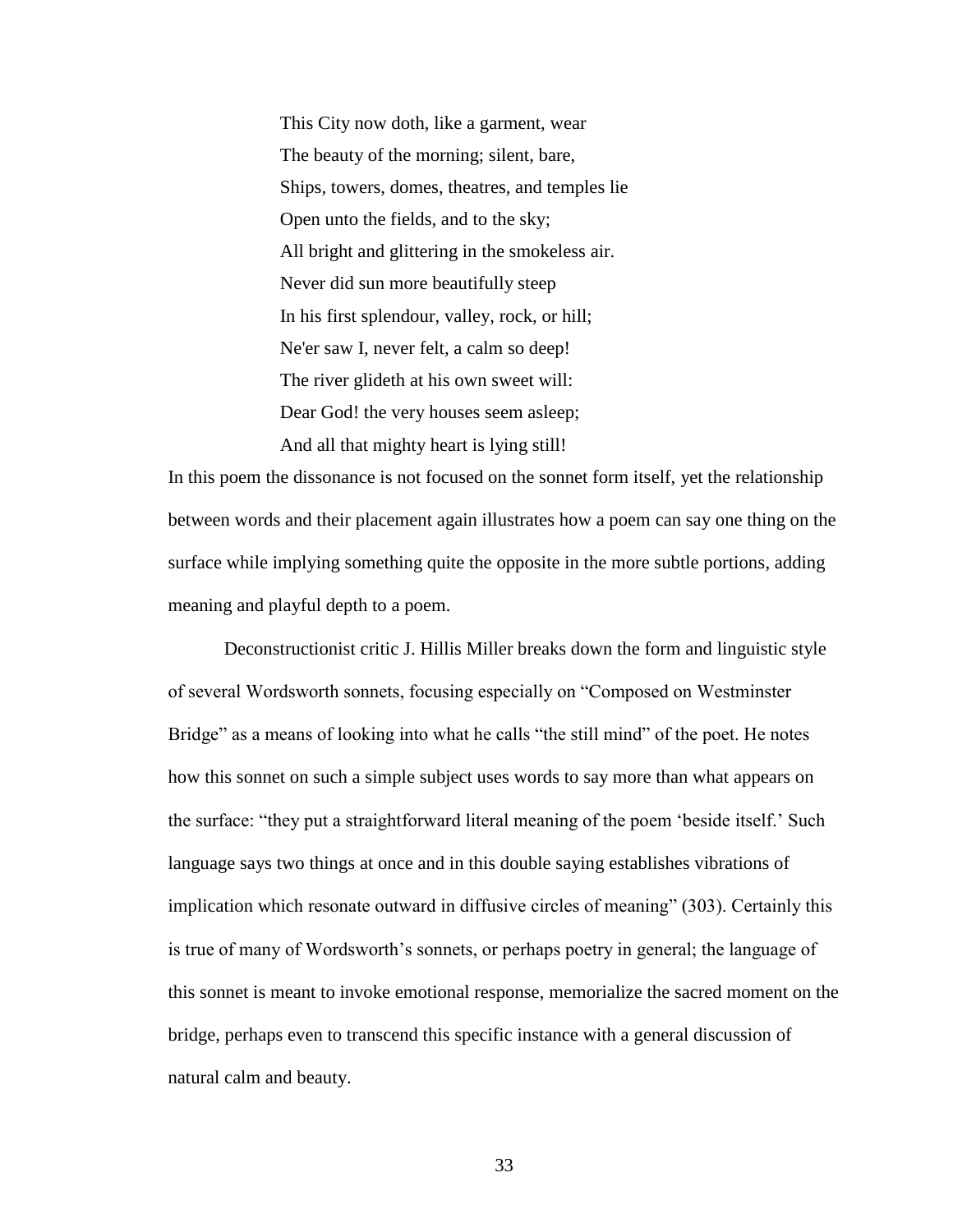However, the end to which Miller brings these claims of literal language turned figurative is one of greater contention. He draws two possible interpretations of the sonnet: first, that "inner calm matches outer calm. The poet 'feels' the deep calm within the city as if it were a calm deep within himself, and in this sympathy subject and object are reconciled, made one" (307). Second, and more adequately in his opinion, "the implications of the negatives and figurative language in 'Composed upon Westminster Bridge' leads the interpreter away from the mimetic reading toward the recognition that the poem expresses an oscillation between consciousness and nature, life and death, presence and absence, motion and stillness" (307). The second of his conclusions is not entirely without merit, though the means to achieving it ignore much of the poem; the first, however, seems like a complete misunderstanding of what the poem's form suggests about the ideas contained within. The problem with these two possible outcomes, and more specifically the way these conclusions are reached, is that they focus largely on the words that make up the poem and less on the more comprehensive view of the words as part of the sound and rhythm within. As is often a danger with the deconstructive style of literary criticism, Miller spends so much time dissecting the words and their multiple figurative and literal meanings that he loses the way the words work together as a whole poem, leading to a misguided interpretation and missing out on the overall sound and the dissonance it creates, an obvious reinforcement to his more logical conclusion.

On the other side of the interpretative coin is Geoffrey H. Hartman, who says that "contrast in Wordsworth points beyond the activity of pointing," and that vocabulary "signals, as it were, the absence of signal, and comes close to subtly thematizing Wordsworth's wish not to violate—by 'poetic diction' or some other artifice—nature's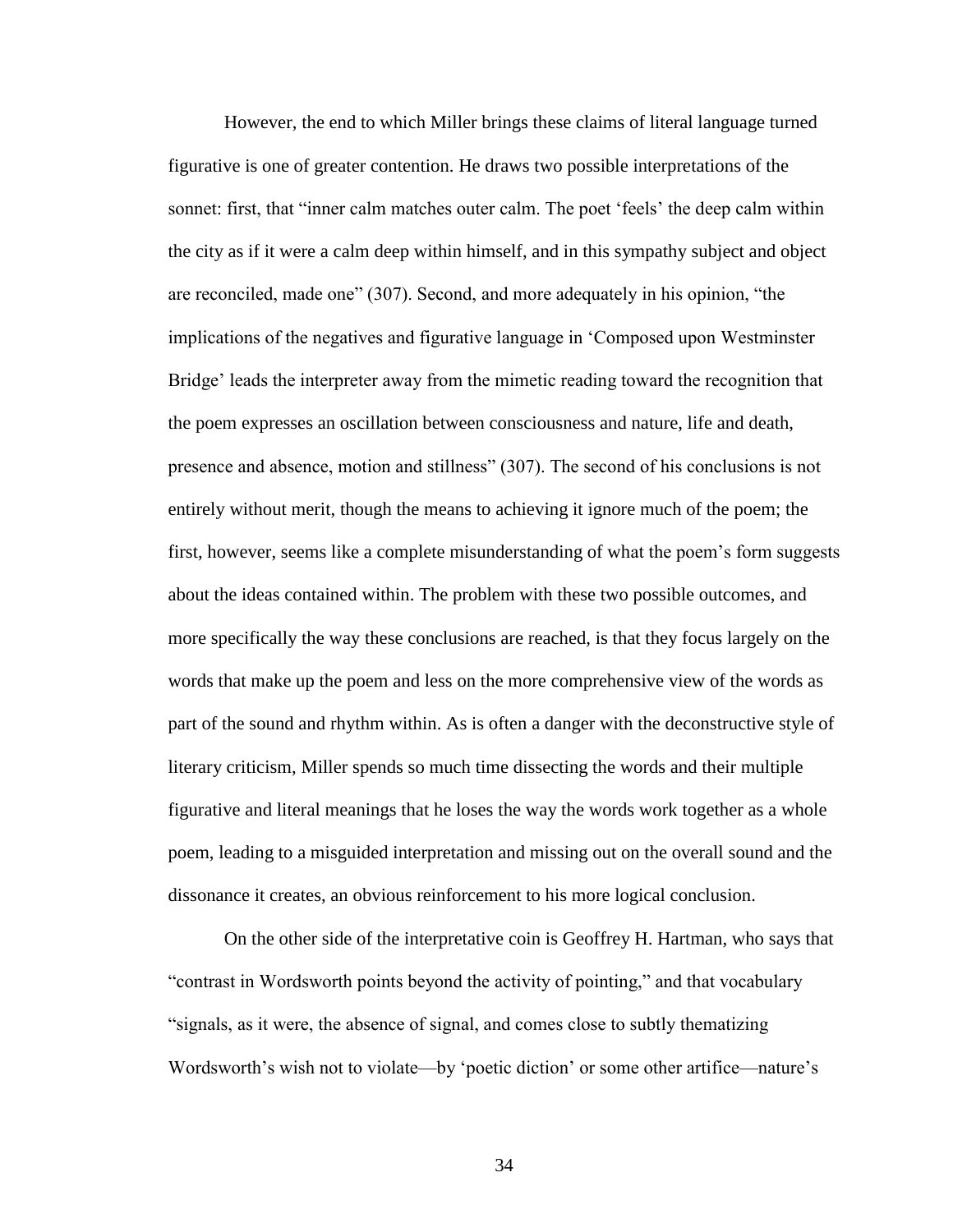own mode of expression" (208-9). For Hartman, Wordsworth's Westminster Bridge experience "was a moment…and does not need the heightening of rhetoric" (209). While this may be a less invasive perspective, it also misses the subtle techniques of emphasis in the poem. The poem does certainly move between two planes, but it does not do so equally, no matter how even the number of words or lines may be, and these planes may not be as polar opposite as Miller suggests. Instead, the sound and rhythm of the poem suggest that the emotional experience of the quiet London morning takes much higher precedence over the images and their tangible components. The dissonance between the images and the way they are expressed focuses the poem onto the feelings of the observer upon the bridge, not on the visual beauty of the scene. The scene is a quiet one, yet the emotions attached are loud and important.

From the start the poem places the quality of the viewer's soul at the center of attention: "Dull would he be of soul who could pass by / a sight so touching in its majesty" (2-3). Here the exceeding beauty is placed in the implied portion of the lines while the experiential quality becomes the forefront—this image is all about the quality of the viewer's soul. This elevating of the experiential may seem obvious, but the variation of dissonance comes in when line five uses placement and speed to put emotions above objects:

This City doth like a garment wear

The beauty of the morning; silent, bare,

Ships, towers, domes, theaters, and temples lie. (4-6)

The enjambment of lines four and five create the flowing effect of a long line to coincide with the idea of a city cloaked in beauty before moving into the choppier list of nouns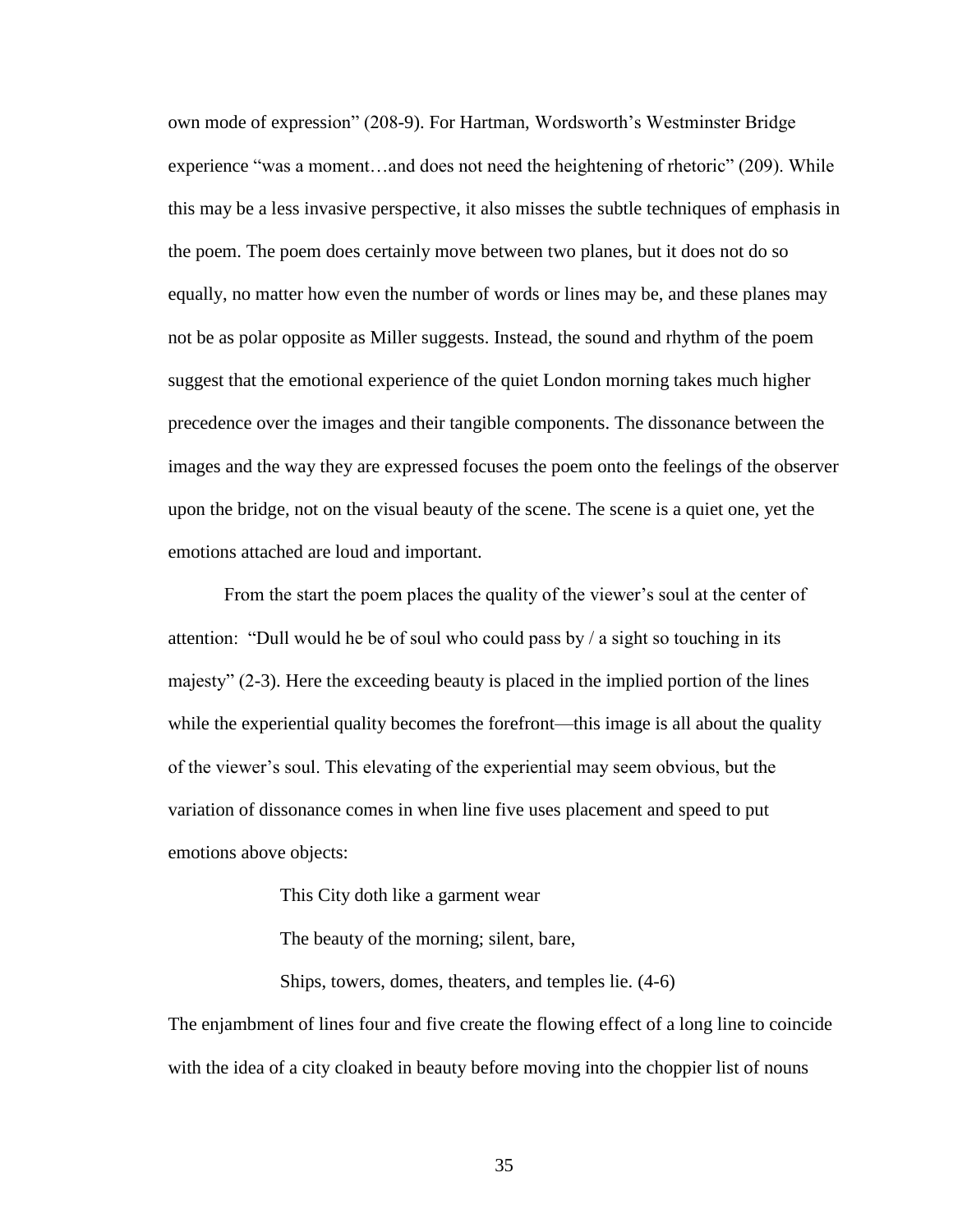that follows. The juxtaposition of these two techniques draws attention to the relationship between the city's quiet garment-like beauty and the objects that make it up—things that are themselves not inherently beautiful. Additionally, "Silent" and "bare" are both items included in the list that follows on line six, yet they are not objects like the rest, but rather adjectives that continue the discussion of beauty. They are given the more prominent placement at the end of the line where the poem slows as it approaches the rhyme, putting these two words into focus as if to echo their meaning before beginning the hurried list of various objects in view. The adjectives that are meant to invoke the emotion of the scene, to give it discernable beauty, are slowed and the objects that make up the scene, which give it physical presence, are rushed through in a list without pause. If this were simply a poem about the visual scene before him, why would the objects that make up the scene be jammed into one list that the reader naturally moves through more quickly? Instead Wordsworth grants them a minimal inclusion before moving again to the more important description of emotional experience.

The preceding of an object list by a more ethereal enjambment occurs again at the turn: "Never did sun more beautifully steep / In his first splendor, valley, rock, or hill" (9- 10). Once again, the line about the beautiful qualities and how they are achieved is elongated and enjambed while the objects that make up that scene, or in this case a negating example of scenes, are rushed through in list form.

Yet another form of dissonance occurs at the turn between the subject of the poem and the rhythm and syntax used to express it. The octave creates the scene of a most quiet and serene London cityscape that must be marveled at for its beauty. It is the quietness of it all that drives the emotional connection. However, the sestet expresses the specialness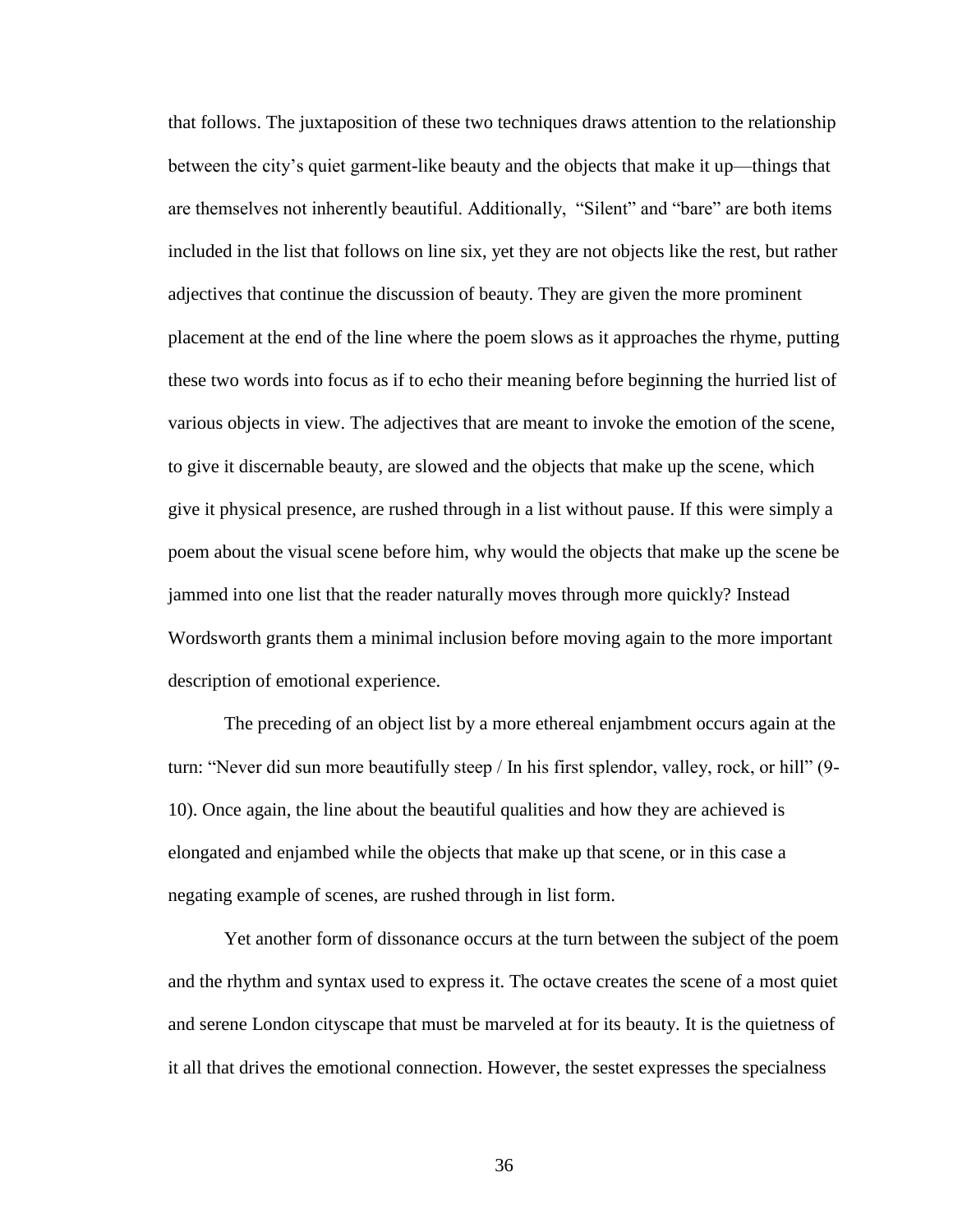of this scene through sensational negation and amplification of sentiment. The specialness is paramount because the scene is unlike anything else that has ever happened. Yet, rather than focusing on the scene itself and distinguishing it from all others, the poem's sensational negation claims that nothing has done the things that this scene currently does. We are detached from the particulars of the scene at Westminster and taken to a more emotional place through the comparison to every other beautiful scene of the world. Alan Liu notes, "with sweeping indirectness, he summons up comparisons to a universality of previous experience serving to veil the view behind negation" (463). The poem uses the word "never" to establish the incomparable nature of every other scene of beauty, with each of the three uses of the word an amplification of the previous. Line nine iterates a particular time and place that can never compare; the sun has never shined on any landscape more beautifully. It is a frank statement of comparison without much added emotion other than the surface feeling of excellence. Yet in the second and third reference to "never," "Ne'er saw I, never felt, a calm so deep!" (11), the scope is widened further to the entirety of experience. From a frank comparison the negation is then amplified to any calm that has been seen, a comparison without the restrictions of specifics. Immediately following this the statement is taken yet larger and the entirety of human emotions is said to be without compare to the calm seen and felt on the bridge that morning. Jennifer Ann Wagner notes how this phrase moves the poem into a new territory by saying that the line is "a shift from eye to heart, essentially, that signals a momentary blacking out of what phenomenal vision there is in the octave" (55). Placing these two references to "never" so close to one another forces the amplification of pure excitement, as if the first idea were not grand enough and it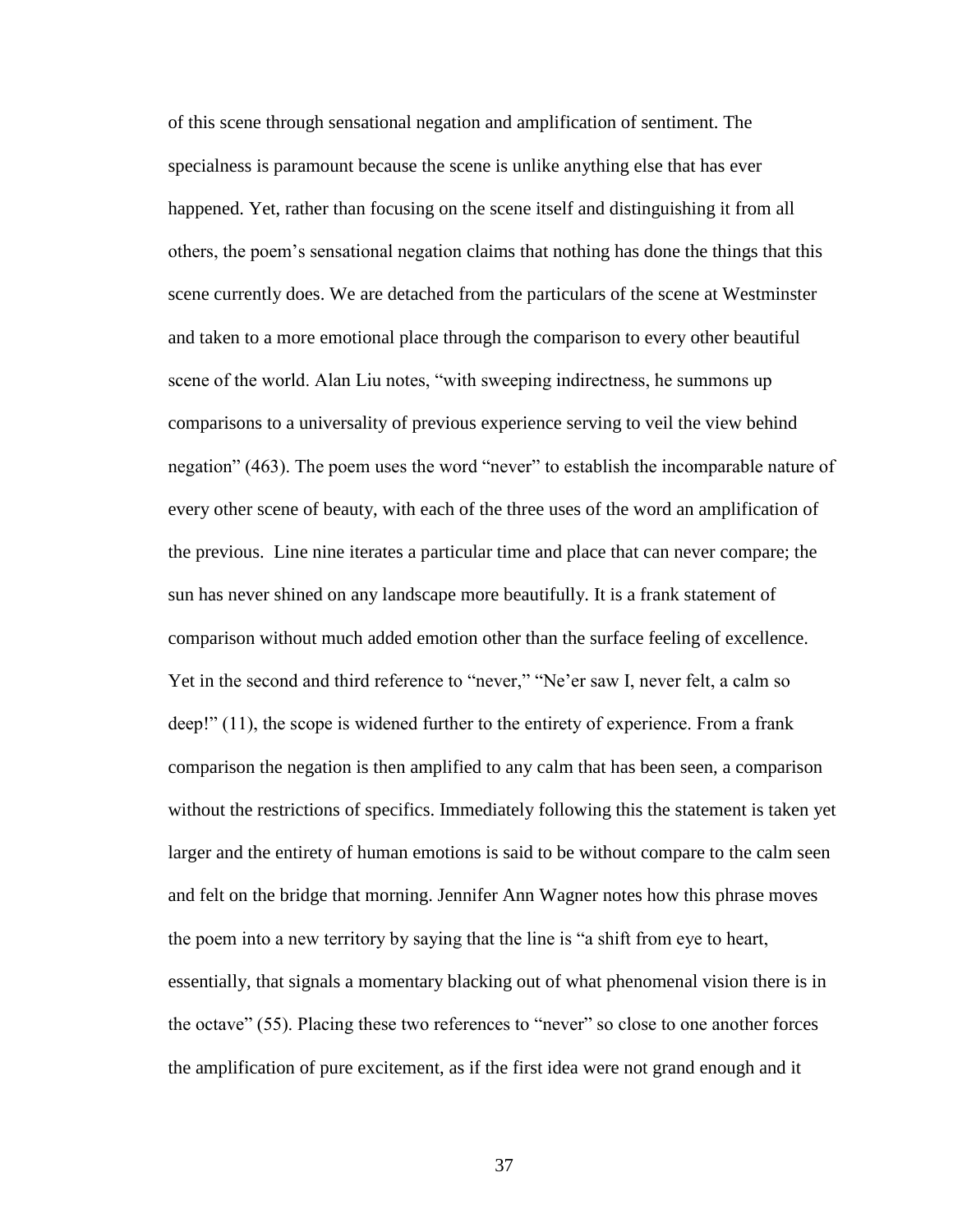must immediately be corrected with something more encompassing than all sight. It is an emotional outpouring of comparison so intense that it must be ended with an exclamation point. As Liu notes, "the poem then depends on an expressive technique very like pure brushwork: an impasto of punctuation. Pointing beyond the actual sense of the words, it *exclaims* upon quiet" (463). The shouting tone of the amplification moves that much further away from the calm of the visual scene.

The removal of the action from the scene at hand through the comparison to things which will never measure up, and the amplification of that comparison through the repetition of the word "never," would not be variant poetic techniques if not for the fact that these increasing emotional appeals are used to describe "a calm so deep" (11). Such emotionally excited words and rhythm describing the beautiful stillness and silence of the scene viewed from Westminster Bridge creates a dissonance of ideas in the poem. Neither a quiet poem focused on quiet beauty nor a bombastic poem celebrating a boisterous scene, the sonnet's tone contrasts with the scene because the emotions contrast with the scene as well. The initial statement is exemplified in the rest of the poem: if one were to pass by and not be touched in a deep way, he would have a dull soul, and so the poet who stops and enjoys cannot make a dull and quiet poem.

With Percy Bysshe Shelley there is yet another instance of the variation that comes from dissonance, and again the focus moves further toward the content and language of the poem conflicting with the larger message of the poem as a whole. In "To Wordsworth" Shelley laments the passing of a once great poet into what he considers the twilight of his career: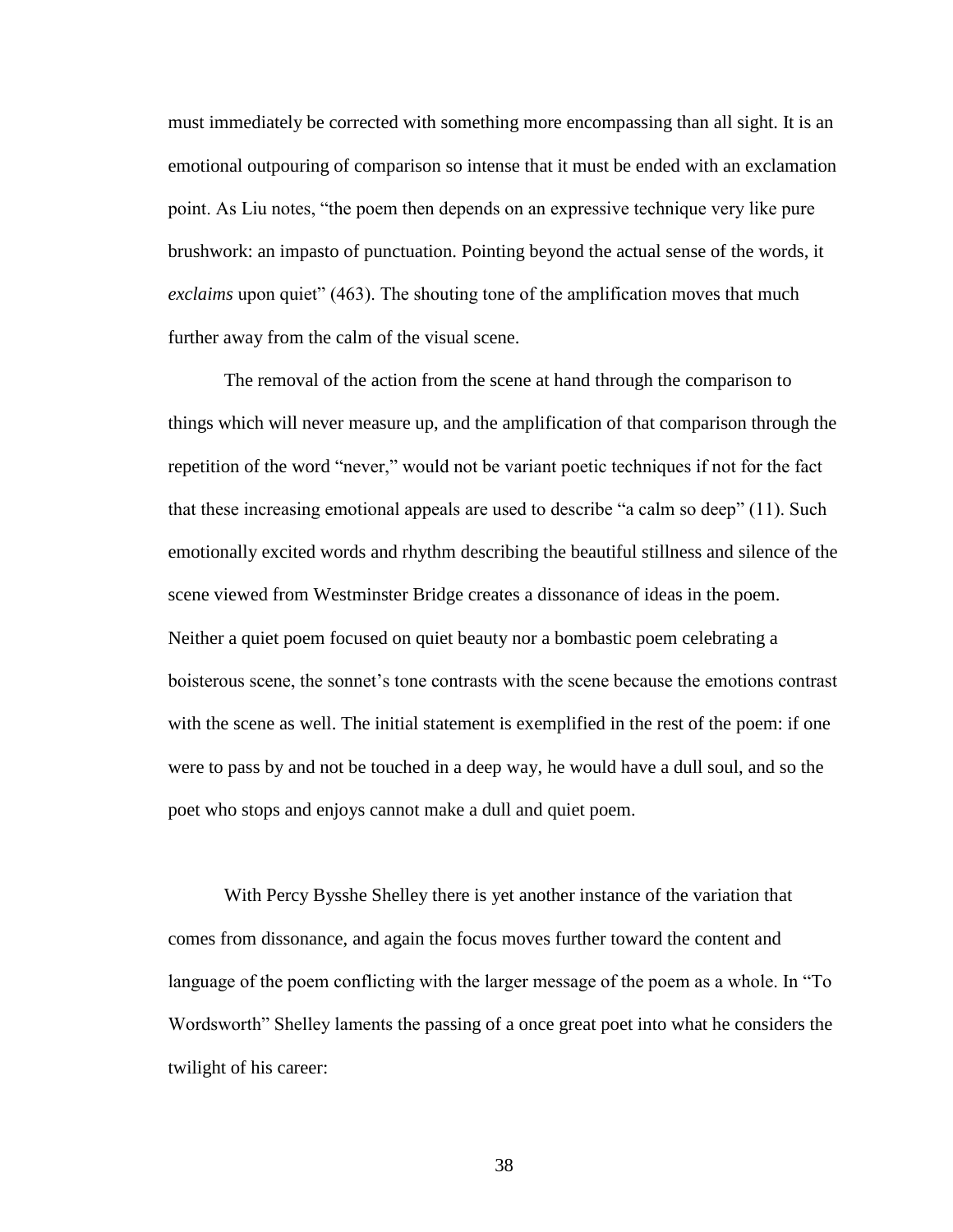Poet of Nature, thou hast wept to know That things depart which never may return: Childhood and youth, friendship and love's first glow, Have fled like sweet dreams, leaving thee to mourn. These common woes I feel. One loss is mine Which thou too feel'st, yet I alone deplore. Thou wert as a lone star, whose light did shine On some frail bark in winter's midnight roar: Thou hast like to a rock-built refuge stood Above the blind and battling multitude: In honoured poverty thy voice did weave Songs consecrate to truth and liberty,— Deserting these, thou leavest me to grieve, Thus having been, that thou shouldst cease to be.

In no way a celebration or flattery of Wordsworth, Shelley's sonnet wishes to condemn him for something that "I alone deplore" (6). However, the impression given by the majority of the lines, from 1-12, is that the poem celebrates the accomplishments of Wordsworth and speaks of him in high regard, with only a hint of possible ills.

Much in the same way that Wordsworth himself used excited and boisterous words to describe the beauty of a quiet London and thus focused the attention of the poem onto experience rather than objects, Shelley uses the flattery of kind words and exaltation to embody his disappointment with Wordsworth and to frame this praise not as admiration but as the precursor to utter disappointment at lost possibilities. The sentiment of most of the poem's words do not match the sentiment of the poem as a whole, captured in the final two lines: "Deserting these, thou leavest me to grieve, / Thus having been, that thou shouldst cease to be." (13-14). Wordsworth may have been all the things that Shelley described in the previous lines; however, ultimately Shelley feels that these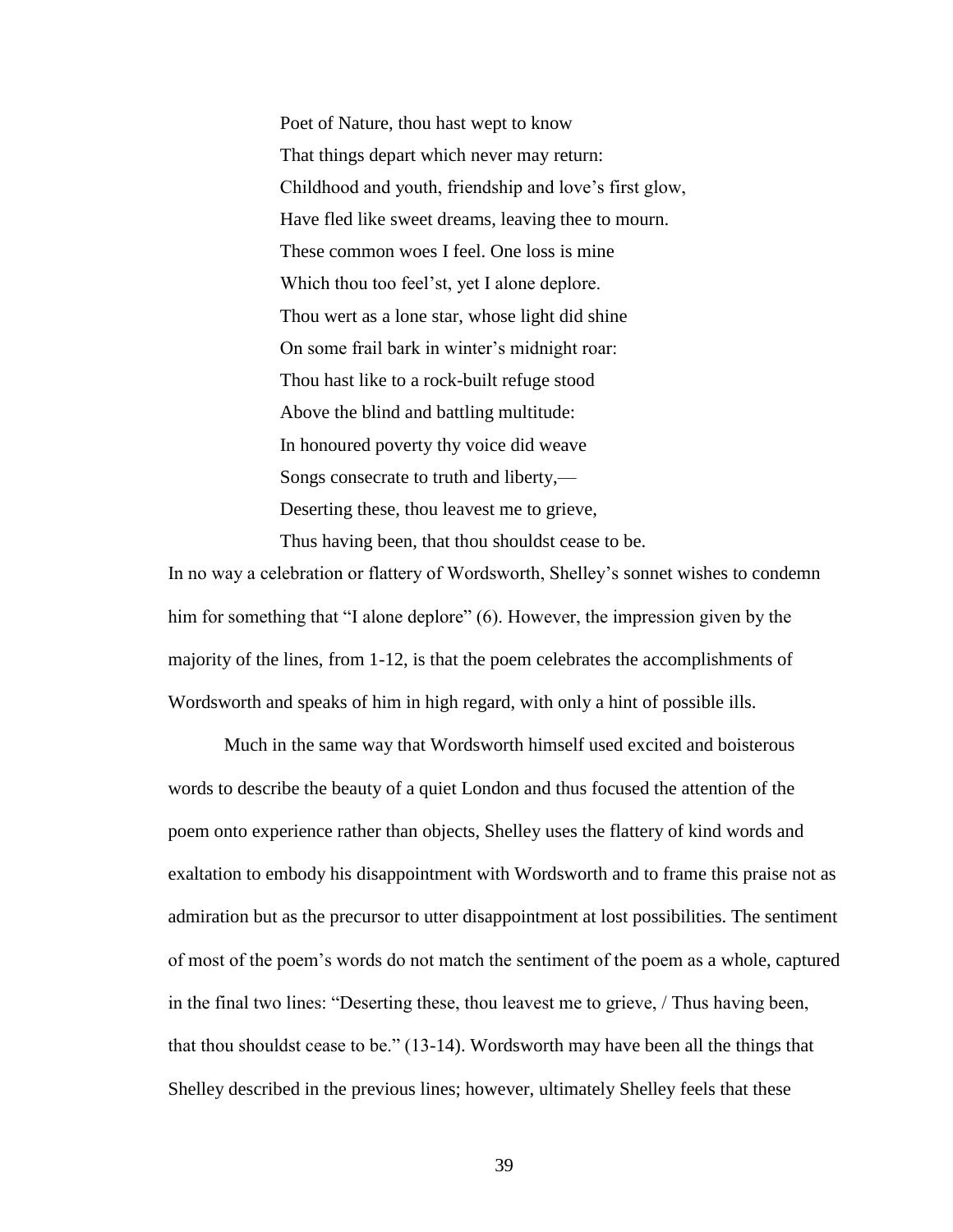qualities have been deserted and the poem becomes one of disappointment and sadness rather than celebration. The intensity and loftiness of the preceding description only make this reversal all the more disappointing by giving the poet a greater height from which to fall. The dissonance comes when the flattering words are ultimately a condemnation.

There are two structural elements that add to this disappointment and may hint at the abandonment that Shelley feels from Wordsworth. As noted by Jennifer Wagner, the slanted rhyming couplet in lines nine and ten marks a possible metaphor: "the presence of this closure device in the middle of the poem may parallel Shelley's perception of the imaginative life of his precursor; that is, the closure device, appearing prematurely, may formally mirror Wordsworth's premature imaginative death" (70). This couplet, so far from the end of the poem, suggests a closing that comes at the height of the action, which the unflattering final lines suggest is also what happened to Wordsworth. Additionally, it should be noted that the turn or revelation point that would normally come at the ninth line, and refocus or add insight to the question portion of the Italian sonnet, is delayed until the final lines. If the premature closing signals premature death, then the delayed revelation represents Wordsworth's discovery of his own demise having come much too late for it to be of any good. The understanding of his downfall is saved for the last line of the poem just as it is saved for the last moments of Wordsworth's imaginative and creative life.

Shelley's poem of disappointment with Wordsworth uses the same technique of contrasting surface understanding and true meaning found in both Wordsworth and Keats's sonnets. The pain is amplified by using words that would not normally be connected to feelings of disappointment and disillusion. The dissonance here is simpler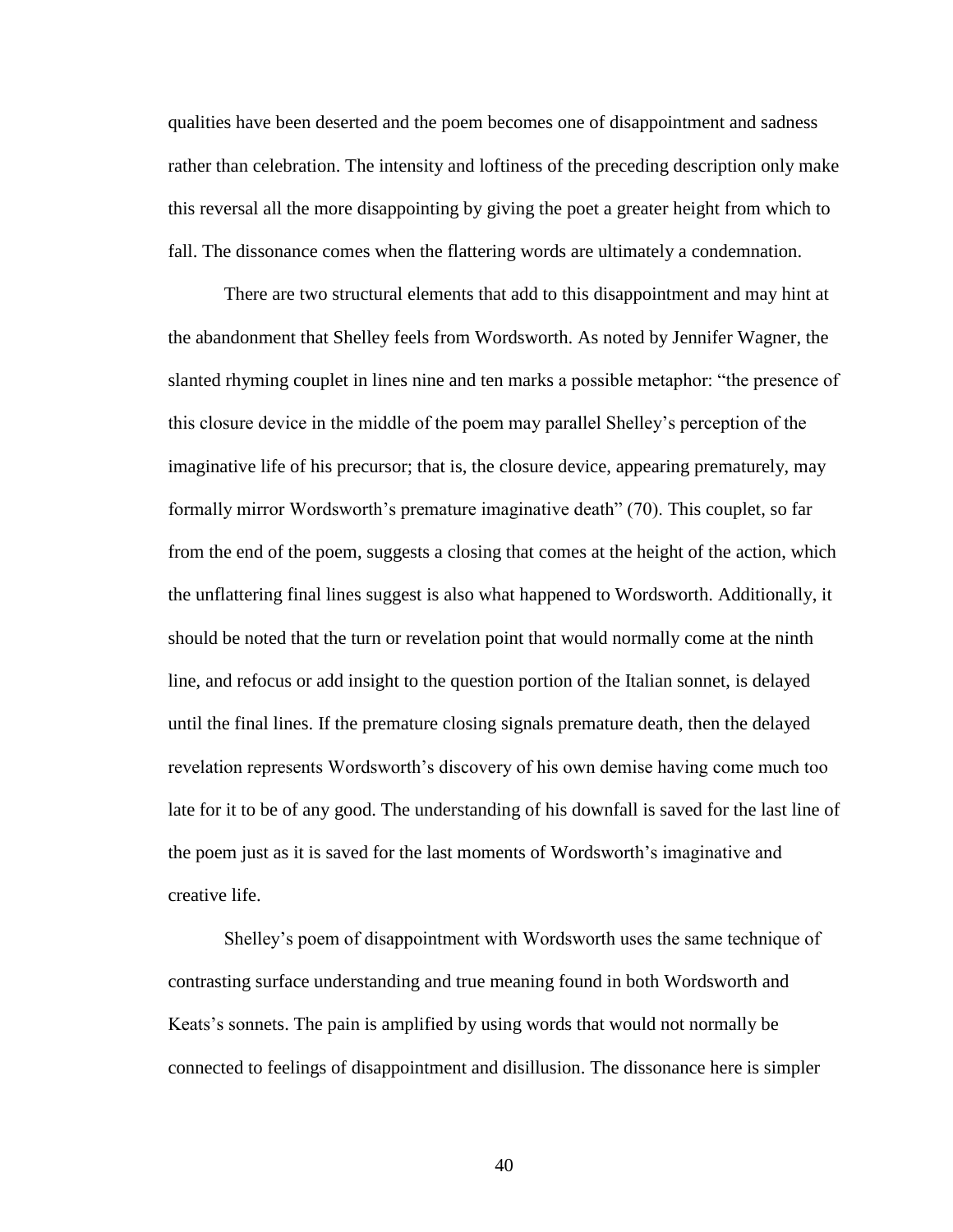and less tied to form and structure than the other poems, yet it exemplifies well the playfulness within the established rules of the sonnet that each of the other poems use. Shelley's poem is stretching the understanding of how a sonnet is to be interpreted; it is pushing against the standards and allowing for a greater poetic creativity.

While dissonance between structure and meaning creates variance in many sonnets, the less used and subtler technique of alliteration is another way these Romantic poets stretched the possibilities of the sonnet. In the same vein of variance within the established rules, this technique is another means of refocusing and changing meaning without the jarring effects of distinct rule breaking.

Alliteration may not seem like a means of variation or strategic skill. In fact, it occurs so naturally in the English language that it may not seem intentional at all; however, Benjamin Hrushovski shows how it can be a strong determiner of meaning and emotional response in a poem. He uses the alliteration of Shakespeare's sonnet thirty to demonstrate how sound patterns can affect and be affected by the meaning of the words included in them. He points to sibilant sounds that are repeated around the phrase "sweet silent thought" and how "it is the meaning of the words that make the sounds carriers of some expressive meaning, or the shades of meaning" because "the reader transfers a quality, a tone, a connotation, etc. from the domain of the meaning to the sound pattern" (Hrushovski 42). Without the inclusion of "sweet silent thought" the repetition of similar sounds would not be seen as creating a quieting or hushed mood in the poem's opening. However, using alliterative sound patterns not only contribute to tone and meaning, but also bring together seemingly unrelated words through "coloring" that takes place when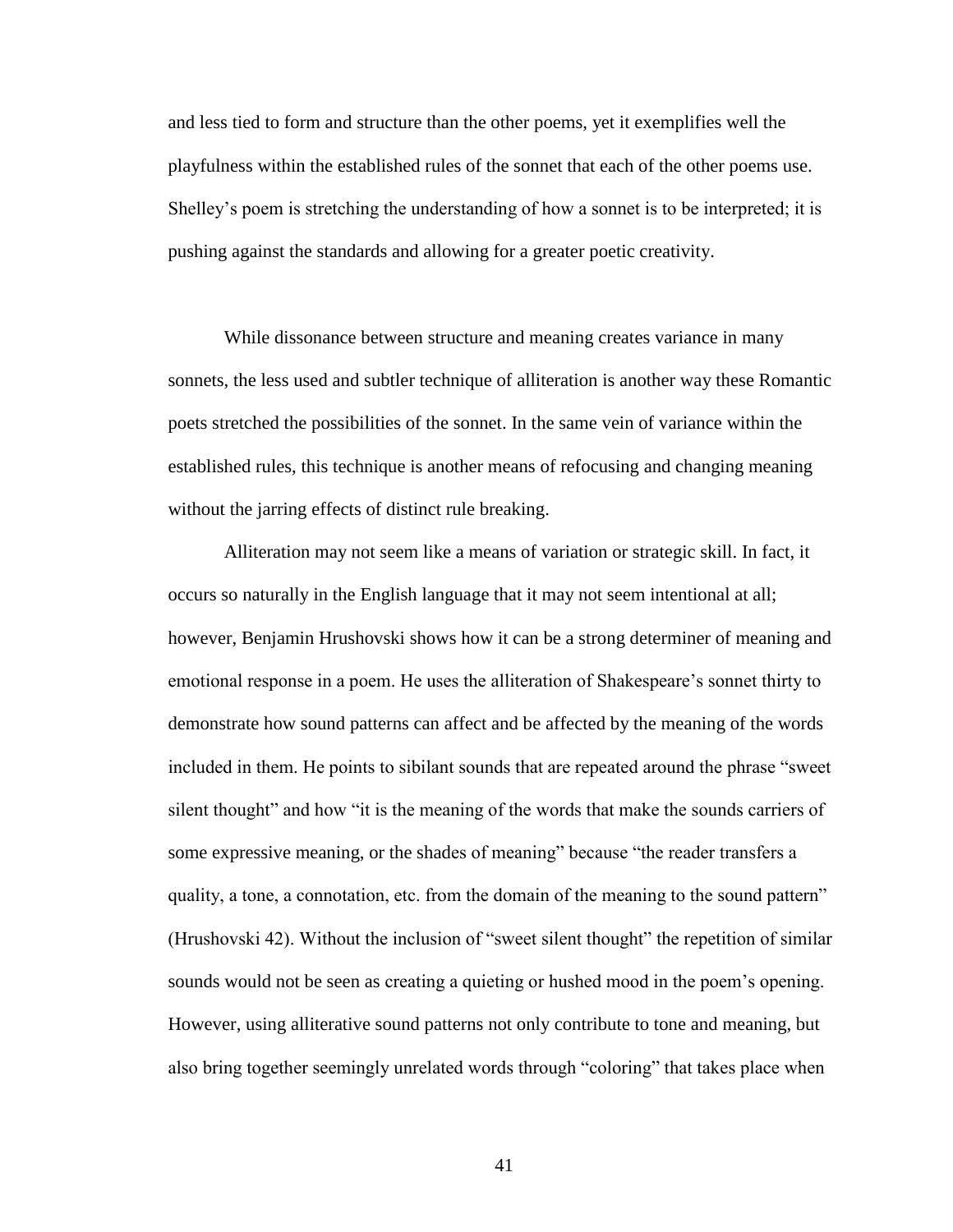meaning is attached to sound: "this coloring seems to suffuse the lines dominated by the given sound pattern. So much so, that even the word 'sessions' is perceived by the reader as contributing to the expression of 'sweet silent thought'" (Hrushovski 42). Because the sound pattern is given a mood of quiet and calm, the unrelated words in the following line continue this tone. Therefore, using alliteration and sound patterns causes "a twodirectional process: first certain meanings are transferred to a sound pattern, and then the tone of this sound pattern, colored by such meanings, is transferred back to the level of meaning" (Hrushovski 42). This discussion of how pattern and alliteration can create tone as well as connect portions of a poem shows that it can be used as a form of variation within the poem to manipulate understanding, creating specifically designed connections and responses.

An example of this kind of contextualizing of words and sound occurs in Wordsworth's sonnet "It is a beauteous evening, calm and free," from his visit to Calais in the summer of 1802.

> It is a beauteous evening, calm and free, The holy time is quiet as a Nun Breathless with adoration; the broad sun Is sinking down in its tranquility; The gentleness of heaven broods o'er the Sea; Listen! the mighty Being is awake, And doth with his eternal motion make A sound like thunder—everlastingly. Dear child! dear Girl! that walkest with me here, If thou appear untouched by solemn thought, Thy nature is not therefore less divine: Thou liest in Abraham's bosom all the year;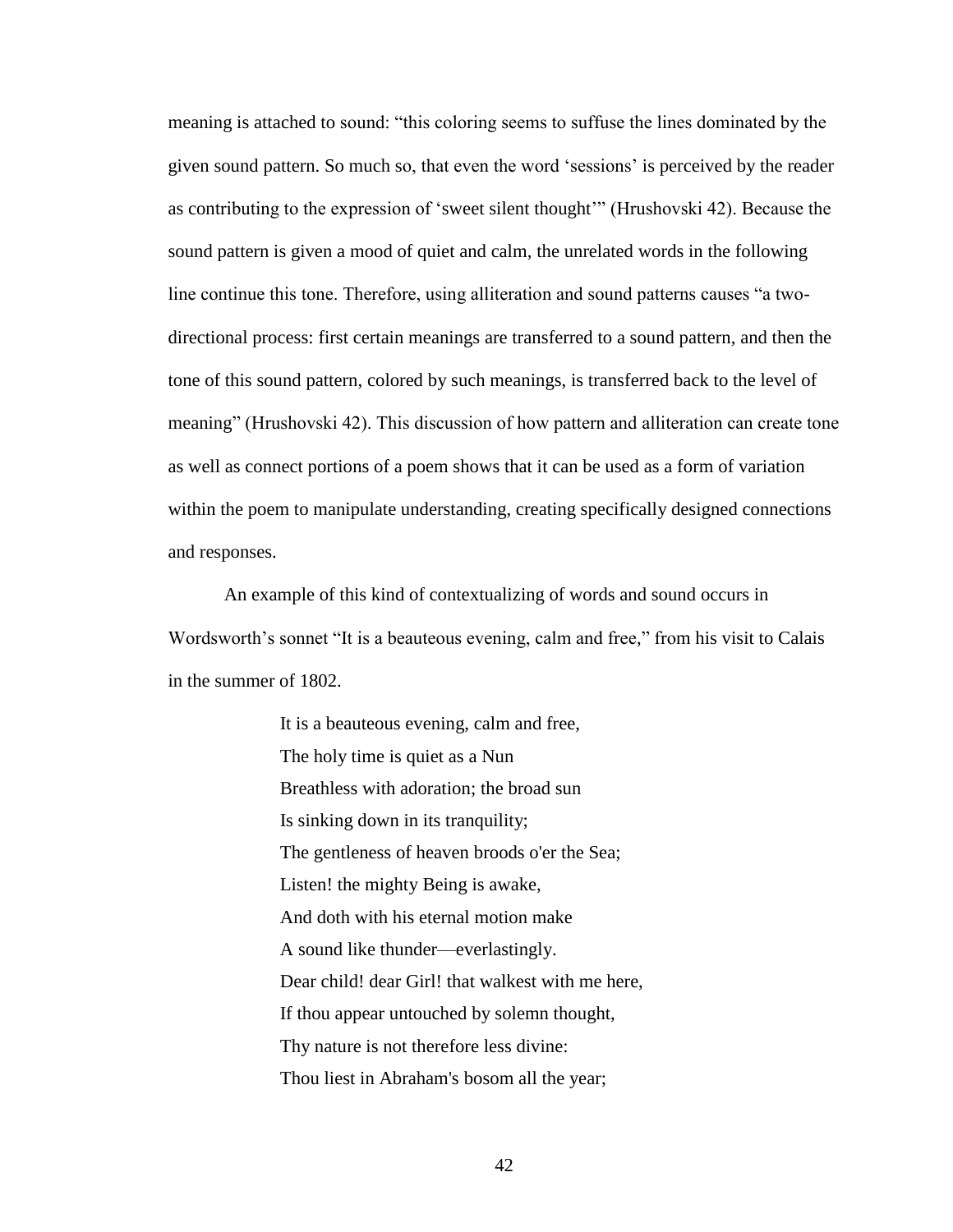And worshipp'st at the Temple's inner shrine,

God being with thee when we know it not.

Scholars have unearthed many details of this visit where Wordsworth first met his estranged daughter Caroline, but the emotional and logistical specifics are hardly known. Peter Spratley is among the scholars seeking to understand exactly what happened in the small French costal town, and he points to the sonnet as a window into Wordsworth's emotional state. While historic emotional records are not the aim of this study of the sonnet, the conclusion Spratley comes to illuminate the techniques Wordsworth used to create the emotional sonnet.

Spratley cites Judith Page and others charging the sonnet with disconnection and an avoidance of responsibility, where Wordsworth seeks to release himself of parental duties and rather place Caroline in the hands of God. Instead, Spratley characterizes the sonnet as "a private reflection on peace and tranquility that reaches an epiphany, and then sympathetically opens outward to *include* Caroline to share in the experience" (299-300). This interpretation comes from close attention to the formal elements at the break between the octave and sestet:

> The first eight lines articulate an archetypal Wordsworthian moment. The visual sense is dulled, meaning the aural, and subsequently, imaginative faculties, are awoken. The octave closes with a moment of epiphany as the "mighty Being" makes "a sound like thunder—everlastingly." This is the epiphanic apogee of the sonnet: with the experience at its most powerful, the octave ends, validating and conforming the intensity of the personal, imaginative moment. (300)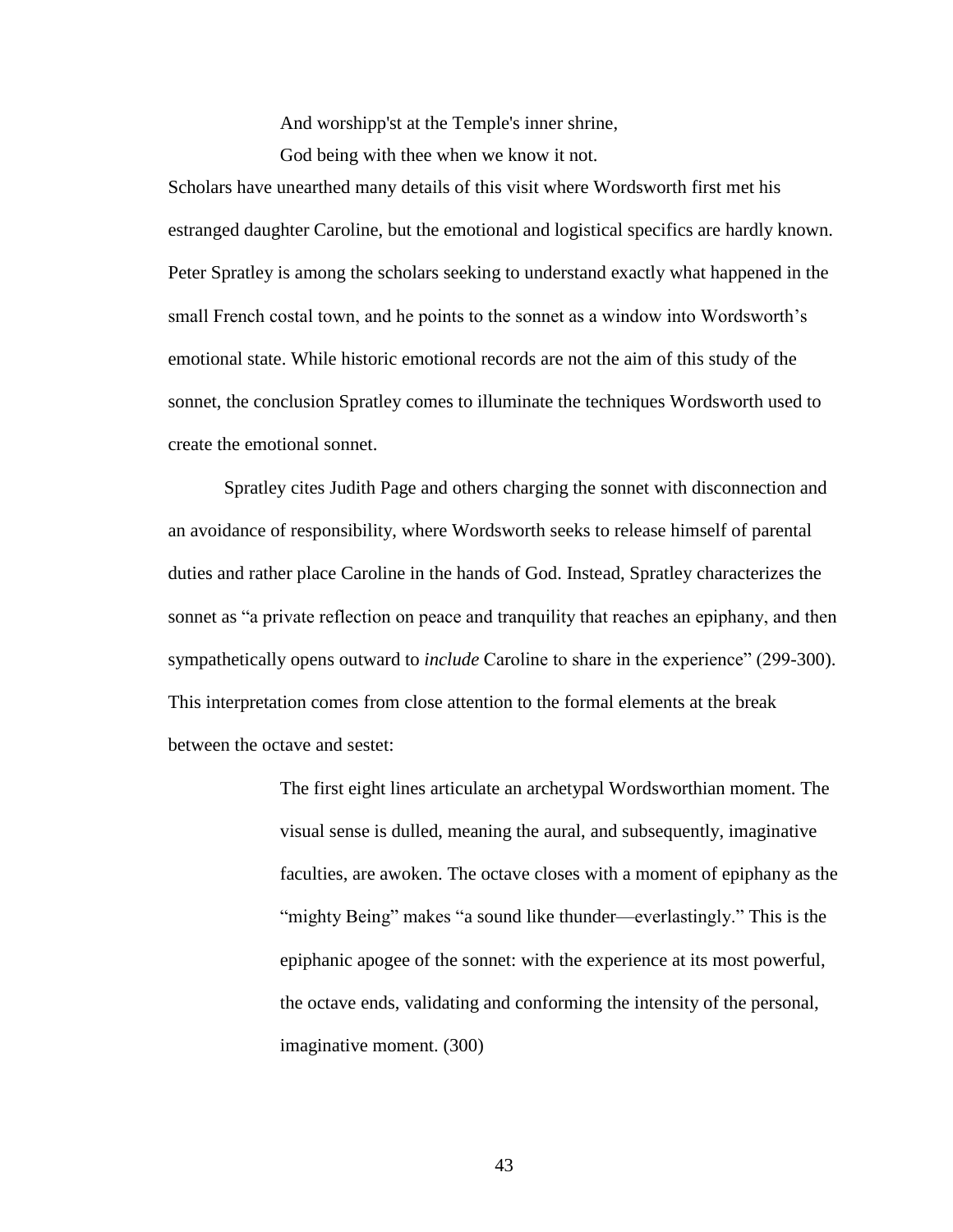Because the octave comes to such a powerful and personal ending, the introduction of Caroline at the commencement of the sestet "signals a shift in outlook, reaching beyond the narrator" (Spratley 300). Certainly, the powerful turn makes the sonnet a more personal and emotionally available one from Wordsworth's perspective, but what is more interesting is the connection that this same passage makes to Hrushovski's idea of grouped sounds and alliteration carrying and creating meaning; putting the two theories together can show *how* Wordsworth's turn at the octave's close becomes powerful and thus changes the connotation of the sonnet.

Spratley's paraphrase of line eight ignores the way the words contained in the octave's closing cohere to form a sound pattern that gives the closing the epiphanic qualities he celebrates:

Listen! the mighty Being is awake,

And doth with his eternal motion make

A sound like thunder--everlastingly.

Dear Child! dear Girl! that walkest with me here,  $(6-9)$ .

By viewing the final thought together and in order, "mighty," "motion," and "make" are all brought together by the repetition of the beginning "m" consonant, especially when "motion" and "make" are placed together into the end-stopped verb that moves the sentence. Because "mighty" comes in the preceding line and modifies the subject of the sentence, the connotation that comes along with it is transferred onto the repeated sound pattern that follows it, and thus the motion made by the second instance of the sound pattern is seen as having the same qualities as the "mighty Being." Therefore, line seven is not only sped up by the inherent quickening that comes with repeated consonant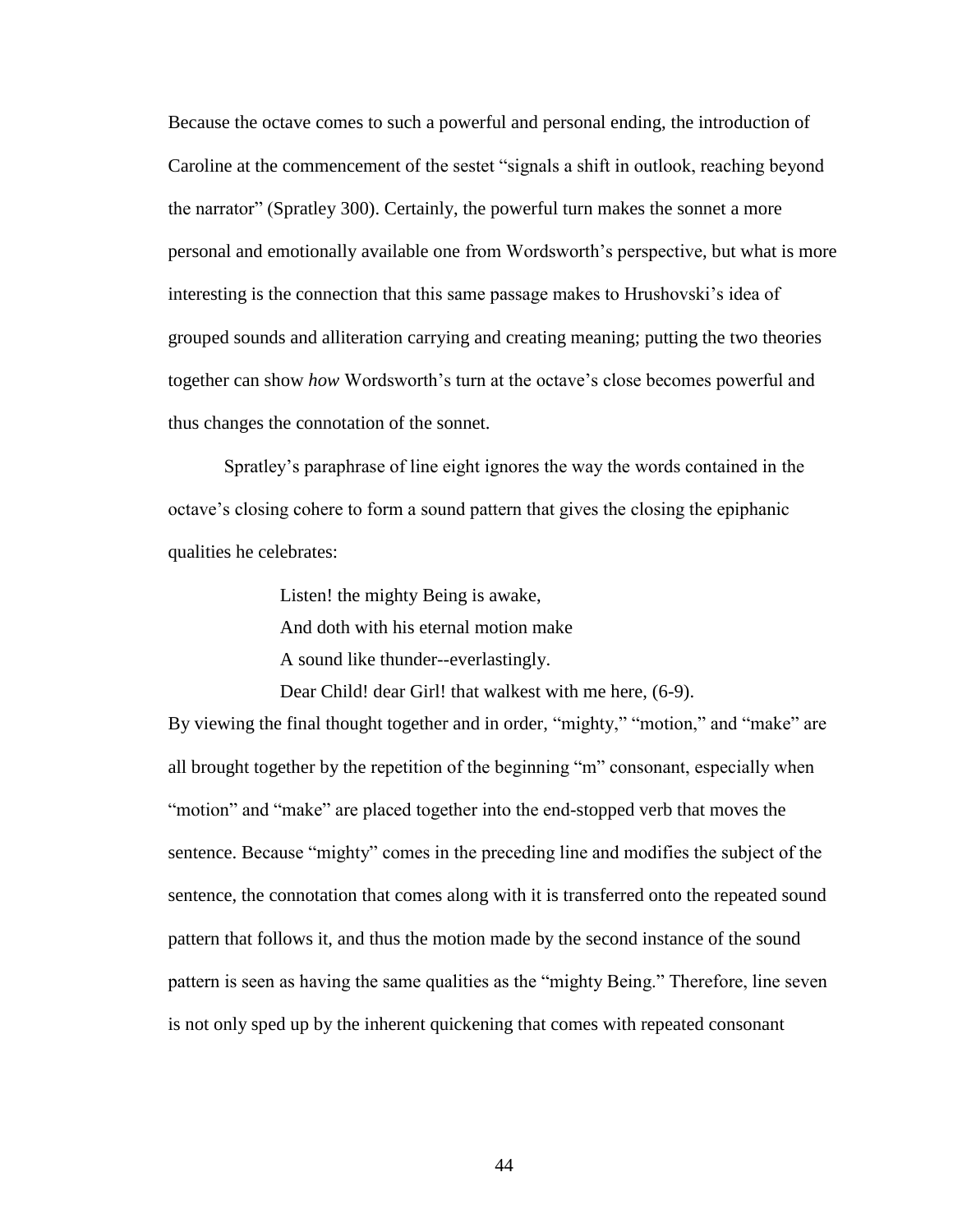sounds, but that quickening is given the residual meaning of being mighty, a quality that is reinforced by the simile that follows, "a sound like thunder" (8).

The closing of the octave oozes power and strength, but it does so in very calculated and directing ways. It not only invokes emotion, but provokes thought by the same dissonance between concepts discussed in previous Wordsworth poems. The octave ends with these alliterative closing lines all describing a mighty sound like thunder, an image that flies in the face of the previous lines which celebrated tranquility and calm above all else. What Spratley calls the "intensity of the personal, imaginative moment" is reinforced by this idea that is in itself paradoxical, for how can thunder, a violent and very sudden phenomenon, be everlasting? Just as emotional content and formal presentation have been in conflict, here the object and its modifier do not agree. The dissonance created within the image, the image's relation to the previous lines, and the tone carried over by the alliteration all act as the variation that point to this closing as evidence of an intensely personal sonnet that brings Caroline, the subject of the sestet, into the experience.

Without this carefully selected alliteration of words, the poem can be interpreted in any number of ways, but when the technique of variance is taken into consideration, a more likely interpretation is apparent. The alliteration here is a means of creating dissonance that then points to meaning; it is not a breaking of rules but rather a creative style that forces a new understanding of the poem's meaning. Just as with the other sonnets, the moves here suggest an intentional playfulness with a definite goal to push the form beyond what it was once understood to accomplish.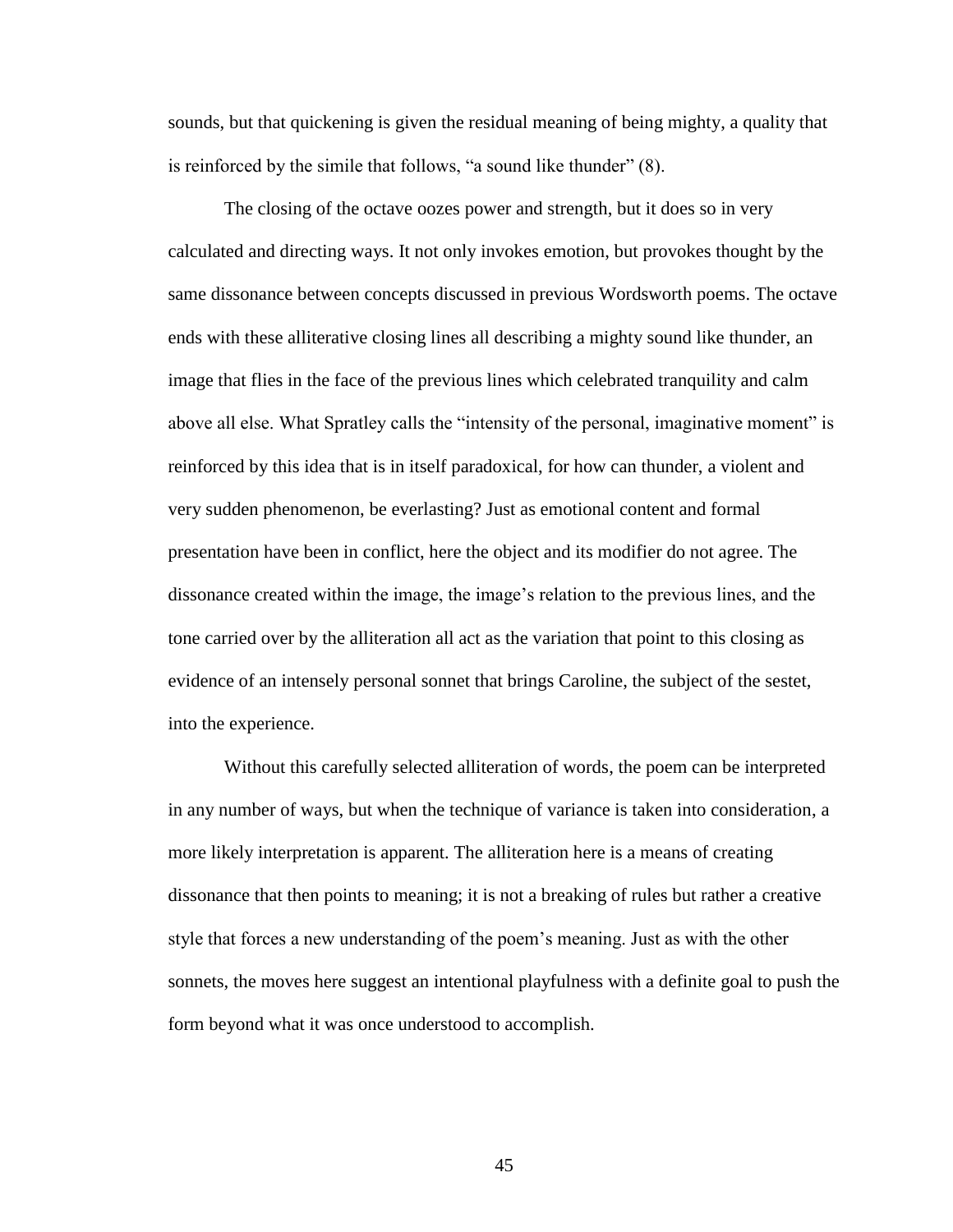## A More Creative Packaging: Variation in External Elements

Much of the variation in Romantic sonnets discussed here has taken place within the lines and phrases of the poems themselves and has thus been referred to as internal variation. These instances of experimentation include the placement of punctuation, the manipulation of the poem's rhythm, the dissonance created between the common meanings of words, and their placement within the internal structure of the poem through techniques such as enjambment or fragmentation. However, variation is not limited to the sonnet's interior. If the words and punctuation that make up the sound and meaning of the poem are referred to as the internal portion of a poem, then its external aspects, those unconnected to sound or meaning, would be the structure and organization of the poem: its rhyme scheme and divisions into octaves, sestets, quatrains, and couplets. These aspects of the poem can be analyzed without connection to the content of the poem, but in order to reach full impact, external elements must be seen as working together with the content they encapsulate. For this framing quality they are referred to as "external," yet they are not unimportant in demonstrating the variation and experimentation that takes place alongside the internal portions. When seen together with the internal portions already discussed, these techniques create fullness in the picture of variation that exemplifies the Romantic era sonnet.

One of the most predominant and obvious of the external variations in the Romantic sonnet is the unusual grouping of lines. The traditional organizations are either the octave-sestet Petrarchan style or the series of three quatrains followed by an ending couplet of the Shakespearian style. Instead of abiding by these, many of the Romantic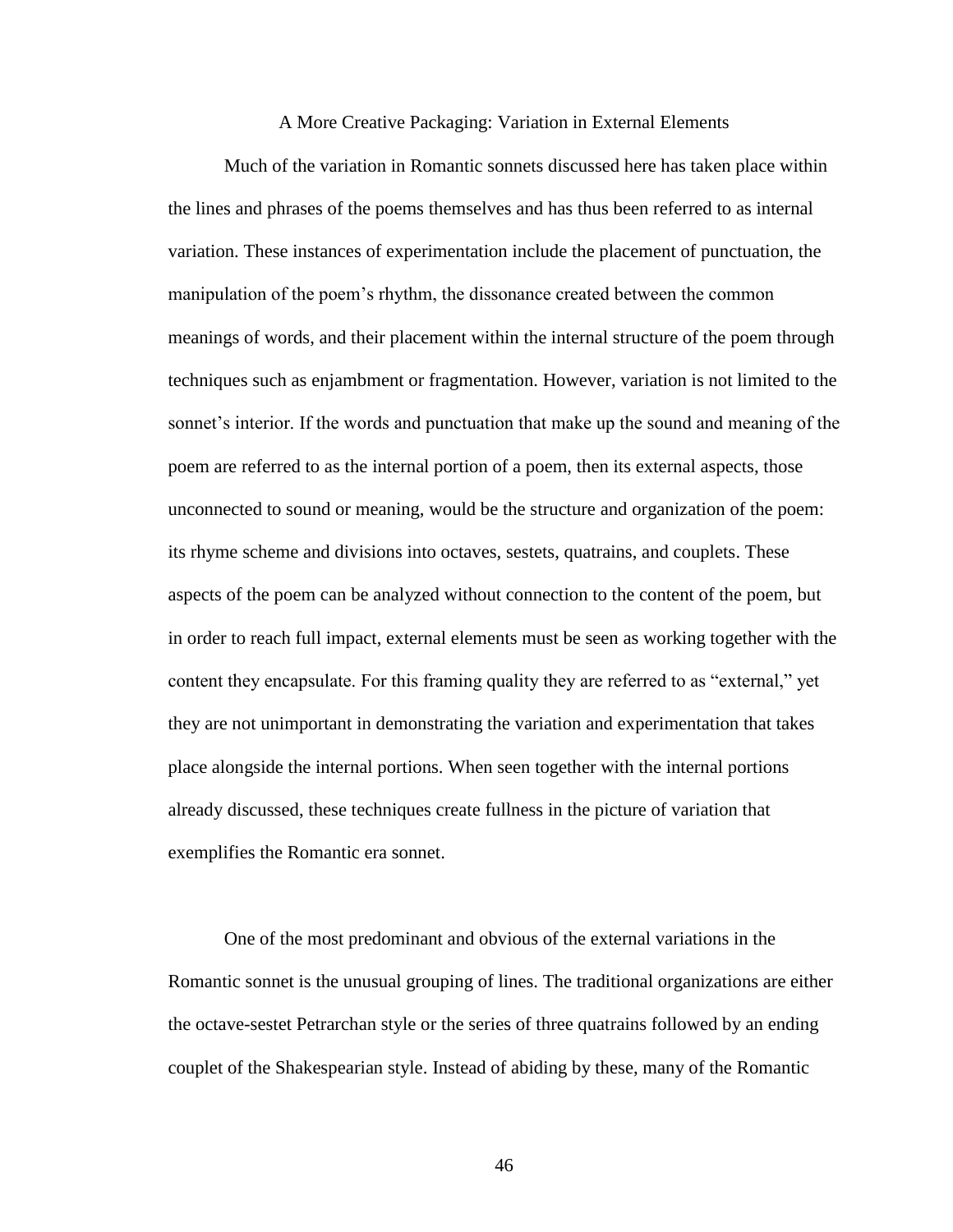poets use groupings of their own invention to accomplish artistic goals that traditional forms would not allow. By calling attention to certain portions of the poem and directing the poem's subject in a certain direction, these structural variations help the sonnets achieve those goals.

External variation is not limited to the organization of a sonnet's lines into stanzas. While these are important in a close reading of elements both internal and external, they are not the only way the Romantic poets experimented with external elements. Creative experimentation within the confines of the sonnet form also occurs in the rhyme schemes and their many combinations. In a form with established standards, the rhyme is one of the easiest to regulate. In defining a sonnet, the standard patterns of rhyme are among the first things to point out; deviation from these established patterns certainly deviates from one of the qualities of the sonnet that most makes it a sonnet. As John Creaser asserts, "rhyme, the most distinctive aural element in verse, invites and almost requires the sounds to be registered," and it "consequently turns attention to the medium, and through its usual position at the line-turn, to what most distinguishes verse from prose" (450). If it is the element that most makes a poem a poem, especially when read aloud, then standardizing its placement in the sonnet must be an important mark of distinction. If not for the rules of line-end rhyming, the distinguishing aural factor of rhyme would be diminished, if not eliminated. William Harmon notes, "One can observe that the norm is for rhyme, of whatever variety, to fall at the end of the lines and for rhyming lines to be of equal length" (373). Furthermore, the rules that apply to rhyme within poems as a whole also apply to the standards of the sonnet rhyme scheme; if a poem were not to adhere at least loosely to the established norms of the sonnet, then it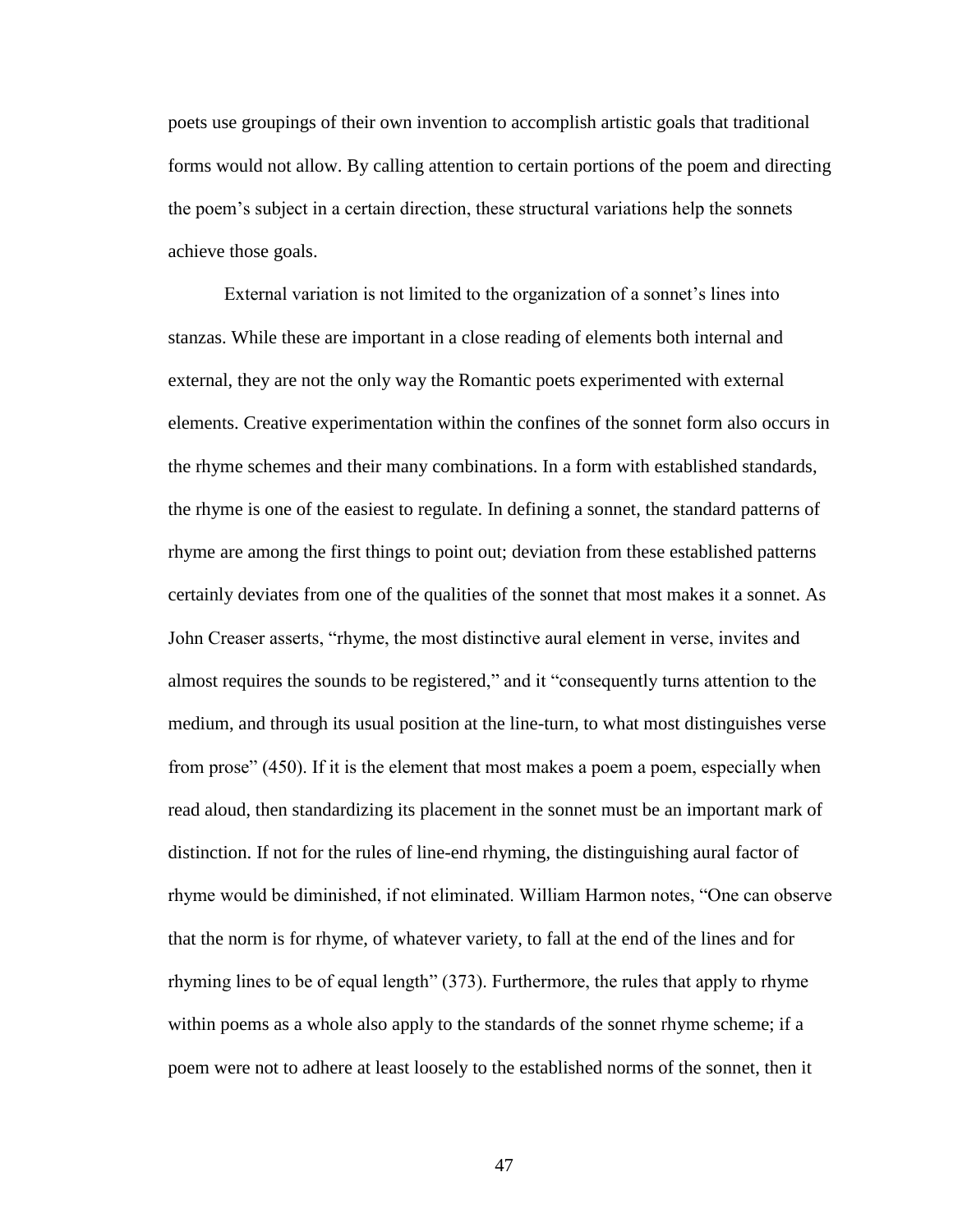would become less recognizable as a sonnet. However, Harmon also points out that "as with other phenomena in which a poem can be perceived, departure from the norm may seem unusual, striking, ironic, or unsettling" (373). This unsettling or striking nature of rhyme deviates from the norm and establishes variation within the sonnet rhyme scheme as well as in the sonnet organization. These variations in the poem's external portions draw the reader's attention and bring an elevated importance to each of the poem's lines.

For Wordsworth, the form and organization of the poem played an important role in the content of the poems in a unique way. He did not make a show of the variation, but rather sought to have it work so fluidly within the poem that it was indistinguishable from the overall content. As Jonathan Hess points out, Wordsworth's formal experimentation "is also a question of concealing form, of making obscure the external constraint which serves as the first condition of the sonnet" (17). This kind of directing and concealing is apparent in Wordsworth's sonnet, "Inside of King's College Chapel, Cambridge":

> Tax not the royal Saint with vain expense, With ill-matched aims the Architect who planned— Albeit labouring for a scanty band Of white-robed Scholars only—this immense And glorious Work of fine intelligence! Give all thou canst; high Heaven rejects the lore Of nicely-calculated less or more; So deemed the man who fashioned for the sense These lofty pillars, spread that branching roof Self-poised, and scooped into ten thousand cells, Where light and shade repose, and music dwells Lingering—and wandering on as loth to die;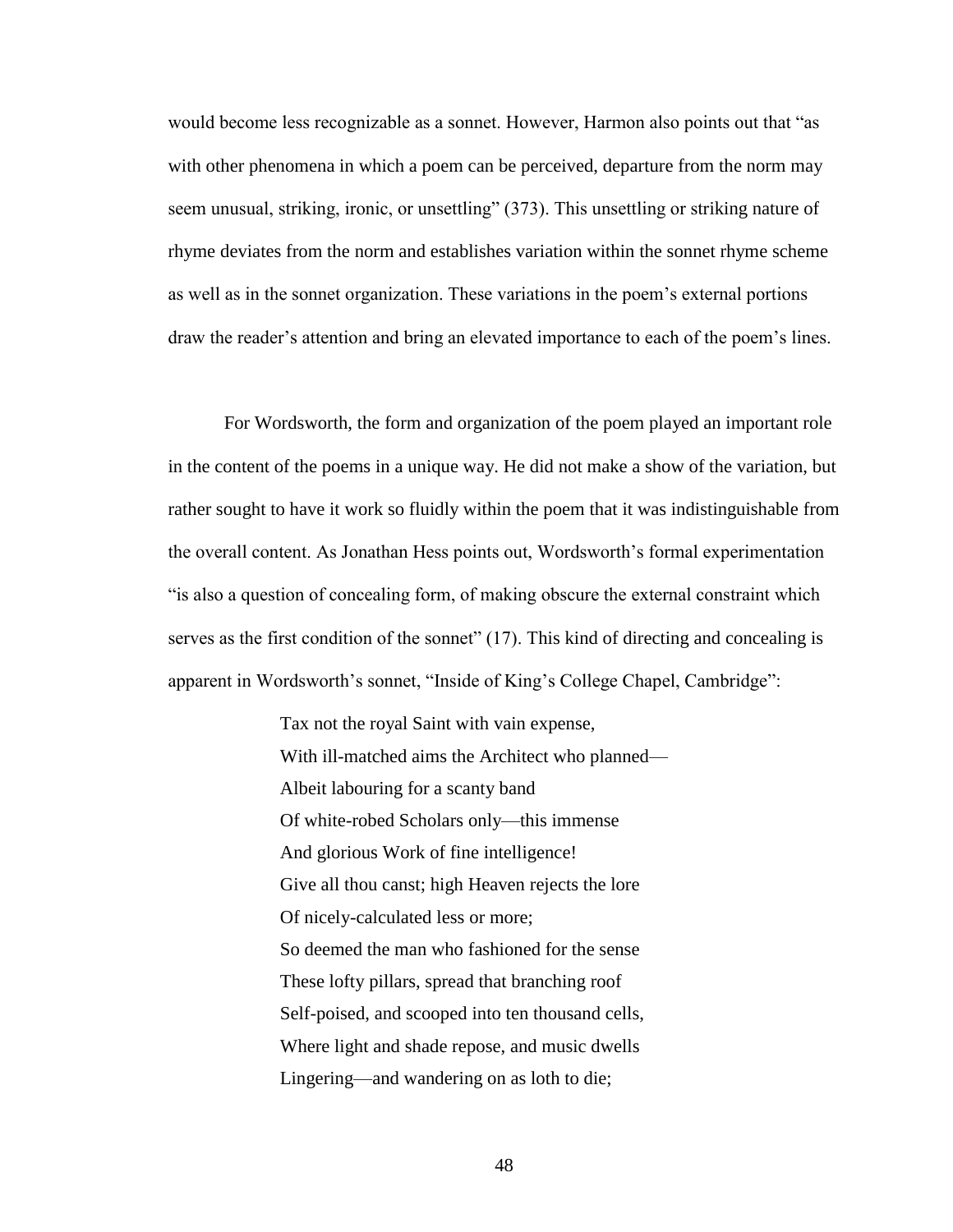Like thoughts whose very sweetness yieldeth proof That they were born for immortality.

In some instances of external variation it is important to initially establish the rhyme scheme of the poem. This reveals the logical groupings that go along with the change of rhyme and thus make the division of the groupings clearer. This poem is unusual in that sense because here the poem is rhymed in an ABBAACCADEEFDF pattern that would suggest a Petrarchan division at line nine with an only slightly varied scheme in the sestet. However, with this particular Wordsworth sonnet the punctuation of the phrases and the perspective of the poem's voice are the most important organizing factor because they force the poem into a slightly different set of groupings. Like many of his sonnets, the internal portions of the poem illuminate what takes place in the external organization and why it is important.

As a collection of phrases that all belong together, the poem is divided into a set of five lines at the opening, followed by a rhymed couplet and a final seven lines. Even among variant kinds of organization, the more symmetrical seven and seven organization is not highly unusual; however, here Wordsworth takes it further, setting a couplet apart from the first five lines, and thus introducing a subjective pause or aside into the very middle of the poem. This division into a five, two, and seven line organization allows the poem to move through three phases rather than the two that take place in the Petrarchan organization. The shifts in tone and subject that occur during these three phases are simply not available in the more standard form.

The opening five lines are a call to restrain from criticism of the person who created the beautiful building that the poet finds himself in. The poem opens: "Tax not the royal Saint with vain expense" (1), as if to anticipate the argument that would come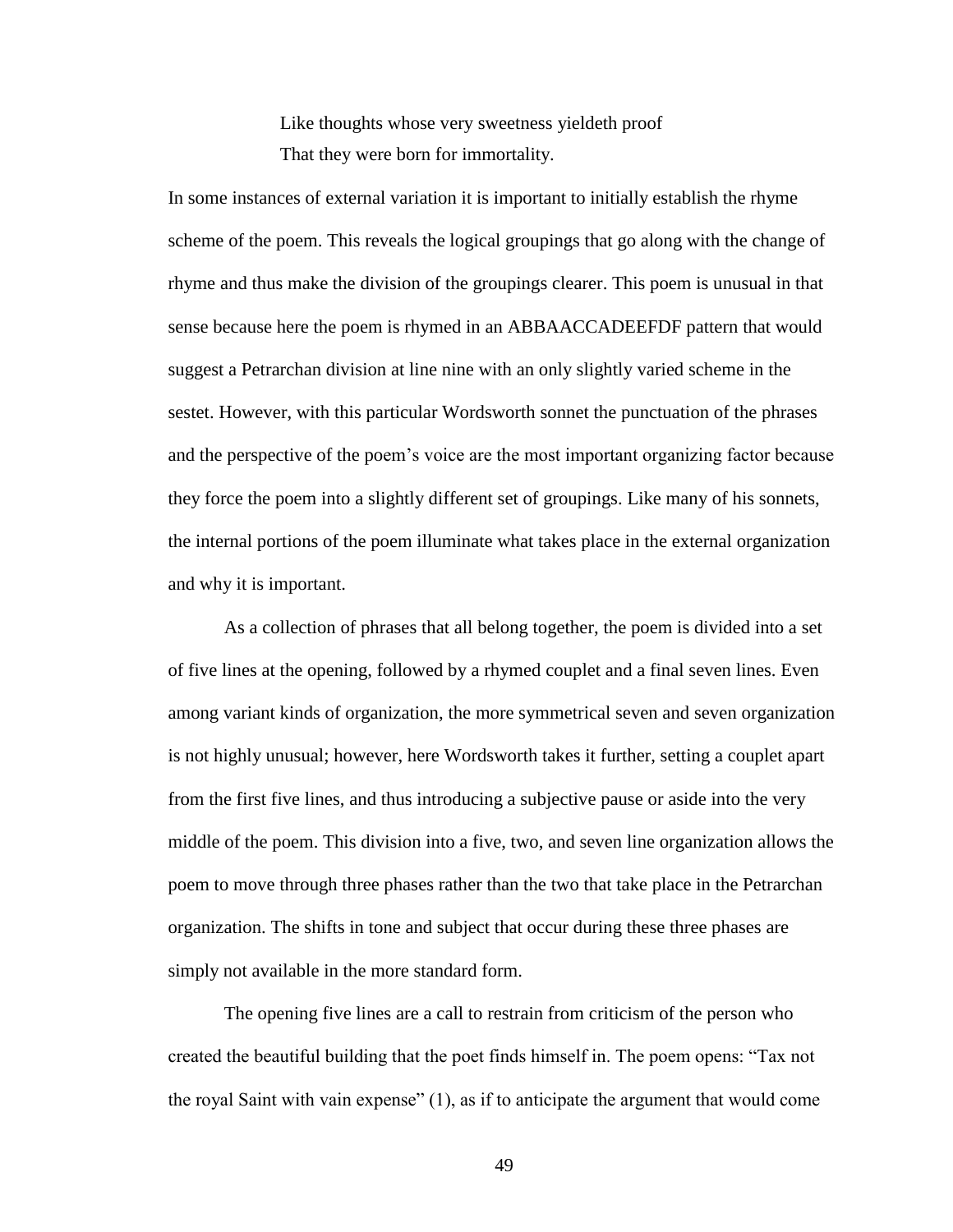from someone entering the chapel for the very first time. For a place of learning to have such an ornate building may seem folly, as the line anticipates; however, the opening lines do not explain why this should not be seen as foolish even as they come to a conclusion with line five's exclamation point. The answer is given its own space, the couplet rhyme of "Give all thou canst; high Heaven rejects the lore / Of nicely-calculated less or more" (6-7). Having the answer contained in its own phrase would not seem unusual if it were not placed right before the turn in subject and speaker that comes at line seven. As the poem immediately departs into a description and celebration of the man who designed such a building, it leaves the couplet feeling disjointed. It stands alone in the long connected portions that immediately precede and immediately follow it. The couplet is self-contained much like those that come at the end of the typical Shakespearian sonnet, yet it is directly in the middle of the poem. This island-like quality of the phrase makes it the first shift in tone, pulling the focus away from the description of the chapel or the architect and becoming a summation of the poem as a whole. Peter Egri argues, "in Wordsworth's poetry the structure of the Petrarchan sonnet is palpable, but it becomes flooded with and partly washed away by the Romantic stream of overflowing emotions" (465). This sonnet is a perfect example of that idea; the form is suggested but emotion takes precedence. The question must be answered, and the constraints of the form are not enough to hold that answer until their expected place.

Following the self-contained couplet formed by lines six and seven there is another shift, a turn one would normally expect to happen after the final rhyme of the eighth line but that instead is marked by the transition word "so" in the phrase "So deemed the man who fashioned for the sense / These lofty pillars, spread that branching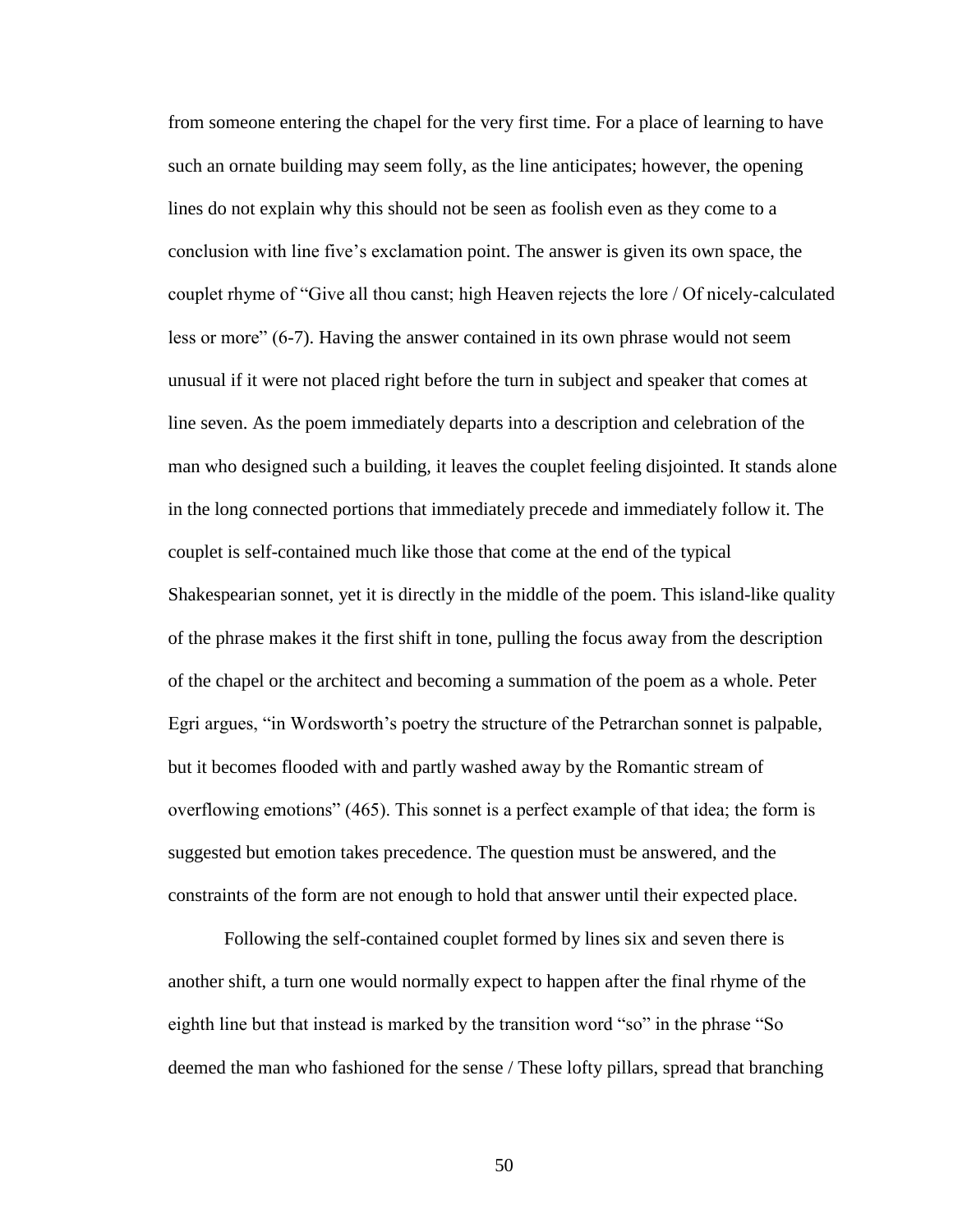roof" (7-8). This phrase moves the action in yet another direction; no longer with the directive on how to feel or the whim of emotion that explains why one should feel this way, the poem is now moved into a new direction. The previous couplet's phrase is now given the context of a specific speaker, destroying the removed nature of the couplet by identifying it as the words, not of the poet, but of the building's architect. The poet who began the poem with a warning and then made way momentarily for the thoughts of the architect, has now returned to sing the praise of that same architect. The poem closes with seven lines on the architect as well as the chapel, easing into a final thought on the immortality of thought, as if the ideas of the architect have been immortalized, not only in the chapel, but also in the very lines of the poem.

All of this shifting of perspective is made possible by the unusual organization of the sonnet. If not for the completeness of the first five lines and the self-contained couplet that immediately follows, this poem could not accomplish the fluidity of thought that allows an architect to interject his immortal thoughts into a poem exalting his building. The voices of both are heard and each is given its own space simply because it needed to be heard. Hess comments on Wordsworth's use of language and form in this fluid manner by pointing out that what Wordsworth so admired in Milton's sonnets was "the way in which their pure, simple, and unified form works so fully to accommodate the object and aim of their author" (16). The same can be said about "Inside of King's College Chapel, Cambridge": the form works to accommodate the presence of multiple speakers and points of view, setting each apart from the others and granting the truly profound its own unique space.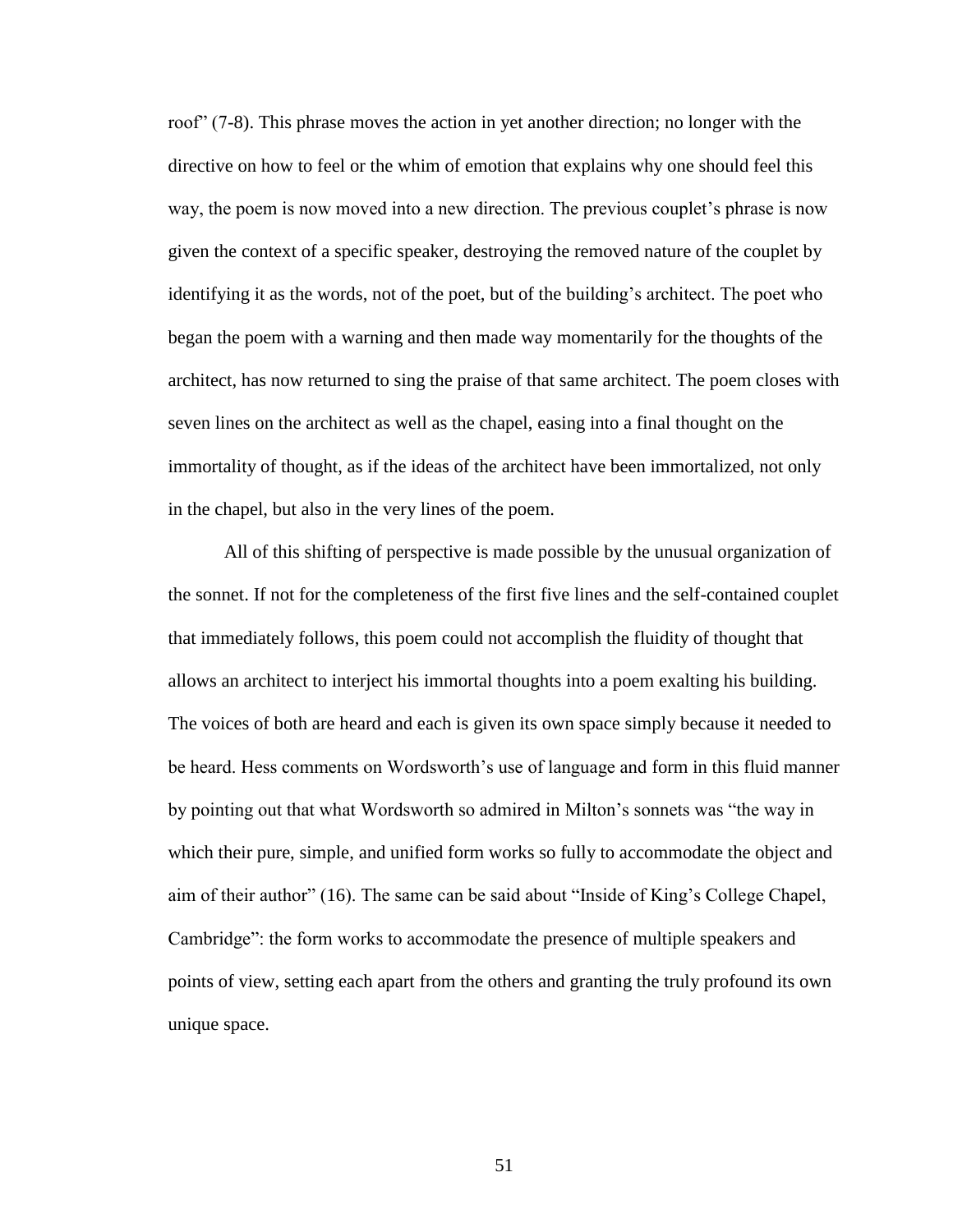While Wordsworth makes changes to an already unusual organization to fit the needs of his aims, Shelley often takes the standard organizations and turns them into something of his own without making them exceedingly different. The changes are more straightforward, but like the variation within uniformity by which so many of the poems create dissonance or illustrate the inability of the muses to be contained, these organizational variations are important in establishing a new form of sonnet writing. An example of this is Shelley's sonnet bemoaning the state of his home country, "England in 1819":

> An old, mad, blind, despised, and dying King; Princes, the dregs of their dull race, who flow Through public scorn,—mud from a muddy spring; Rulers who neither see nor feel nor know, But leechlike to their fainting country cling Till they drop, blind in blood, without a blow. A people starved and stabbed in th' untilled field; An army, whom liberticide and prey Makes as a two-edged sword to all who wield; Golden and sanguine laws which tempt and slay; Religion Christless, Godless—a book sealed; A senate, Time's worst statute, unrepealed— Are graves from which a glorious Phantom may Burst, to illumine our tempestuous day.

Here the ABABABCDCDCCDD rhyme scheme establishes an organization rooted in the Petrarchan style. In a poem with only four rhymes, the divisions in the poem becomes predominant: the place where the rhyme changes is also the place where the subject of the poem changes and thus is the dividing point between sections of the poem. What is unusual though is that rather than adhering to Petrarchan standards and having the sestet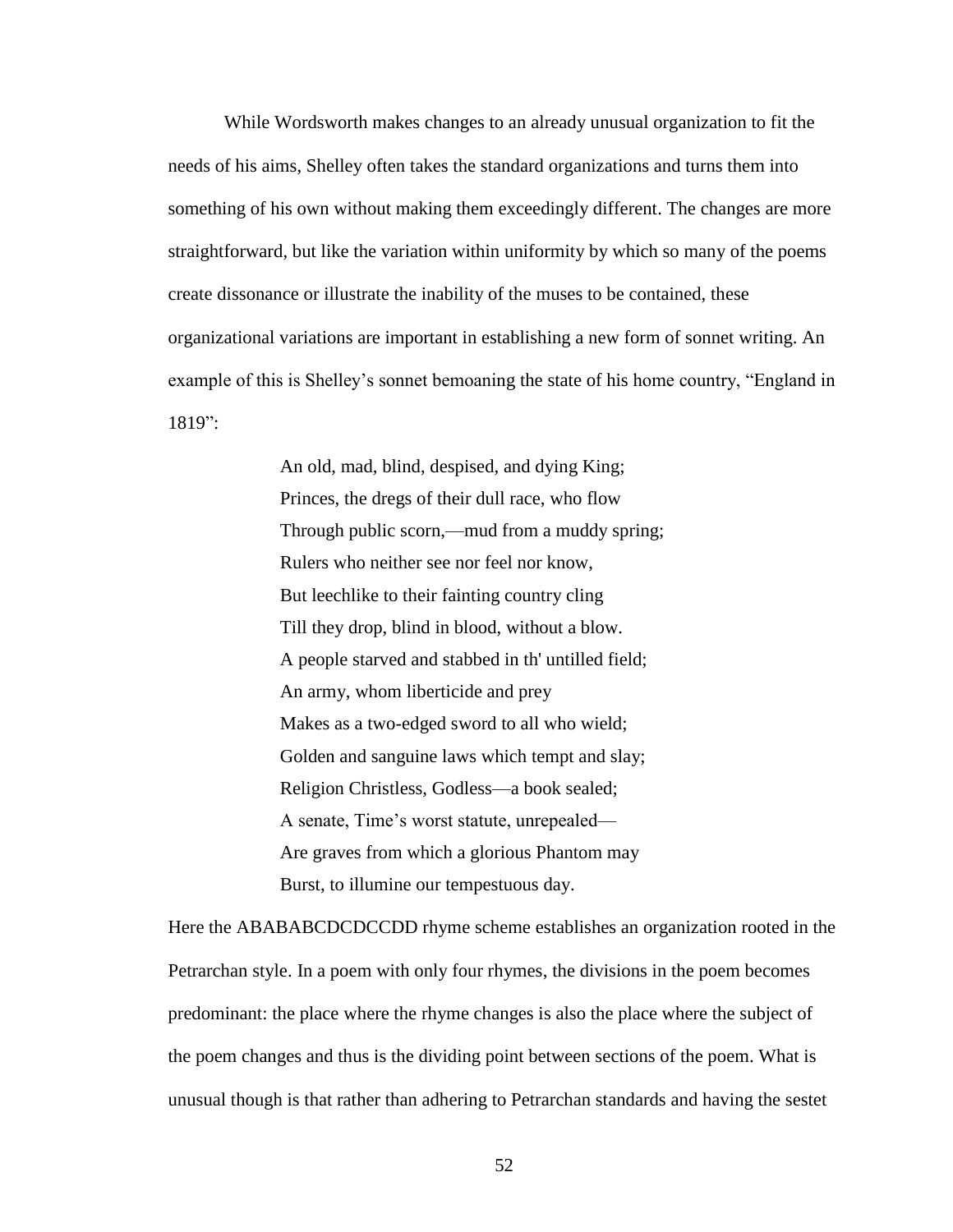follow the octave, creating a typical question-and-answer or problem-and-solution format, the poem leads with the sestet and finishes with the octave, with only the slightest indication of subject or content shift at the turn. The sonnet looks mostly like a catalogue of national ills; a list that builds in intensity as it names the things that will eventually be the downfall of England.

This litany of ills in an inverted format comes to a close on the rhymed couplet at the end of the poem. This couplet is unusual because, though it is a single contained phrase and though both lines end on the same rhyme, it is not set apart from the poem in organization, only in content. It fits with the list according to the external components of punctuation and rhyme; however, it acts as a lynch pin that brings the entire poem to an explosive close. Stuart Curran notes the weight of this couplet:

> Shelley's balancing of his pointillist survey with a heavily constraining scheme of but four rhymes is replicated in the sudden enjambment of the final couplet, with its ambiguous modal auxiliary—"may"—throwing the accumulated weight of the single-sentence catalogue onto the active, explosive verb so long awaited. The melding of form and content appears seamless. (55)

The couplet takes upon itself the action of the entire list, as if both the sestet, with its description of England's terrible kings, and the octave's list of those kings' eventual byproducts, are all asking the same question. The catalogue asks, "if all these do exist in England in the year 1819, then what could possibly happen?"—a question the couplet answers with only a future possibility, not a certainty. The climactic nature of the couplet would be even more highlighted structurally if the couplet were given its own rhyme and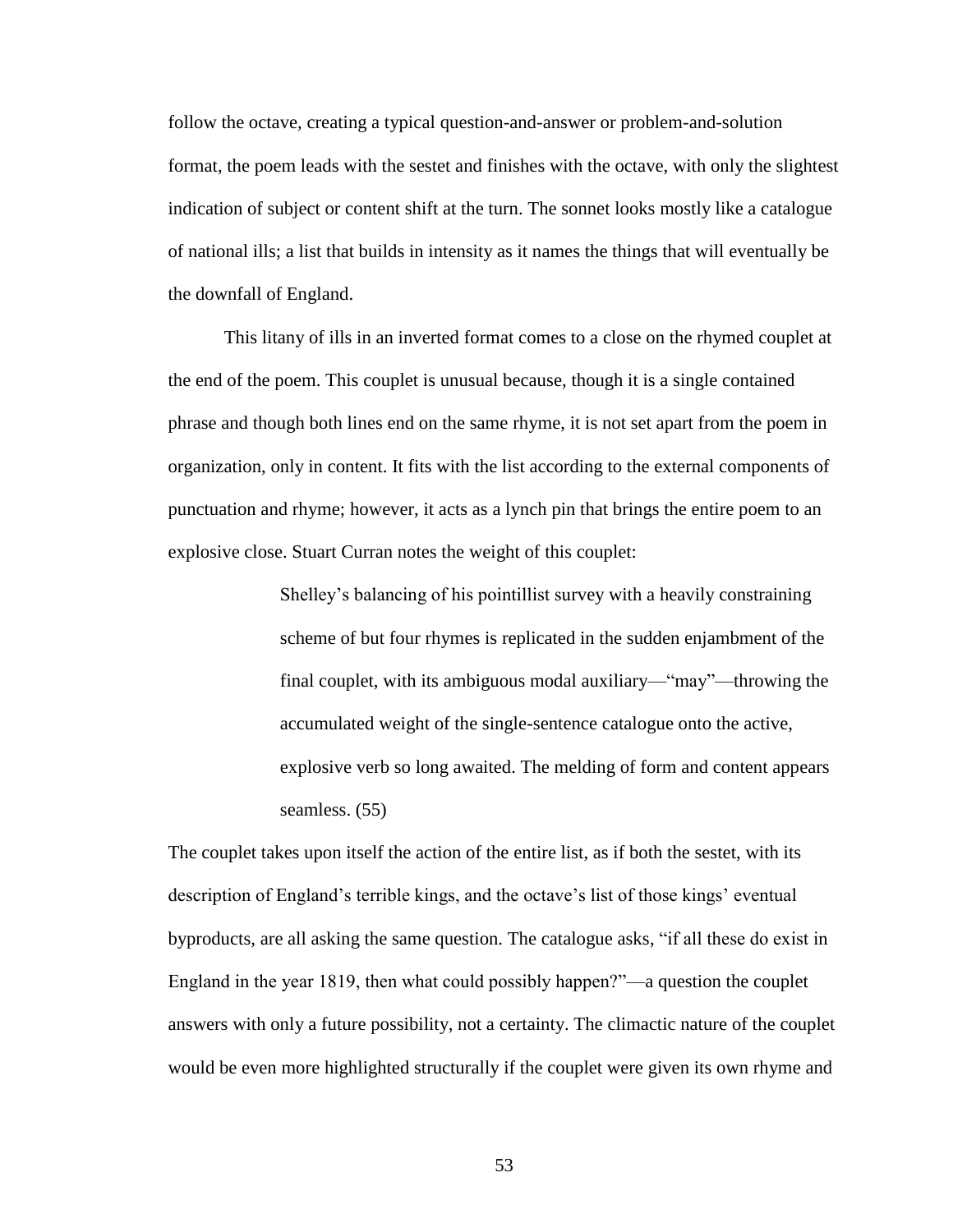thus set off from the list even more, but Shelley chose to keep the two lines connected within the four rhymes of the whole sonnet. This seems contrary to what the couplet seeks to accomplish, but the connected nature of the catalogue and the outcome that may spring from it is exactly the point of the rhyme scheme. If the couplet were to be set apart, a separation would occur between cause and effect, as if the despised and dying king were not responsible for the people starved, the two edged sword, and eventually the glorious phantom emerging from the grave. The poem's inverted Petrarchan format, with the couplet kept attached in rhyme to the octave, emphasizes the cause-and-effect relationship. Rather than giving an extended question or problem, Shelley begins with the problem everyone in that day would have known, moves into the extended repercussions, and ends with the ultimate consequence directly connected to all that precedes it. In the same way, keeping the couplet's connection to the extended second half of the sonnet denies this emotional sonnet a self-contained and organizationally independent closing it keeps the poem from ultimate closure. This lack of finality, Jennifer Wagner notes, is a common feature in Shelley's sonnets: "the construction of Shelley's sonnets suggests that the poet recognized closure as form's most tyrannical element, closing off the poem from any possibility of change or development—for these sonnets are characterized by an open-endedness that resists closure" (64). The couplet's "may," connected to the flowing and emotional catalogue of the poem, answers the possible futures of the list, but does not close it off as the only possibility. This resistance to close the couplet and the sonnet's organization as a whole, is the motivation for the inverted form with its indistinguishable couplet, and thus becomes a new variant form accomplishing artistic goals.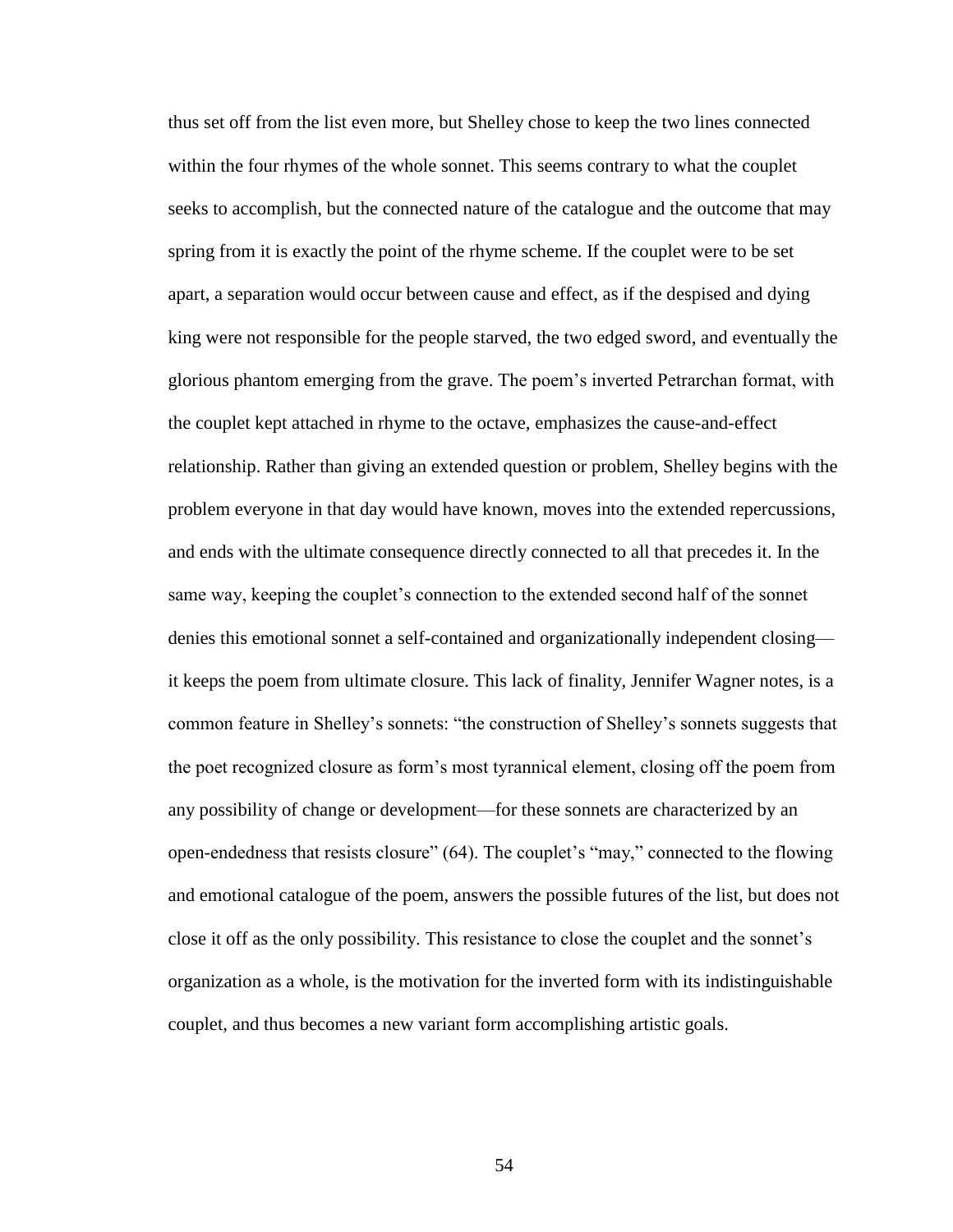The inversion of the Petrarchan form in "England in 1819" kept the parts of the sonnet in their proper form but altered their placement within the poem, a subtle but somewhat jarring change that allowed for a new voice. Yet another instance where Shelley moves away only slightly from the standard yet creates a new organization is "Feelings of a Republican on the Fall of Bonaparte" where the external structure of the Shakespearean sonnet remains basically unchanged except for the first octave. The alteration comes in the relationship between the quatrains that are rhymed together and the phrases contained within those quatrains:

> I hated thee, fallen Tyrant! I did groan To think that a most unambitious slave, Like thou, should dance and revel on the grave Of Liberty. Thou mightst have built thy throne Where it had stood even now: thou didst prefer A frail and bloody pomp, which Time has swept In fragments towards oblivion. Massacre, For this, I prayed, would on thy sleep have crept, Treason and Slavery, Rapine, Fear, and Lust, And stifled thee their minister. I know Too late, since thou and France are in the dust, That Virtue owns a more eternal foe Than Force or Fraud: old Custom, legal Crime, And bloody Faith, and foulest birth of Time.

Here the rhyme and its relationship to the organization is particularly interesting not because the rhyme is unusual or even changed; in fact, aside from the opening four lines, which fit into the Petrarchan ABBA form, the poem is rhymed in perfect Shakespearean style. However, even this seemingly inconsequential change in anticipated rhyme scheme, when connected to the content of the poem, has an immense effect on the artistic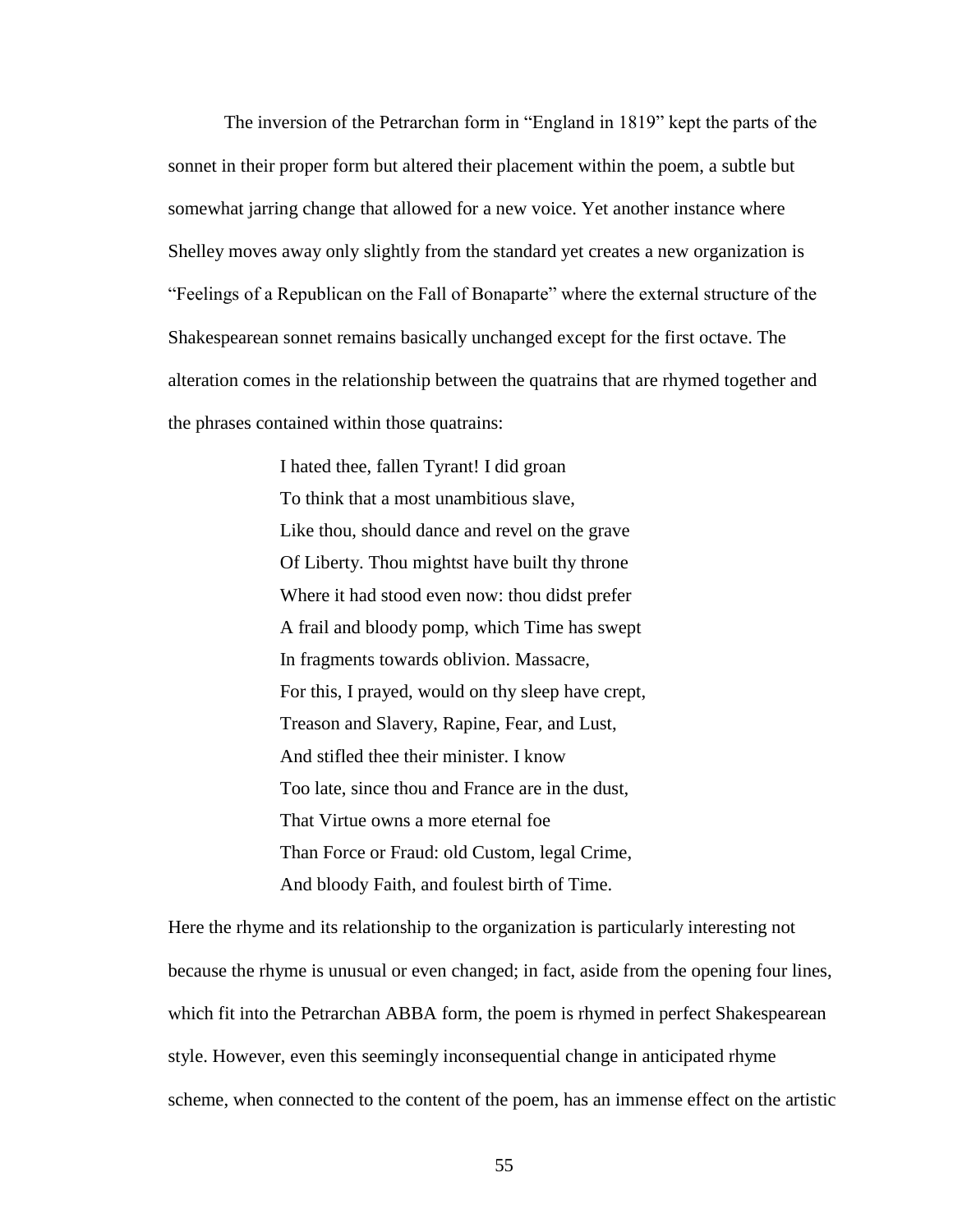interpretation of the poem. Neil Fraistat writes, "Shelley's shift to the Shakespearean form after an initial Petrarchan quatrain defeats the reader's expectation just as Napoleon's career constantly defied the expectations of Republicans" (172). From the very first lines, the poem is one of subversion and alteration, connecting the poetic form of the sonnet to the historical context it fits into, and echoing Shelley's disdain for the fallen Napoleon.

Beyond the surprise of the initial shift in style, the resulting scheme divides the poem into three quatrains and a couplet, a seemingly straightforward organization without any variance. The changes come when this external structure is aligned with the internal content of the poem. Rather than holding complete thoughts within each quatrain, like many Shakespearean sonnets, some phrases are cut short from their full four lines and intruded on by the next phrase, while others overflow their four lines and extend into the following quatrains. This is yet another instance of a Romantic sonnet moving beyond the established constraints of the form and its traditions, a similar technique to those seen in previous Wordsworth and Keats poems. What makes this instance noteworthy is the adherence to the rhyme scheme while at the same time deviating from the standards of that scheme's organization. Why respect one aspect of the tradition of sonnet style while disregarding another?

Shelley here identifies two true foes within the poem: the first and most obvious is the tyrant Napoleon; the second, however, is the subtler enemy of "old Custom, legal Crime, And bloody Faith" (13-14). These two enemies are both dealt with through the creation of the poem. Napoleon is mentioned as evil and then immediately passed over, as if to brush off his existence as a minor mistake in history, "which Time has swept in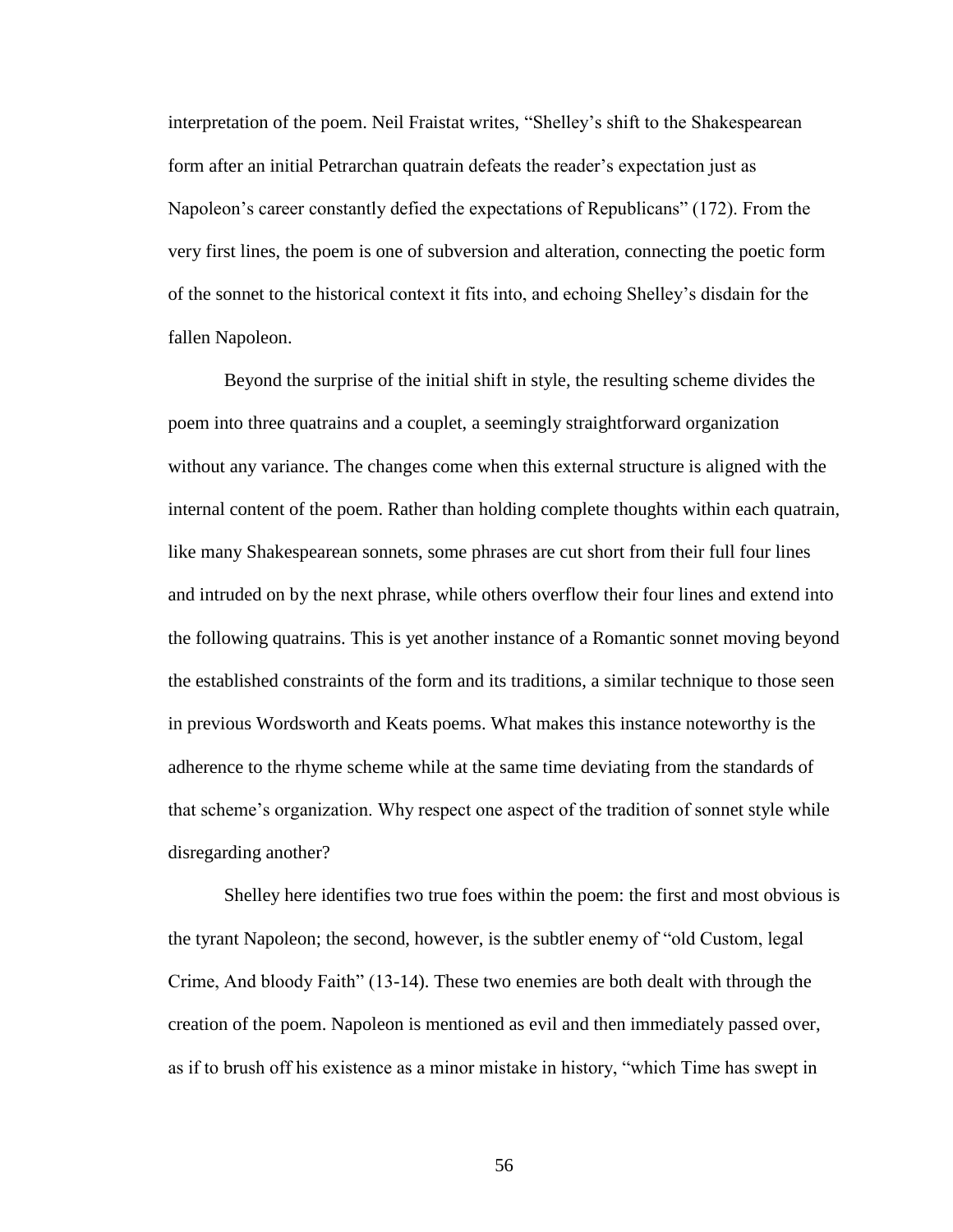fragments towards oblivion" (6-7). According to Michael Ferber, Shelley would rather forget conquors than to denounce them, for "he foresees revenge and imagines a society where love and forgiveness prevail; to preserve their hateful memory might needlessly keep alive a note of rancor" (167-8). The greatest desire of so many of these tyrants was to be remembered eternally, and to brush them aside is to truly destroy their legacy. The second foe of "old Custom" can be interpreted in many ways; Cian Duffy calls this real foe "what we would call 'ideology' or the pressure of cultural conventions, of the intellectual ancient regime, upon individual thought and action, upon the individual imagination" (406). The effort the sonnet makes to take down this foe of tradition and its limiting of human imagination illuminates the connection between a sonnet that embodies tradition on the surface but disregards it underneath.

By disconnecting the rhyme scheme from the construction of the phrases in the poem, this sonnet defies the tradition that it appears to adhere to. The phrases exist within the constraints of the poem's form, but they do not acknowledge the bounds normally set for them. The first and second phrases end before their full lines: "revel on the grave / Of Liberty" in lines four and five and "which Time has swept / In fragments towards oblivion" in six and seven disregard the need for full and complete thoughts within quatrains and allow the phrases to flow together more freely within the rhymed lines. The third quatrain is also much larger than its allotted four lines and contains a rambling list of ills that come from adherence to the tradition of tyranny, identifying the "eternal foe" as "old Custom." This desire for freedom and openness with the length of the sonnet's phrases is another instance of Shelley's open-endedness in the sonnet form, a practice Jennifer Wagner says resists Wordsworth's pictoralism "in favor of what are sometimes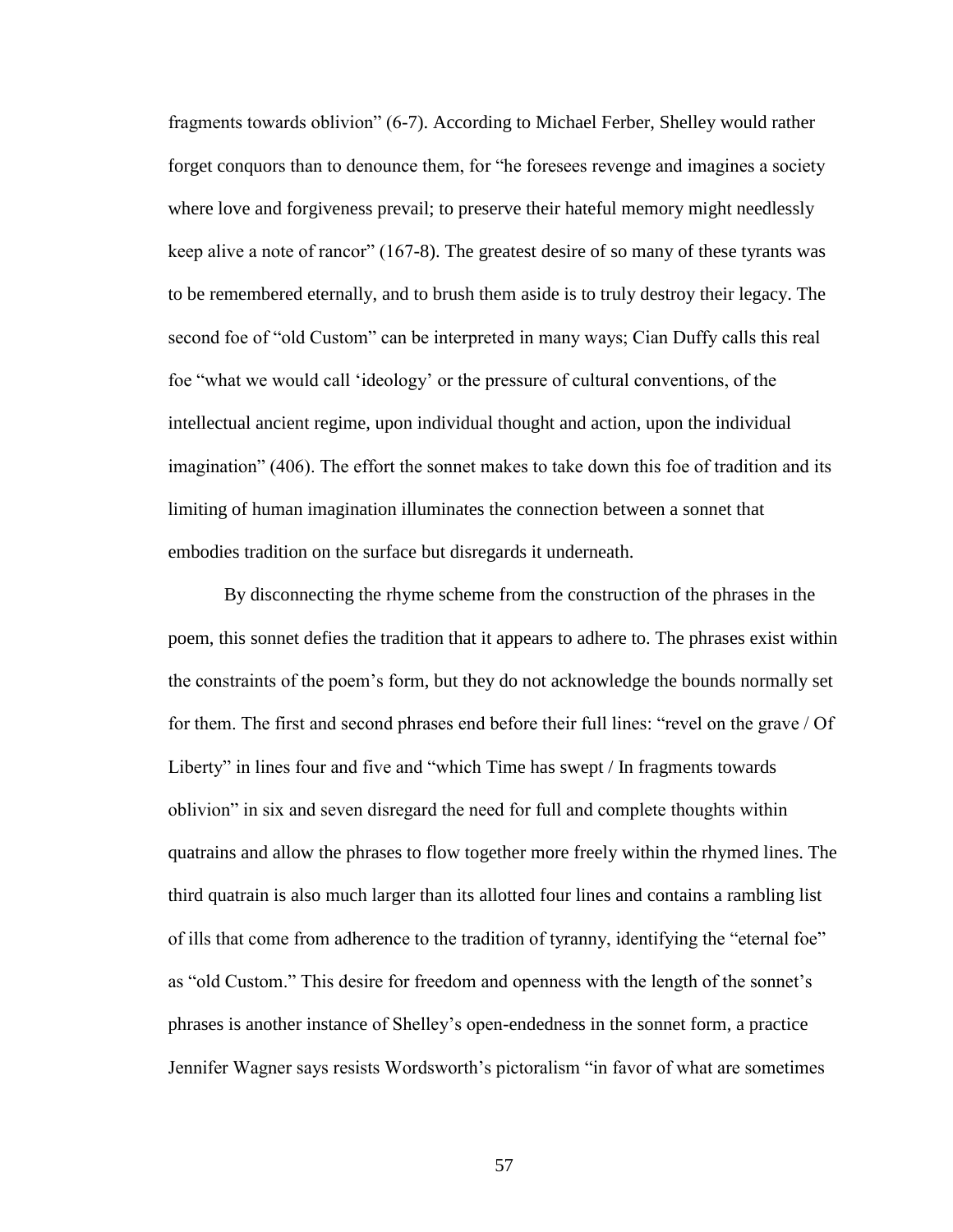no more than the anticipatory intimation of vision, assertions of the possibility of vision for him who resists tyranny" (79). The intimation is not overt, but disregarding tradition and casting custom as the real foe implies that to free oneself from the tyranny of both Napoleon and the custom of form is to realize a vision of true expression.

Unlike Shelley, with his open disregard for constraint or completeness, Keats was not a poet of great experimentation with the structure of his poems. His sonnets generally fall in line with accepted standards of organization and the rhyme scheme seldom deviates from the norm, as Laurence John Zillman points out:

> Keats was reasonably conservative in his use of the sonnet form. In an age when quatrozain was being revived and extensively written, and when structural experimentation was the rule in lyrical composition, more than 80 percent of his sonnets are in forms both artistically and logistically acceptable. (82-3)

Though the word "acceptable" may be problematic when evaluating Keats's sonnets, his experiments with the form are most often used to affect the rhythm and sound or to highlight some significant portion of the content. Largely, it was an internal practice rather than an external one. However, there are some sonnets that indicate freedom from this convention, such as "On Sitting Down to Read King Lear Once Again," where the sonnet structure, though seemingly standard or "acceptable," contains variation or experimentation:

> O golden-tongued Romance with serene lute! Fair plumed Syren! Queen of far away! Leave melodizing on this wintry day,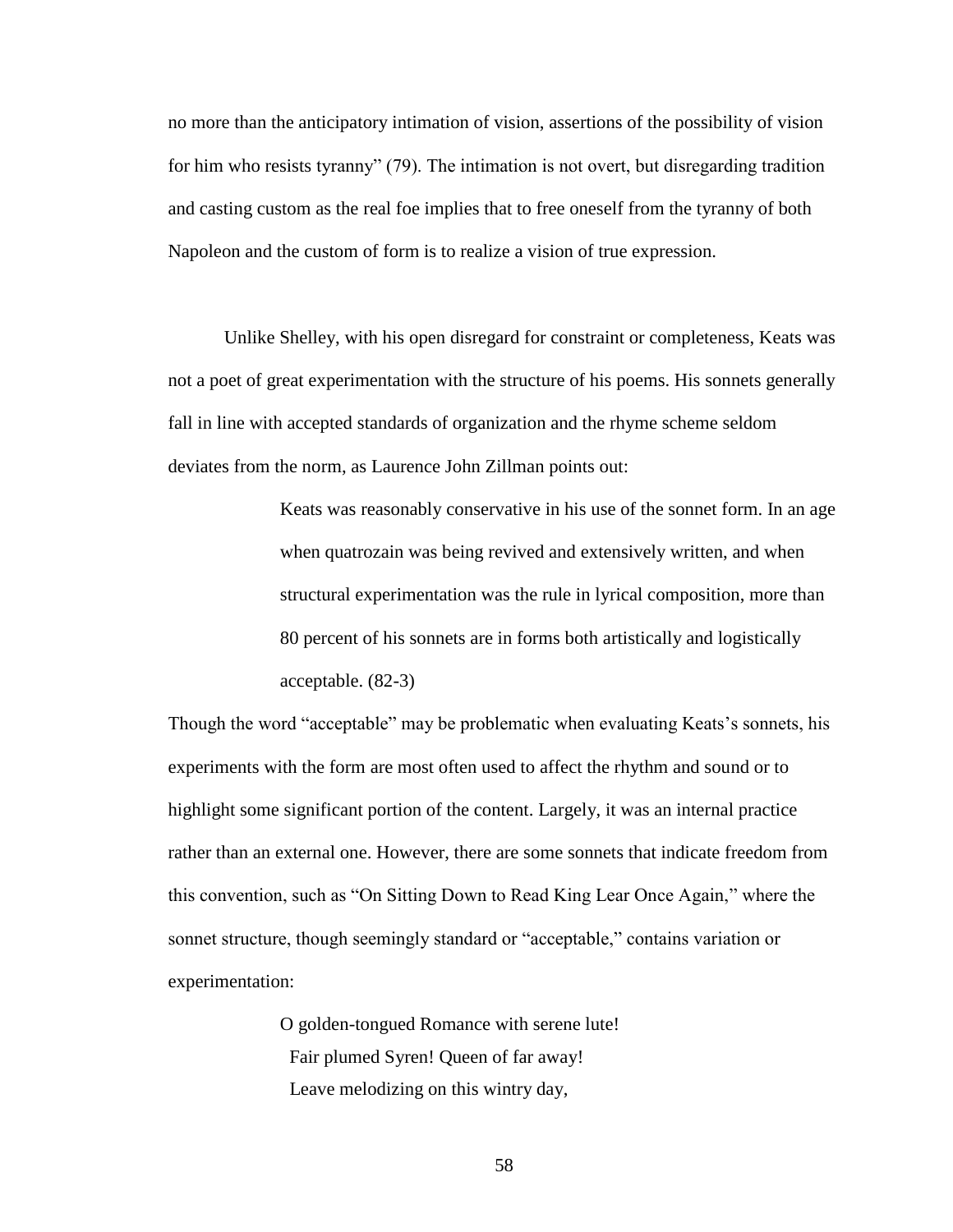Shut up thine olden pages, and be mute: Adieu! for once again the fierce dispute, Betwixt damnation and impassion'd clay Must I burn through; once more humbly assay The bitter-sweet of this Shakespearian fruit. Chief Poet! and ye clouds of Albion, Begetters of our deep eternal theme, When through the old oak forest I am gone, Let me not wander in a barren dream, But when I am consumed in the fire, Give me new Phoenix wings to fly at my desire.

As with the inversion of Shelley's sonnets that take convention and alter it just slightly, here Keats combines what is normally understood as conventional Petrarchan and Shakespearian forms into a single sonnet. The octave takes the ABBAABBA pattern of Petrarch while the sestet employs the alternating CDCD before an EE couplet so typical of the Shakespearian sonnet. Though not an alteration on the forms themselves, both patterns in a single sonnet makes the poem as a whole a new kind of organization. More specifically, if Keats were to have continued the CDCD pattern in the sestet, it would have been included among the numerous possible combinations of sestet rhyme patterns considered normal for the Petrarchan style; it is the final couplet that identifies this sestet as adhering to the Shakespearian tradition. The use of the couplet, especially in unusual ways, is very characteristic of Keats's sonnet style. It was for him a recurring tool of political and stylistic rebellion. Walter Jackson Bate notes Keats's reaction against the standards of couplet writing popular among his contemporary poets, commenting that his influences led "towards a single goal: they furnished both sanction and means for avoiding the practice of those eighteenth century poets who 'sway'd about on a rocking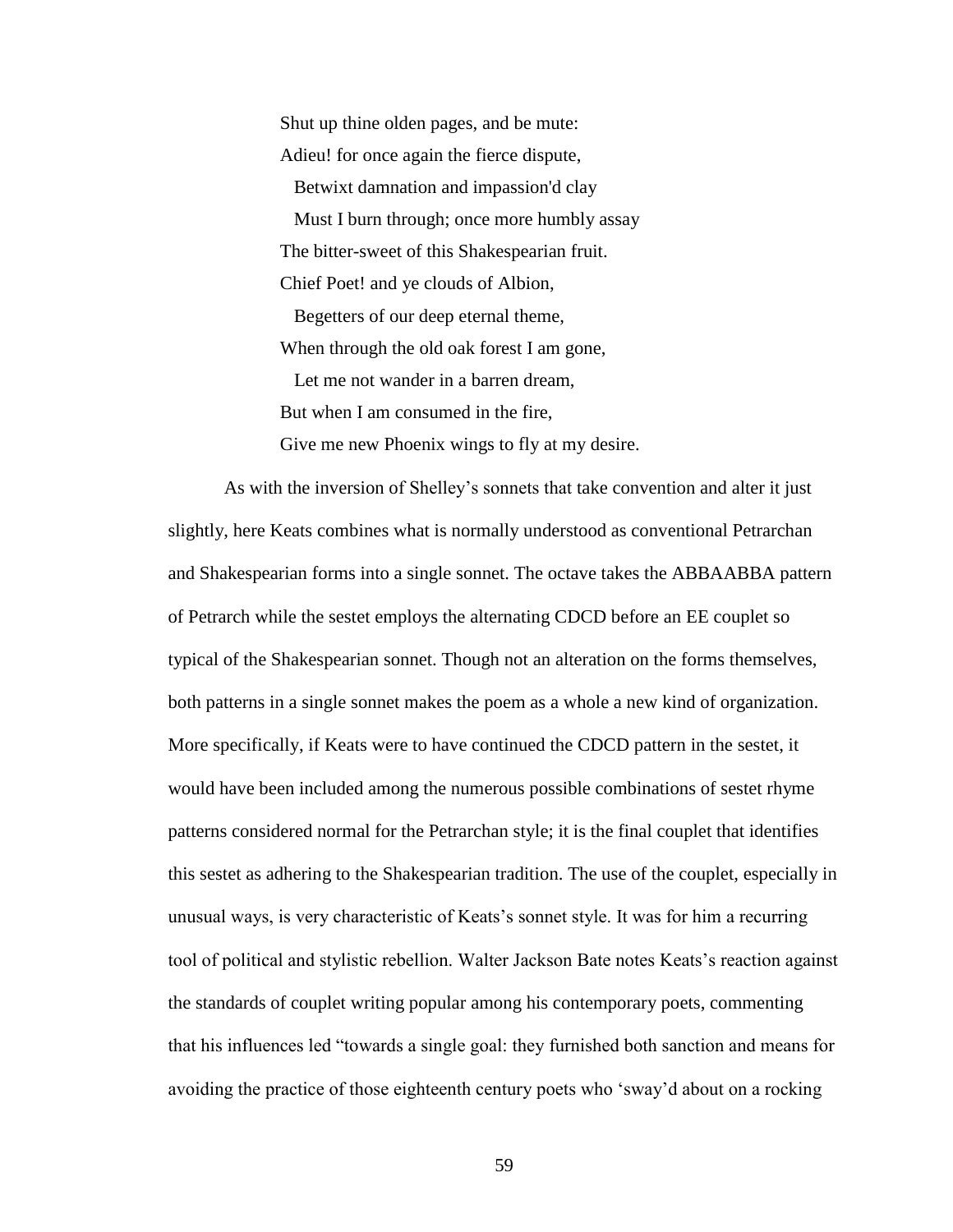horse / and thought it Pegasus' and for consequently securing a marked gain in that freedom and heal-absorbed luxury of expression" (20). In a time when the couplet was a standard for many popular poets, Keats sought to break free from this practice and find new forms; he often used couplets in interesting ways to taunt those poets stuck in the convention of couplet writing. Though this sonnet is not commenting directly on the tradition of whole poems written in heroic couplets, still the couplet is what makes this organization a variation on standard forms, allowing it the freedom to be both Petrarchan and Shakespearean. Indeed politics were not Keats's only reason for experimenting with couplets, as William Keach points out: "no one would want to argue that his extravagant experiments in couplet writing are in themselves expressive of political conventions more radical and anarchic than liberals like Hunt;" instead, he suggests, using a quote from Hunt, they "seem to take pleasure in the progress of their own beauty" (190). This idea suggests an alternative view of the variant couplet: it simply worked to a more beautiful degree than the standards.

Whatever the motivation for the mixing of style, there are differing opinions as to what Keats intended to accomplish in this sonnet. Some read in it a disapproval of Romance literature, while others see the poet as contemplating his own poetry, using Shakespeare as a launching board for his own concerns. Theodore Leinward looks to the folio version of the sonnet for possible interpretation: "Keats's draft loses its humility in the folio version of the sonnet; Keats also strikes out 'this' in the phrase 'this eternal theme' in order to substitute 'our.' Shakespeare and Keats, if the latter gets his new wings, will labor (beget) in unison" (112). This interpretation stays close to the idea that Keats was a great lover of Shakespeare's work and sought to reach the same heights in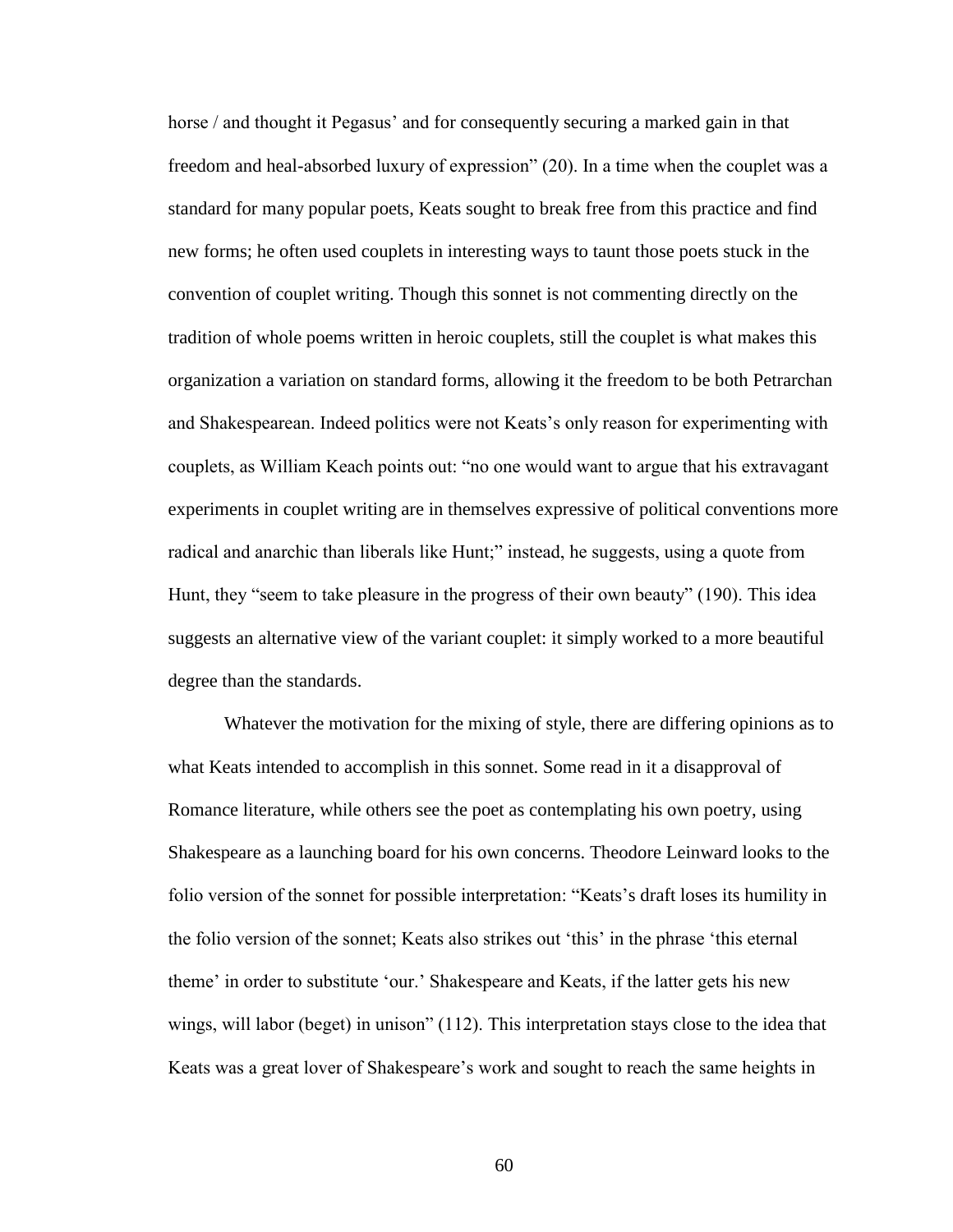his own creation; as the two styles of sonnets came together so too would the two writers. H.E. Riggs suggests that Keats was thinking of his own *Endymion* by pointing out that the imagery, such as the oak forest, links more to his own poem than Shakespeare's play: "though the 'old oak forest' was probably intended to be a reference to *Lear*, it is unconsciously a reference to *Endymion*. Thoughts of the two works were mingled on both the conscious and unconscious levels of his mind" (127). By putting more weight on the images and their analogies to Keats's life, this interpretation makes the important omission of ignoring the form the sonnet creates for itself.

In a sonnet on the work of Shakespeare, especially one celebrating the simple act of sitting down to read one of his plays, it would seem logical to write a sonnet in his style. The standard English rhyme scheme and quatrozain organization would make a direct imitation, but Keats creates more of an homage, hinting at the influence, but also making use of the Italian organization to set the scene and establish the elongated introduction that comes to fruition at the line nine turn. This turn is important in seeing the poem as an homage, because it is here that the poem turns to those that came before in direct address "Chief Poet! and ye clouds of Albion, / Begetters of our deep eternal theme," (9-10). Without the cohesion of the first eight lines that comes with the Petrarchan style, this sharp turn in subject would not be as profound. However, as the focus of the poem moves onto the "Chief Poet," the organization changes to the Shakespearean style, as if to leave behind the Italian style and become immersed in the English tradition. Keats here is asserting his independence while simultaneously acknowledging the power of those that came before, mixing the two styles to make its influences known while remaining entirely original.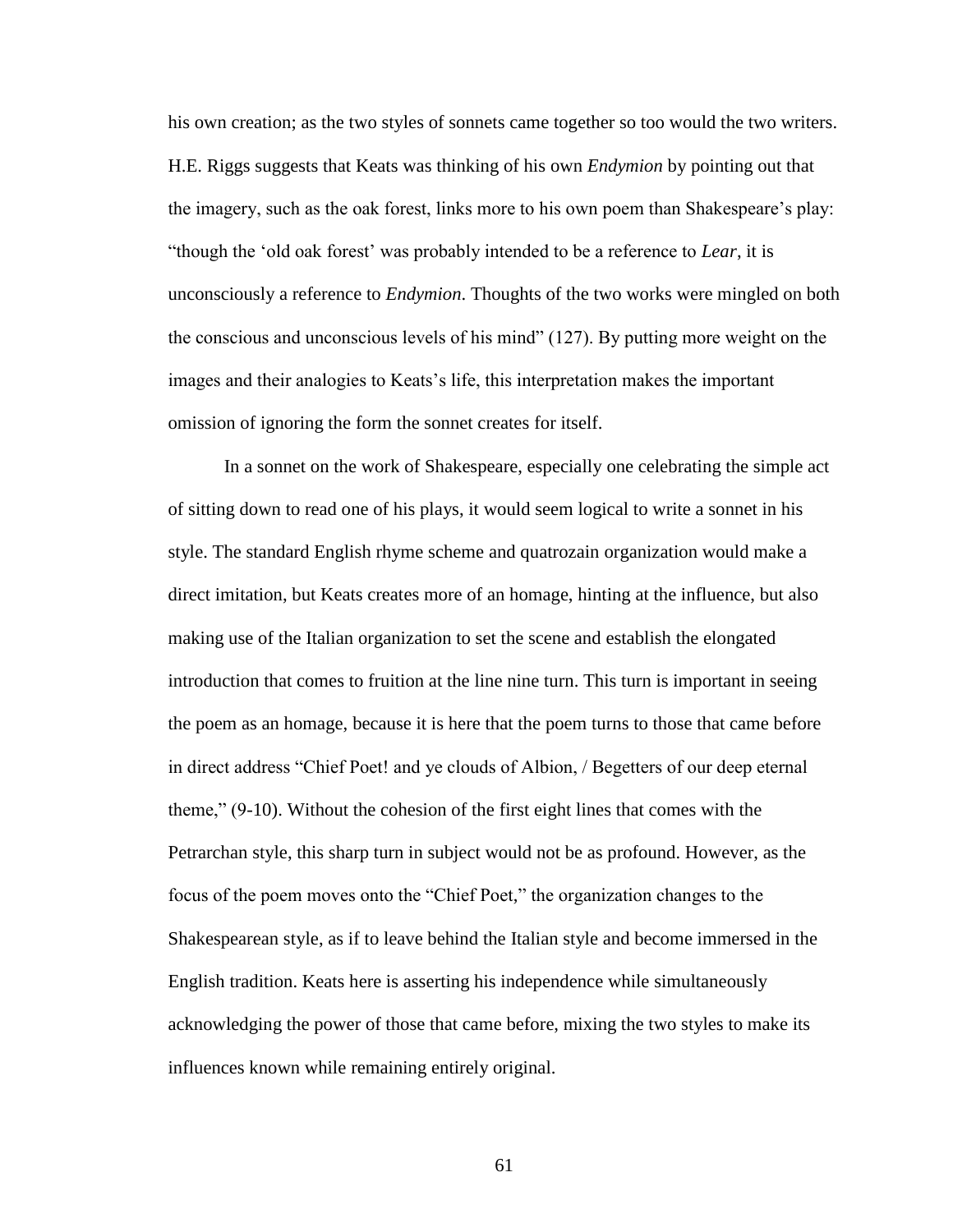In his lesser-known sonnet "On Fame II," Keats again experiments with subtle variation by changing the style of the Shakespearian sonnet just enough to make an unusual couplet and thus draw attention to the organization of the poem as a whole:

> HOW fever'd is the man, who cannot look Upon his mortal days with temperate blood, Who vexes all the leaves of his life's book, And robs his fair name of its maidenhood; It is as if the rose should pluck herself, On the ripe plum finger its misty bloom, As if a Naiad, like a meddling elf, Should darken her pure grot with muddy gloom: But the rose leaves herself upon the briar, For winds to kiss and grateful bees to feed, And the ripe plum still wears its dim attire, The undisturbed lake has crystal space; Why then should man, teasing the world for grace, Spoil his salvation for a fierce miscreed?

The rhyme and organization of a sonnet are clearly connected. While one cannot easily divorce the two elements which most readily define the sonnet's two main styles without throwing the entire form into confusion, this sonnet illustrates how a poet can change the relationship of the two just slightly and create a great gap between what is assumed by convention and what is intended by a poem. "On Fame II" seems to be a standardly organized Shakespearian sonnet through the first eleven lines, with the poem divided into quatrains in punctuation and division of phrase as well as in the rhyme scheme. But just before the final couplet the scheme is interrupted: instead of an end-rhyme where standard scansion would expect the pattern to continue and the final word of line twelve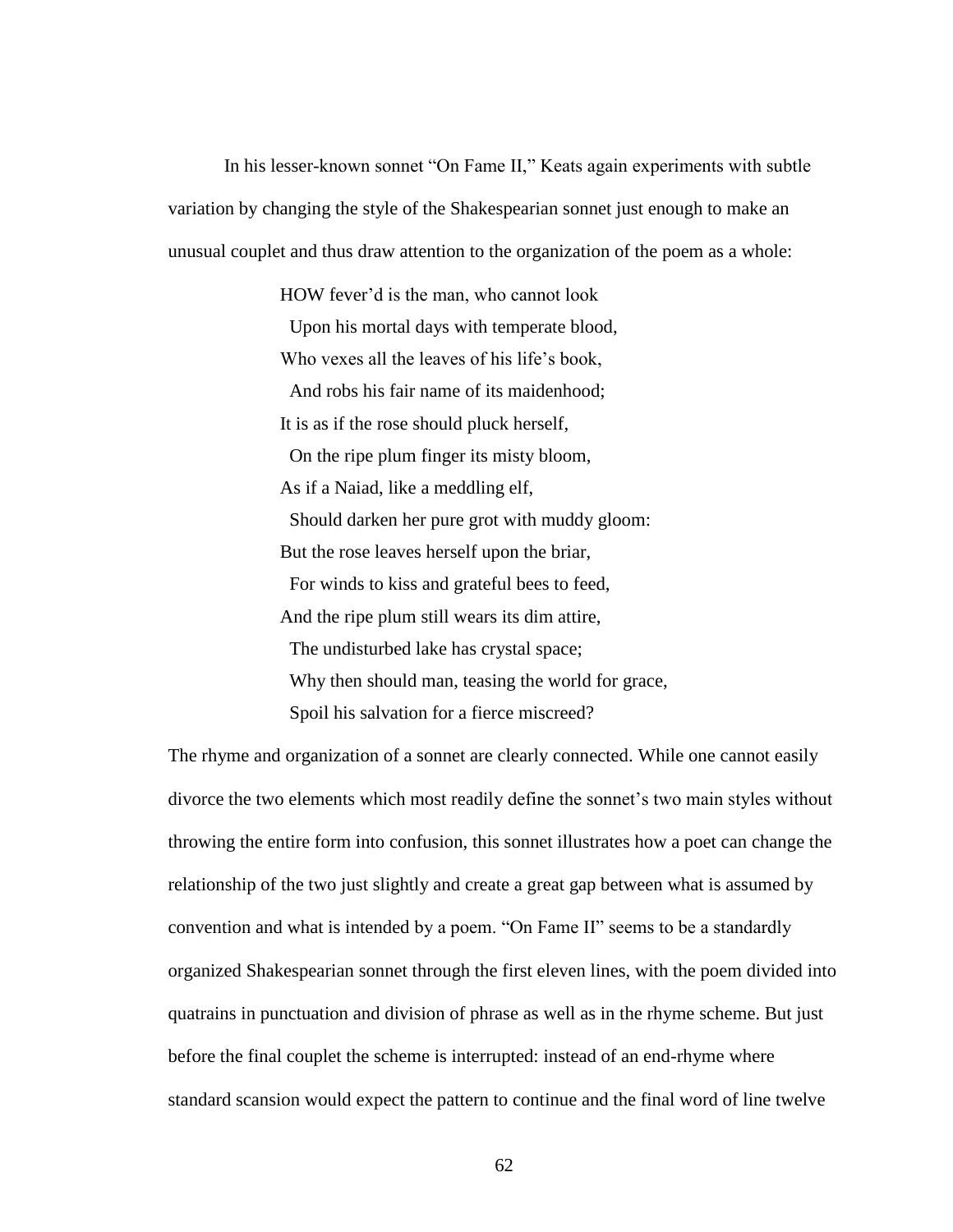to rhyme with "feed" from line ten, a new set of two rhymes begins. The final six lines are thus rhymed EFEGGF, as if the couplet moved from the final two lines to lines twelve and thirteen. To complicate things further, this rhyme does not line up with the content of the phrases or the punctuation of the lines, both of which line up with the standard quatrains followed by a self-contained couplet. Why then did Keats shift the rhyme of the final lines so slightly? This may be yet another instance of manipulating couplets to avoid adherence to what he saw as restrictive standards of writing at the time. Clearly it was a practice he did not limit to his longer poems, but there may be another tendency of Keats's at play in this unusual couplet.

The sonnet is questioning fame and the tendency man has to seek after it by being one "who vexes all the leaves of his life's book, / And robs his fair name of its maidenhood" (3-4). That is, one who frets over the image of his life and name and who cares more for appearance than anything. The sonnet seeks to put this habit into a dim light, drawing on the analogies of rose, plum, and Naiad to exalt these things that remain unconcerned about their place of prominence and thus keep their place undisturbed. In the same way, Keats seems unconcerned with the organization or placement of rhyme. The final three lines are unusual in their order, the expected rhyme is delayed, and lines twelve and thirteen, which are seemingly unconnected in content, are rhymed together as if they were the sonnet's final couplet. William Keach comments on Keats's tendency toward unusual rhymes: "Keats allows himself to be led (and misled) by the rhyme as it generates a need for connection and development, as it provokes and then gives unexpected shape to figurative elaborations" (191). This poem's "figurative elaboration" comes from the metaphors used to describe stillness, the last being the undisturbed lake,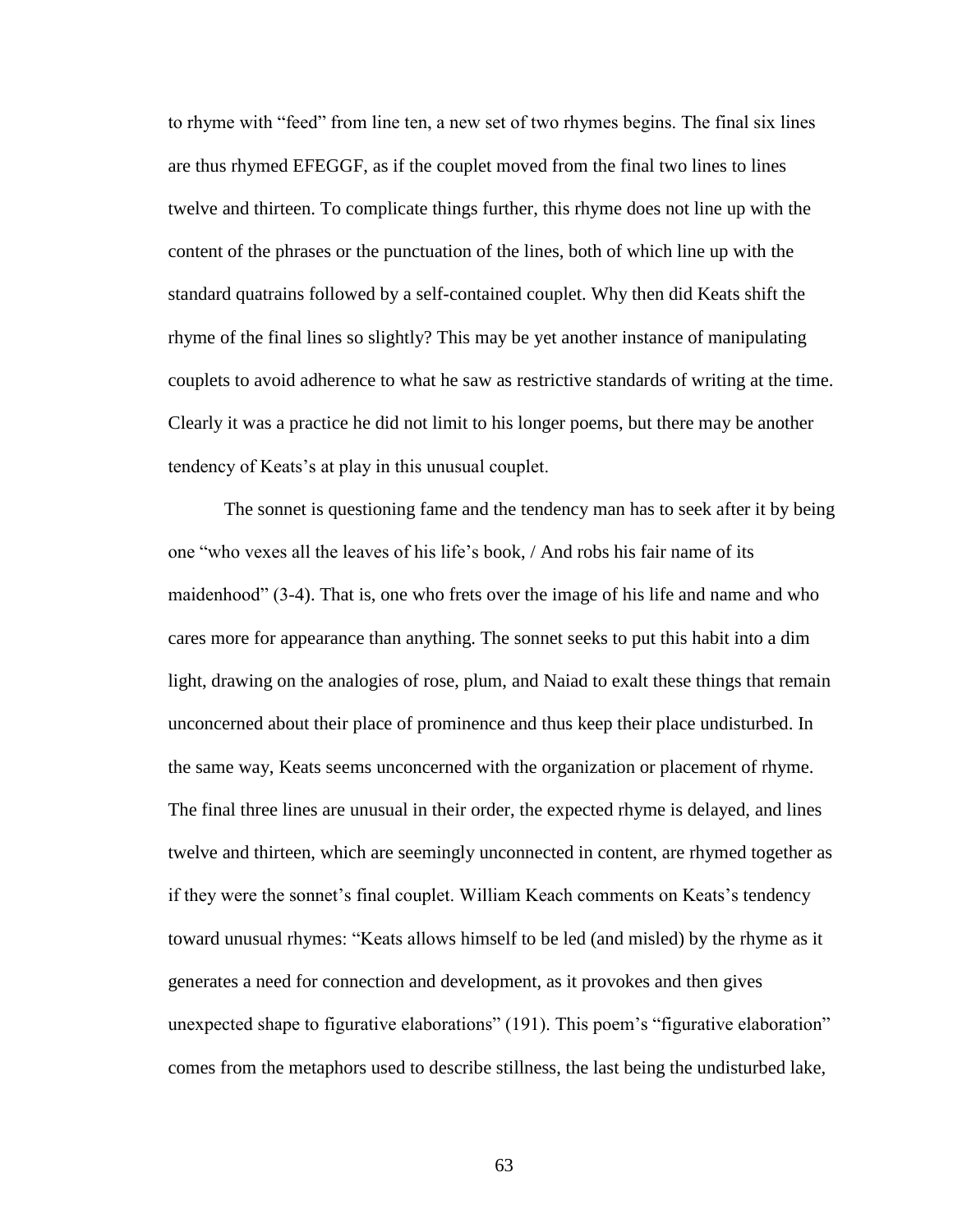and the question of whether man should "spoil his salvation for a fierce miscreed" (14). By drawing these final portions together in rhyme, Keats connects the question of man's role in fame to the ideals of stillness that come before it. He allows his writing to be led by rhyme and thus forms the unusual connection that provides an answer to his poem's final question.

Because the connection seems so unusual, the unintentional or organic nature of the change makes sense: rather than reaching for fame and greatness in the sonnet, he allows it to connect itself in a new way, or as Laurence John Zillman says, "Keats made the form serve the idea instead of forcing the idea into the limits of the form" (85). This poem is not one of Keats's most popular or even greatest. Instead it is a minor example of yet another variation, one that demonstrates the malleability of the sonnet form when subjected to the Romantic tendency to be moved more by ideas and artistic goals than the rules of the form itself.

Keats's allowing the rhyme to dictate the connections that follow is just one way to experiment with rhyme; another understated instance of variation in rhyme is the much more intentional and calculated rhyme scheme in Wordsworth's second sonnet on the sonnet form, "Scorn not the sonnet":

> Scorn not the Sonnet; Critic, you have frowned, Mindless of its just honours; with this key Shakespeare unlocked his heart; the melody Of this small lute gave ease to Petrarch's wound; A thousand times this pipe did Tasso sound; With it Camöens soothed an exile's grief; The Sonnet glittered a gay myrtle leaf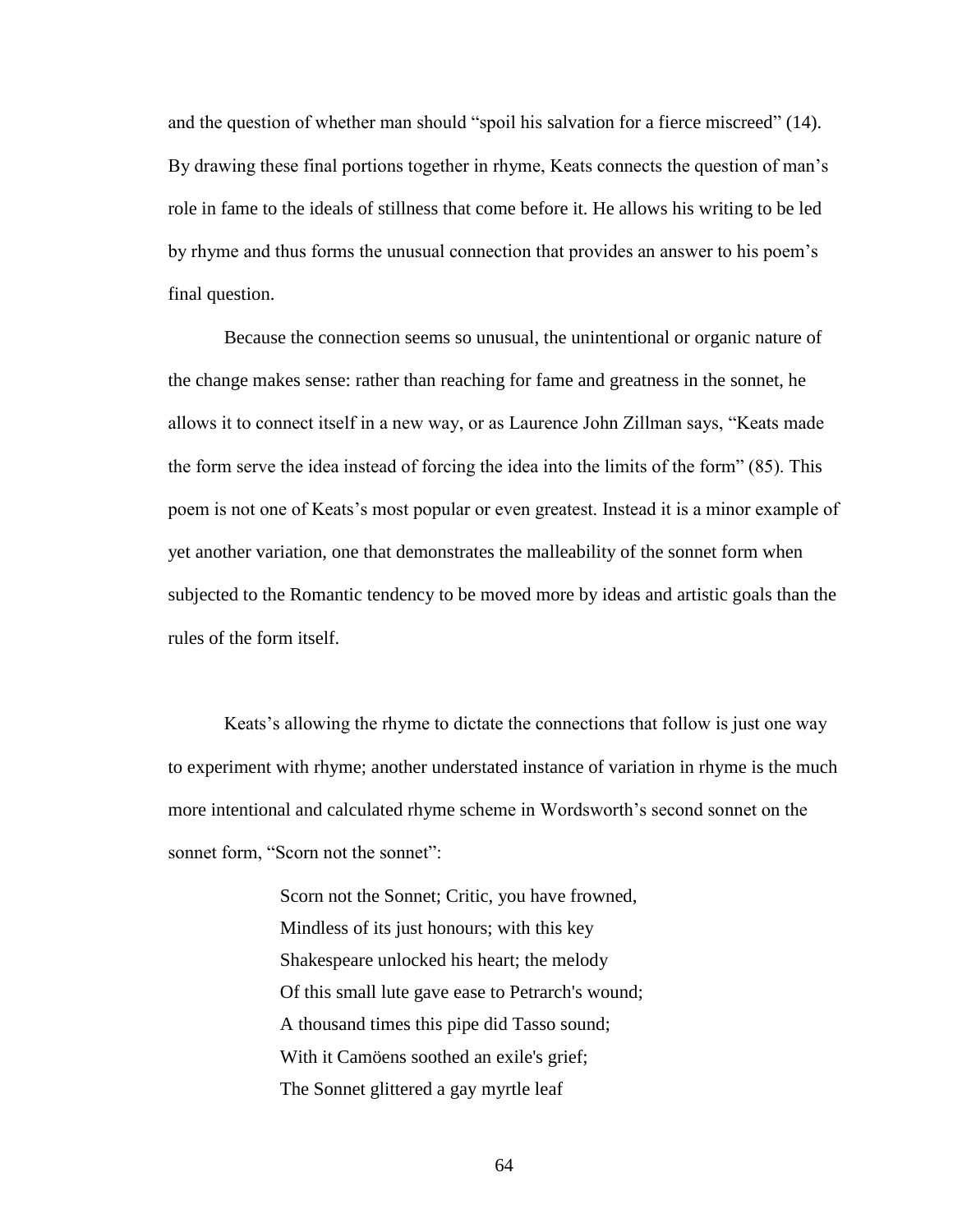Amid the cypress with which Dante crowned His visionary brow: a glow-worm lamp, It cheered mild Spenser, called from Faery-land To struggle through dark ways; and, when a damp Fell round the path of Milton, in his hand The Thing became a trumpet; whence he blew Soul-animating strains—alas, too few!

In sonnets focused on the writing of sonnets, all of the formal elements of the sonnet have a heightened attention placed on them. It is as if everything about the poem is under a microscope because it has called to the forefront the very idea of the sonnet. Therefore, the unusual rhyme scheme in this poem is even more interesting because of its subject matter. Much in the same way that Keats's "On sitting down…" mixes the Petrarchan and Shakespearian styles in homage to the subject of his poem, so too Wordsworth combines the two most prominent rhyme schemes, though for a different purpose. The poem is rhymed ABBA ACCA DEDE FF: again, like Keats, a mix of octave, quatrain, and couplet. Also, as with Keats, this poem looks back to some significant influences on current sonnet writing and uses form to embody a message about that influence. However, it is the message conveyed in the poem that differentiates Wordsworth from Keats.

Rather than showing special respect to past masters of the form by adopting or paying homage to their style, Wordsworth once again comments on the unimportance of the form's constraints. The poem freely uses both the Petrarchan and Shakespearean forms together in one poem, but it is not constrained by either style. The poem begins with an abruptly short phrase, "scorn not the sonnet," that creates a caesura, immediately breaking up the flow of the lines, and forcing the end of the line to be enjambed into the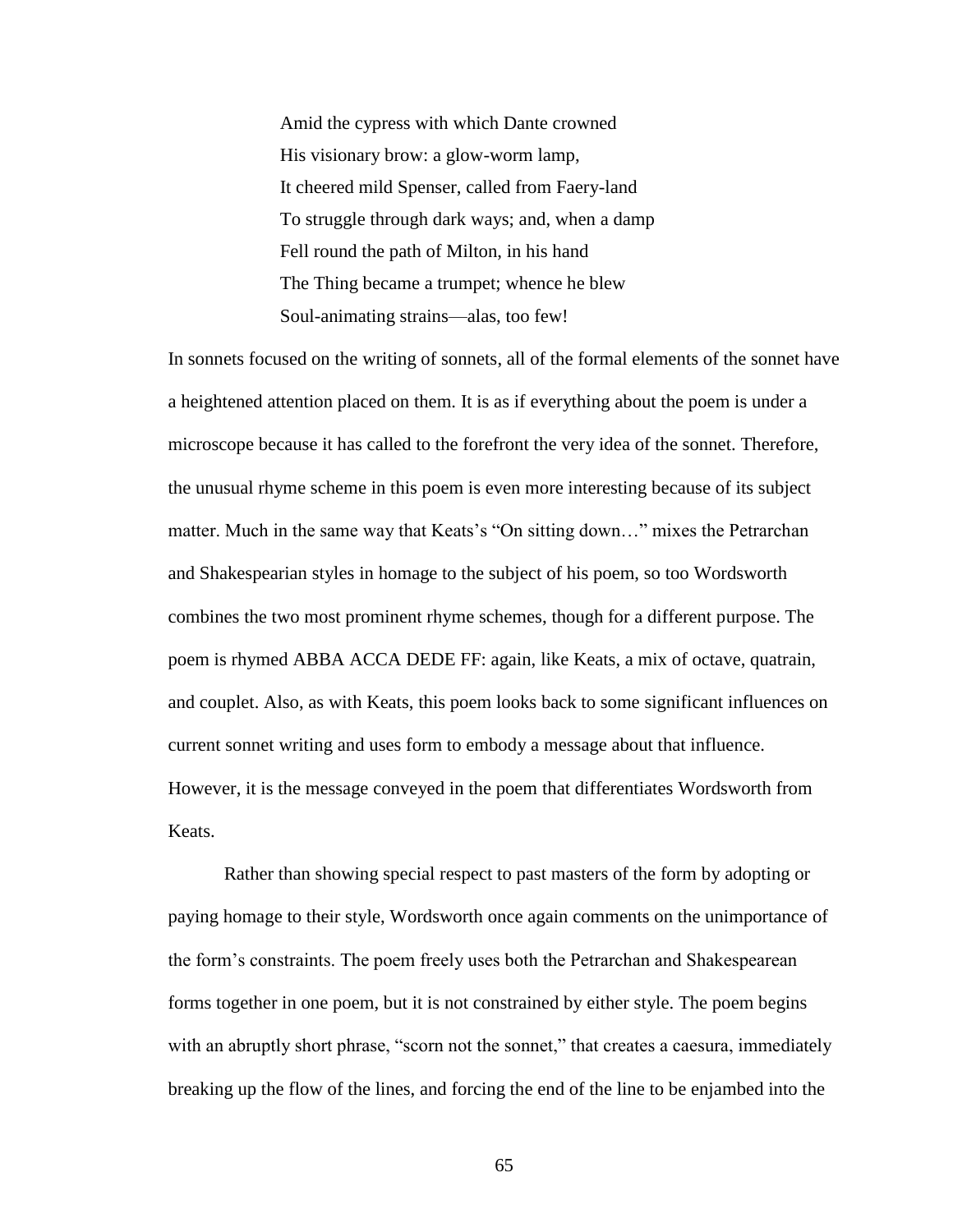second. This pattern of overflowing lines continues through the litany of images the poem provides as examples of the sonnet's power. As the poem treats each of the great sonnet masters, their descriptions flow past the line breaks and into one another: "The Sonnet glittered a gay myrtle leaf / Amid the cypress with which Dante crowned / His visionary brow" (7-9). This enjambment of each phrase creates a very flowing poem, which, though the first eight lines rhyme in a loose Petrarchan style, contains very few clear division points and no break at line nine. The entire catalogue of great poets runs together, creating a continual image of the sonnet's power among all of them.

This list of images is not at all random or unimportant, for each builds on the idea that the small form of the sonnet is immensely powerful. J. Hillis Miller points to the images' common theme: "In each case the image is of something small and encased which is nevertheless articulated and structured. Since it has a design it can serve as the means by which inarticulate energies are controlled and released. They are given expression by being circumscribed and modulated" (301). Each of these small things is a means to creative expression and can release in their owners a great ability. The metaphor for the sonnet here is clear, but what is most interesting about this list is that though each item is small the list is long and without organization. This lack of structural standardization, though rhyme scheme is consistent, is a way of saying that either of the rhyme schemes will do, and it doesn't matter what form or order the rhymes come in as long as they achieve their intended creative goal. Wordsworth is again using an accepted form, rhyme scheme, to illustrate the refusal of the sonnet to be constrained into a single organization.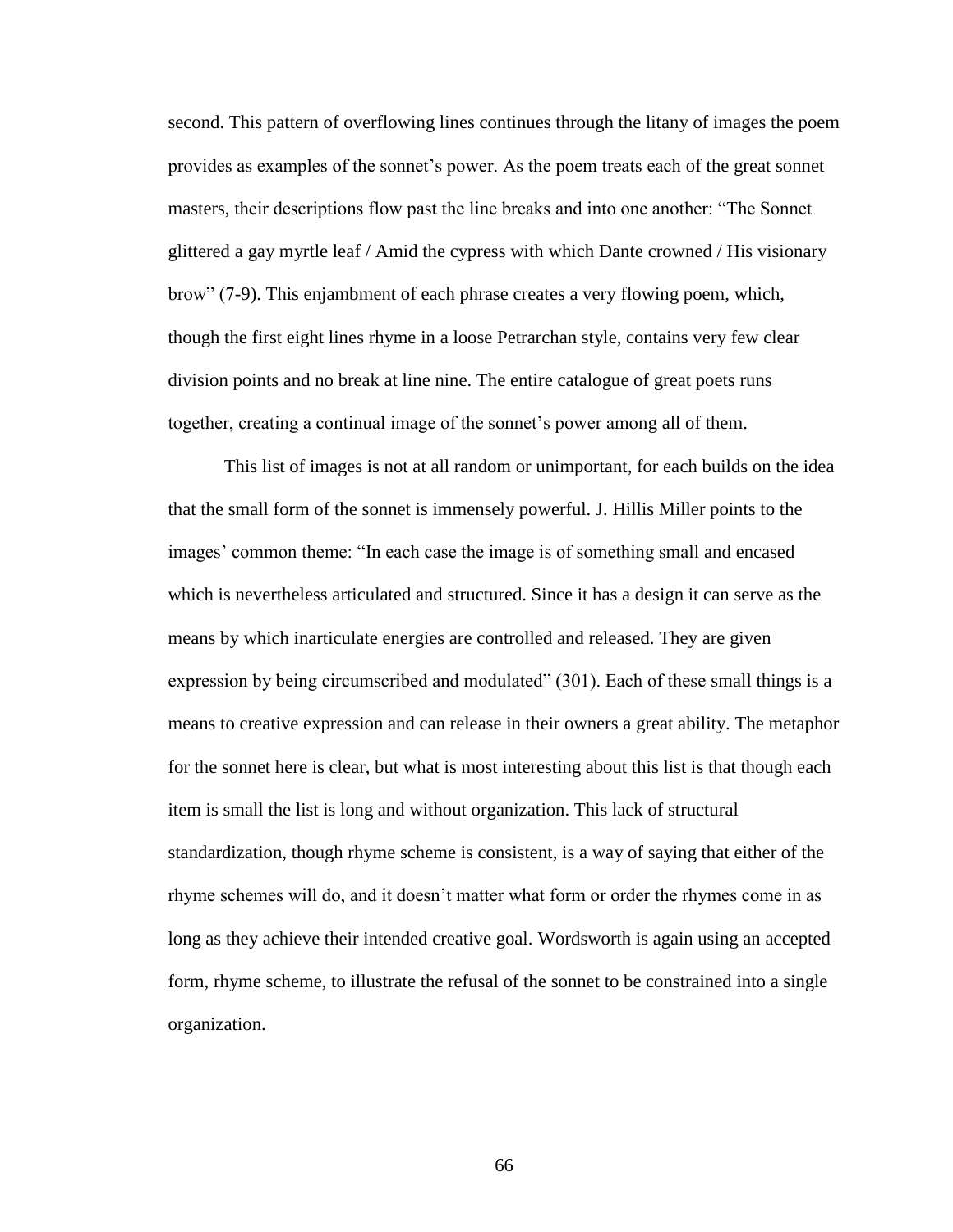W.H. Sellers uses "Ode: Intimations of Immortality" as an exception to his ideas about Wordsworth's rhyme conventions, but the description applies nicely to the same elements which occur in "Scorn not the sonnet":

> Its intensely lyrical element is paradoxically freed and controlled by the rhyme. Ordinarily rhyme gives a poem a feeling of control, but the run-on lines, the rich imagery, and pervading intensity seem to overpower this control in such a way that the lyricism is actually heightened. (644)

In this sonnet on the sonnet, the flow of the lines and the intensity of the images, each making the point about what power the sonnet has for those able to use it greatly, move beyond the controlling nature of the sonnet's external organization. Thus, though the poem looks back onto its many influences and adopts both major rhyme schemes, neither is sufficient to fully contain the creative expression of the sonnet itself. This ability to incorporate both styles, and yet be neither of them at the same time, makes this sonnet truly an expression of creative variance and independence.

A study on the external variations of the Romantic sonnet must consider one of the most striking examples of rhyme variations in all of the sonnets of this time. Shelley's "Ozymandias" throws out the norms of Petrarchan and Shakespearian schemes and replaces them with the even older and more Dante-influenced interlocking pattern of terza rima. This alteration of the form is extreme compared to the previous examples and the implications that the form has for the poem's meaning is extensive, even if the poem at first seems like a straightforward piece of irony:

> I met a traveller from an antique land, Who said—"Two vast and trunkless legs of stone

> > 67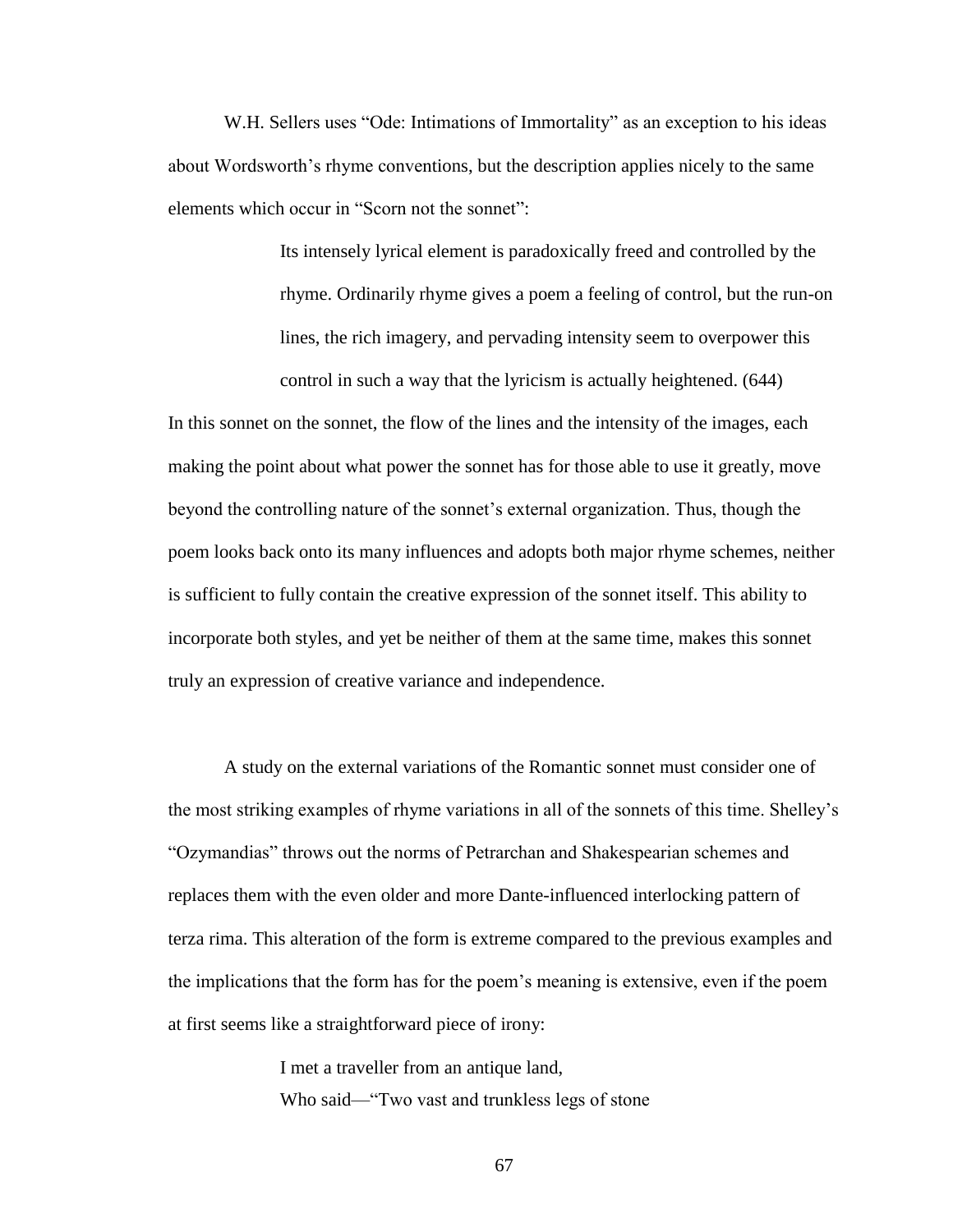Stand in the desert. . . . Near them, on the sand, Half sunk a shattered visage lies, whose frown, And wrinkled lip, and sneer of cold command, Tell that its sculptor well those passions read Which yet survive, stamped on these lifeless things, The hand that mocked them, and the heart that fed; And on the pedestal, these words appear: My name is Ozymandias, King of Kings; Look on my Works, ye Mighty, and despair! Nothing beside remains. Round the decay Of that colossal Wreck, boundless and bare The lone and level sands stretch far away."

The poem lamenting the arrogance of an ancient king is one of the most widely known of Shelley's career and is often critically discussed, but much of that criticism focuses on the origins of the poet's description of this sculpture or historical analogues to his traveler's story. The rhyming of the sonnet comes into connection with the theme, which is the subject of much in-depth formal discussions dealing with perspectives and understanding. The sonnet departs nearly entirely from the standard patterns and instead exists in different times with different retellings of Ozymandias' story. The perspective of the poem works from the middle outward, as if unpacking from Ozymandias as a man to the foot of the great statue to the traveler telling the tale and finally to the outer reaches of the poem as written by Shelley himself, each time adding a layer of storytelling and thus complication. William Freeman gives this study of perspective a great deal of attention, unlocking the interpretative implications of so many levels of storytelling, but he also notices the importance of technique on the poem, an aspect which is of much relevance here.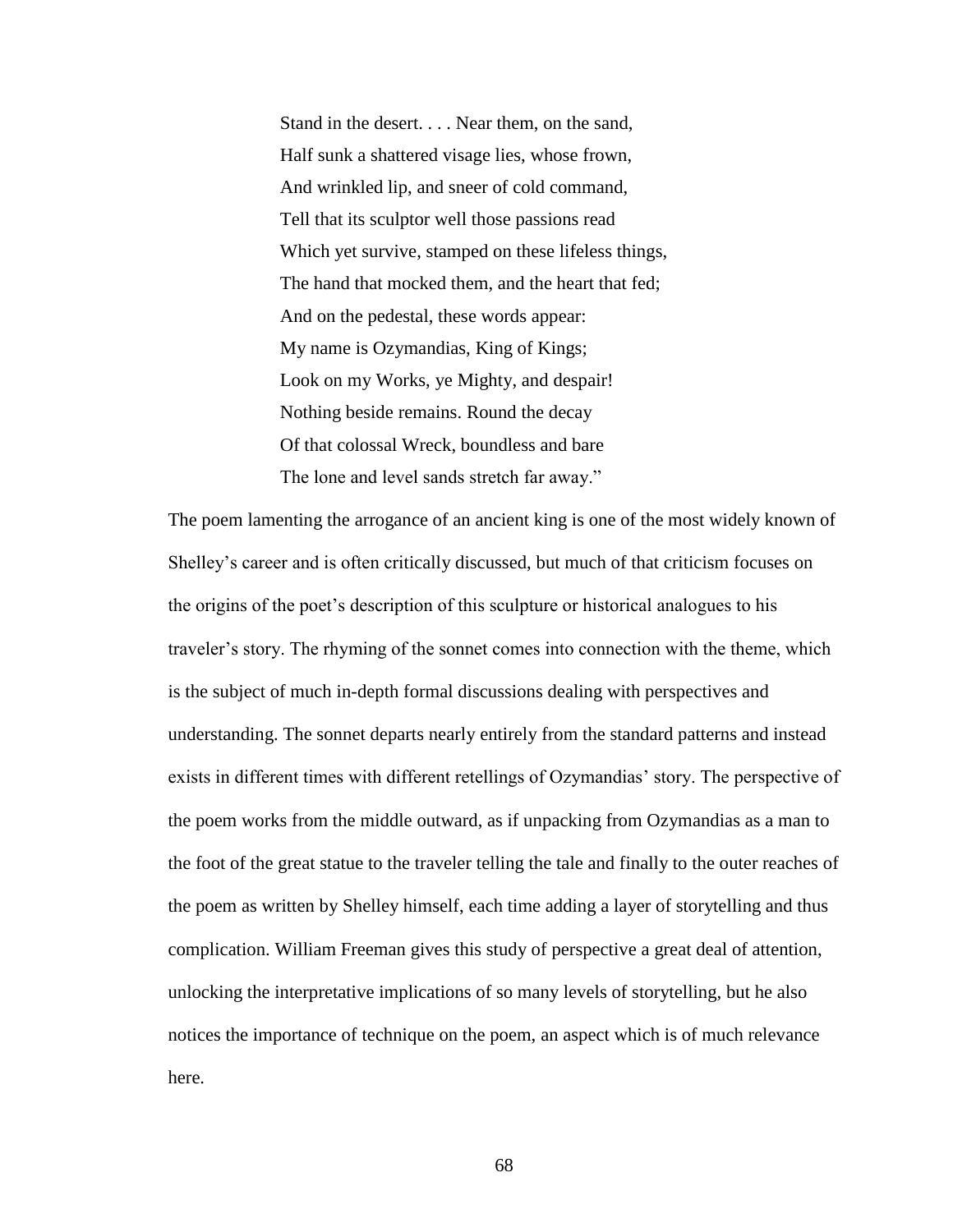The interlocking ABABACDCEDEFEF of the rhymes in the terza rima style comes from the Italian Dante Alighieri and his *Divine Comedy.* There is a clear connection between the ancient king as subject of Shelley's poem and the older epic rhyme he chooses. It is not coincidence that a poem about an ancient lost king would pick up the ancient form that nearly every other sonnet of the time had left behind. There is an external mimicking of the internal depiction of decay and forgetting, but also an element of distraction that adds to this irony of storytelling that the poem embodies. Freeman calls it "part of the system of postponements that steal not initial but delayed and considered attention from the simpler message. Or rather, it shifts the attention from the obvious substance of the moral to the conditions of its realization" (66). Just as the sculptor complicates the image of the king and the traveller complicates the story of the statue, both by removing the audience from the original, so too Shelley adds an element of interpretation that can hinder the true picture of the man Ozymandias. Freeman says, "technique all but overwhelms objective, for we are more involved with unraveling and working through than with the cognitive point of its product" (66). The form of the poem does more for the complication and widening interpretation of the poem than it does for simplifying it. M.K. Bequette echoes this idea by saying that because Shelley's sonnet "attains a solid physical reality and is not merely a vehicle for some moral lesson" (30), that it "invites interpretation rather than imposes one and only one on the strange desert scene" (31).

This complicating of the sonnet's interpretation acts as the ultimate departure from accepted forms. By making a sonnet so radically rhymed and unusually organized as "Ozymandias" Shelley asserts the ultimate will of the poet. He refuses easy

69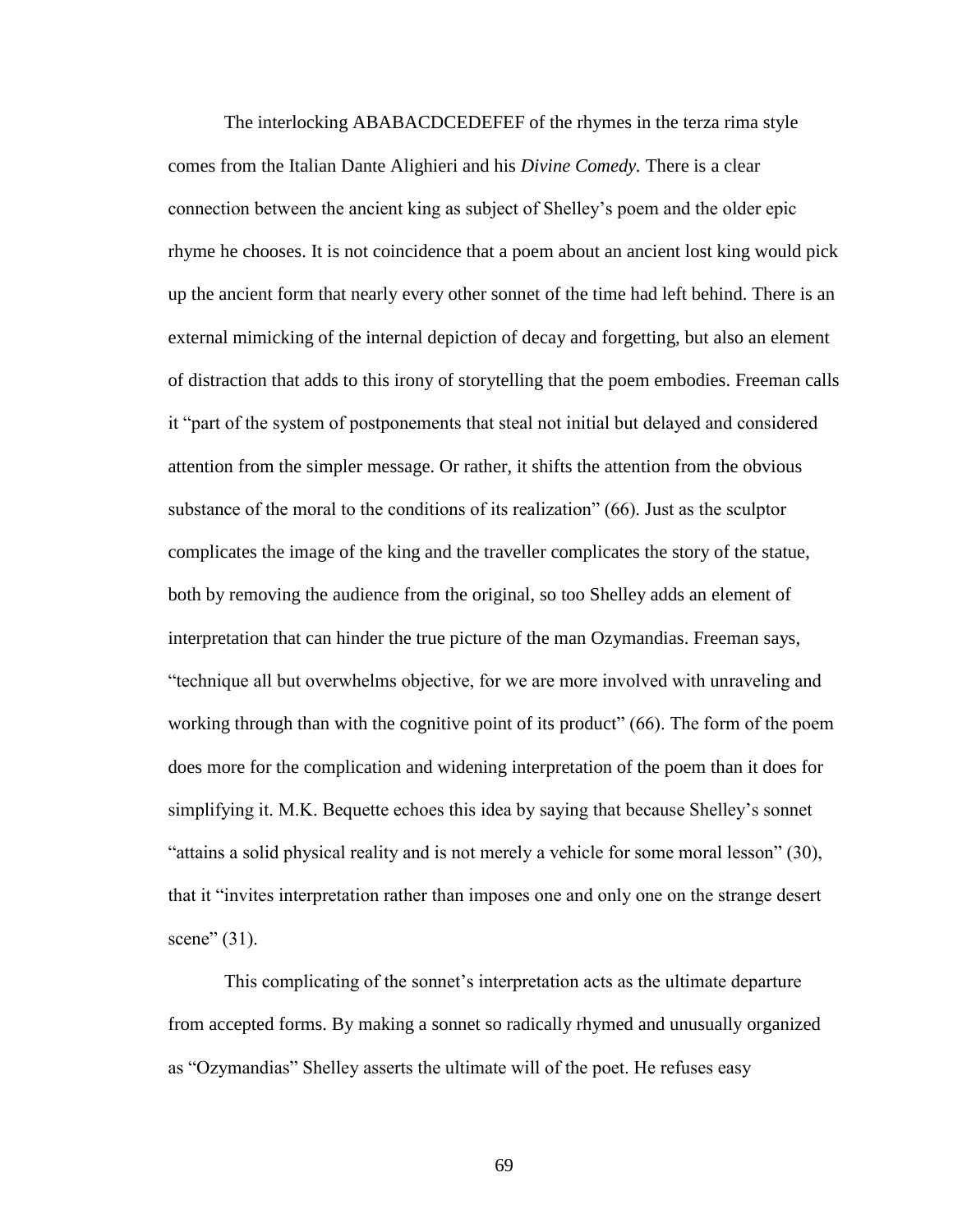understanding because he defies easy categorization and allows for the artistic imagination of both the writer and the reader to move freely in understanding the poem.

The external structure of the Romantic sonnet, like its internal variations, was a means of freeing the poets from the confines of a form. While the sonnet dictates a set of rules and with it many expectations, the brilliance of these poets allowed them to work inside those rules, altering them slightly or more radically and still achieve the artistic freedom they lived for. Whether they were inverting the parts of the Petrarchan style, shifting the placement and use of the Shakespearean couplet, combining elements of both forms as homage to the past or acknowledgement of the form's ultimate freedom, or leaving all convention behind and defying the limits of easy interpretation, these poems sought always to find the truest form of expression within the uniformity of the sonnet. By acknowledging their influence and respecting the past, they were able to find the perfect amount of variation within the sonnet's formal walls, and this is their highest accomplishment.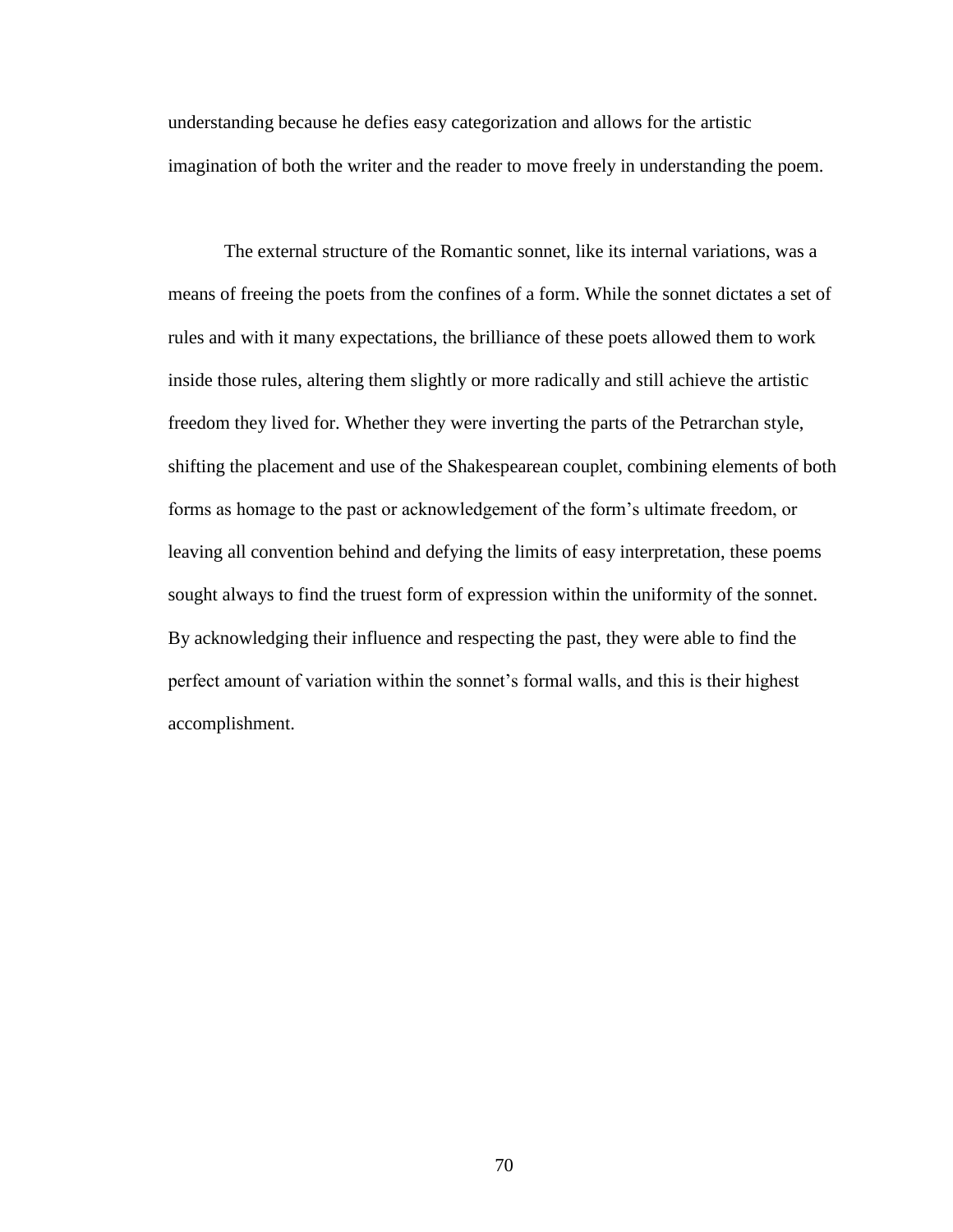## Works Cited

- Bate, Walter Jackson. *The Stylistic Development of Keats.* New York: Humanities Press, 1962. Print.
- Briggs, H.E. "Keats's 'Golden-Tounged Romance'." *Modern Language Notes* 58.2 (1943): 125-8. *JSTOR.* Web. 24 June 2014.
- Coleridge, Samuel Taylor. "To Lord Stanhope on Reading His Late Protest in the House of Lords." *The Works of Samuel Taylor Coleridge.* Ware, Hertfordshire: Wordsworth Editions Ltd., 1994. 89. Print.
- Creaser, John. "Rhymes, Rhyme, and Rhyming." *Essays in Criticism* 62.4 (2012): 438- 60. *Oxford Journals.* Web. 25 June 2014.
- Cronin, Richard. "Wordsworth Poems of 1807 and the War Against Napoleon." *The Review of English Studies, New Series* 48.189 (1997): 33-50. *JSTOR.* 2 July 2014.
- Curran, Stuart. *Poetic Form and British Romanticism.* New York: Oxford UP, 1986. Print.
- Duffy, Cian. "'The Child of a Fierce Hour': Shelley and Napoleon Bonaparte." *Studies in Romanticism* 43.3 (2004): 399-416. *JSTOR.* Web. 24 Mar 2014.
- Egri, Peter. "The Romantic Form of the Sonnet and Sonata: Wordsworth and Hubert Perry." *Comparative Literature Studies* 22.4 (1984): 455-71. *JSTOR.* Web. 26 Mar. 2014.
- Ferber, Michael. "Shelley and 'The Disastrous Fame of Conquerors'." *Keats-Shelley Journal* 51 (2002): 145-73. *JSTOR.* Web. 3 July 2014.
- Fraistat, Neil. "Poetic Quests and Questioning in Shelley's 'Alastor' Collection." *Keats-Shelley Journal* 33.1 (1984): 161-181. *JSTOR.* Web. 3 May 2014.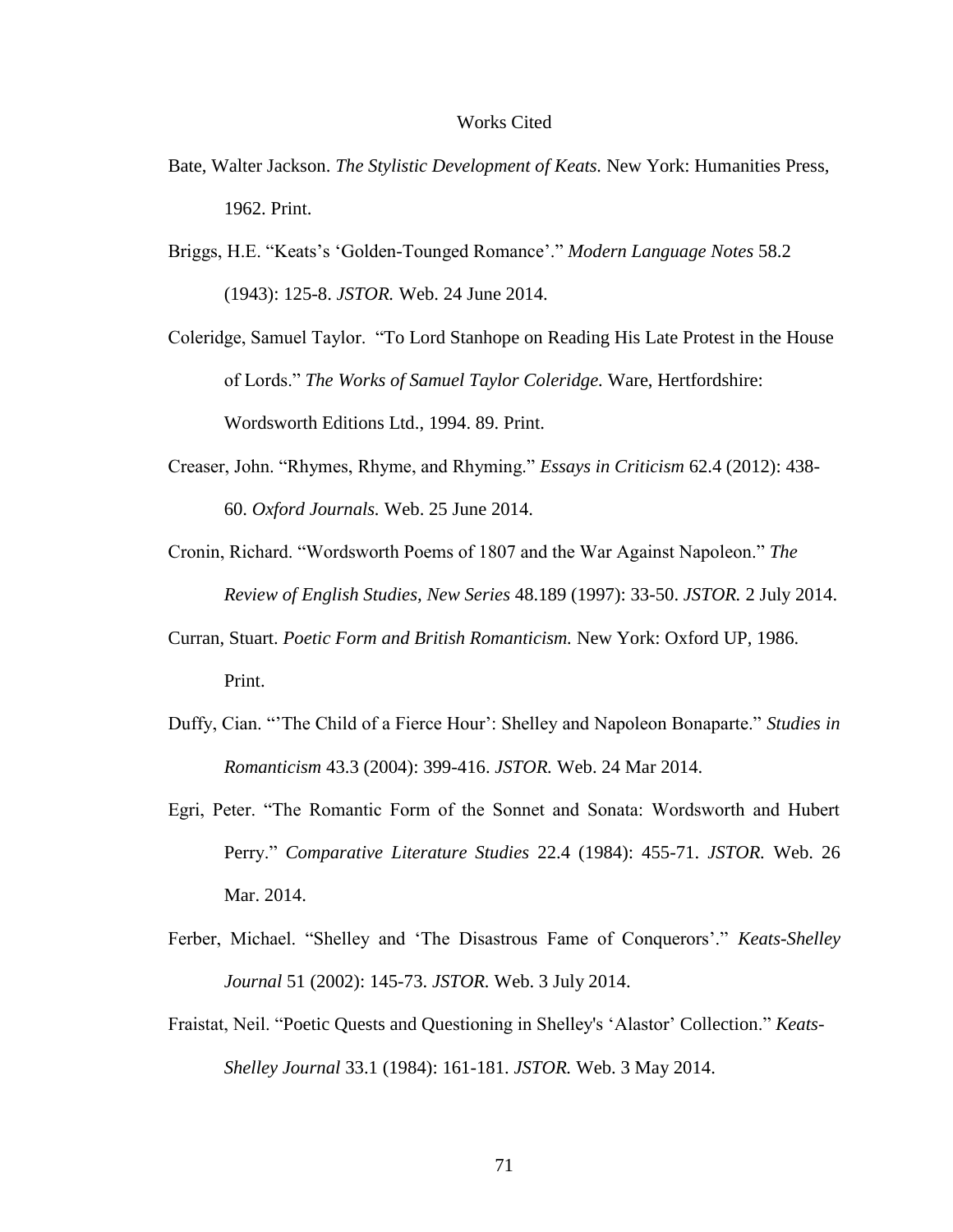Fussell, Paul. *Poetic Meter and Poetic Form.* New York: Random House, 1967. Print.

Freedman, William. "Pastponement and Perspectives in Shelley's 'Ozymandias'."

*Studies in Romanticism* 25.1 (1986): 63-73. *JSTOR.* Web. 12 May 2014.

- Goldberg, M.A. "The 'Fears' of John Keats." *Modern Language Quarterly* 18.2 (1957): 125-31. *EBSCO.* Web. 30 Nov. 2012.
- Harmon, William. "Rhyme in English Verse: History, Structures, Functions." *Studies in Philology* 84.4 (1987): 365-93. *JSTOR.* Web. 13 May 2014.
- Hartman, Geoffrey H. *The Unremarkable Wordsworth*. Minneapolis: U of Minnesota P, 1987. Print
- Hayman, Bruce. "Rhythm and Syntax in 'On First Looking into Chapman's Homer.'" *Keats-Shelley Journal* 43.1 (1994): 24-7. *JSTOR.* Web. 30 Nov. 2012.
- Hess, Jonathan M. "Wordsworth's Aesthetic State: The Poetics of Liberty." *Studies in Romanticism* 33.1 (1994): 3-29. *JSTOR.* Web. 25 June 2014.
- Hrushovski, Benjamin. "The Meaning of Sound Patterns in Poetry: An Interaction Theory." *Poetics Today* 2.1a (1980): 39-56. *JSTOR.* Web. 13. Apr. 2014.
- Keach, William. "Cockney Couplets: Keats and the Politics of Style." *Studies in Romanticism* 25.2 (1986): 182-96. *JSTOR.* Web. 13 May 2014.
- Keats, John. "If by dull rhymes our English must be chain'd." *Keats's Poetry and Prose.*  Ed. Jeffery N. Cox. New York: Norton, 2009. 347. Print.
- ---. "Sonnet. [Bright star! would I were steadfast as thou art!] Holograph Version" *Keats's Poetry and Prose.* Ed. Jeffery N. Cox. New York: Norton, 2009. 338. Print.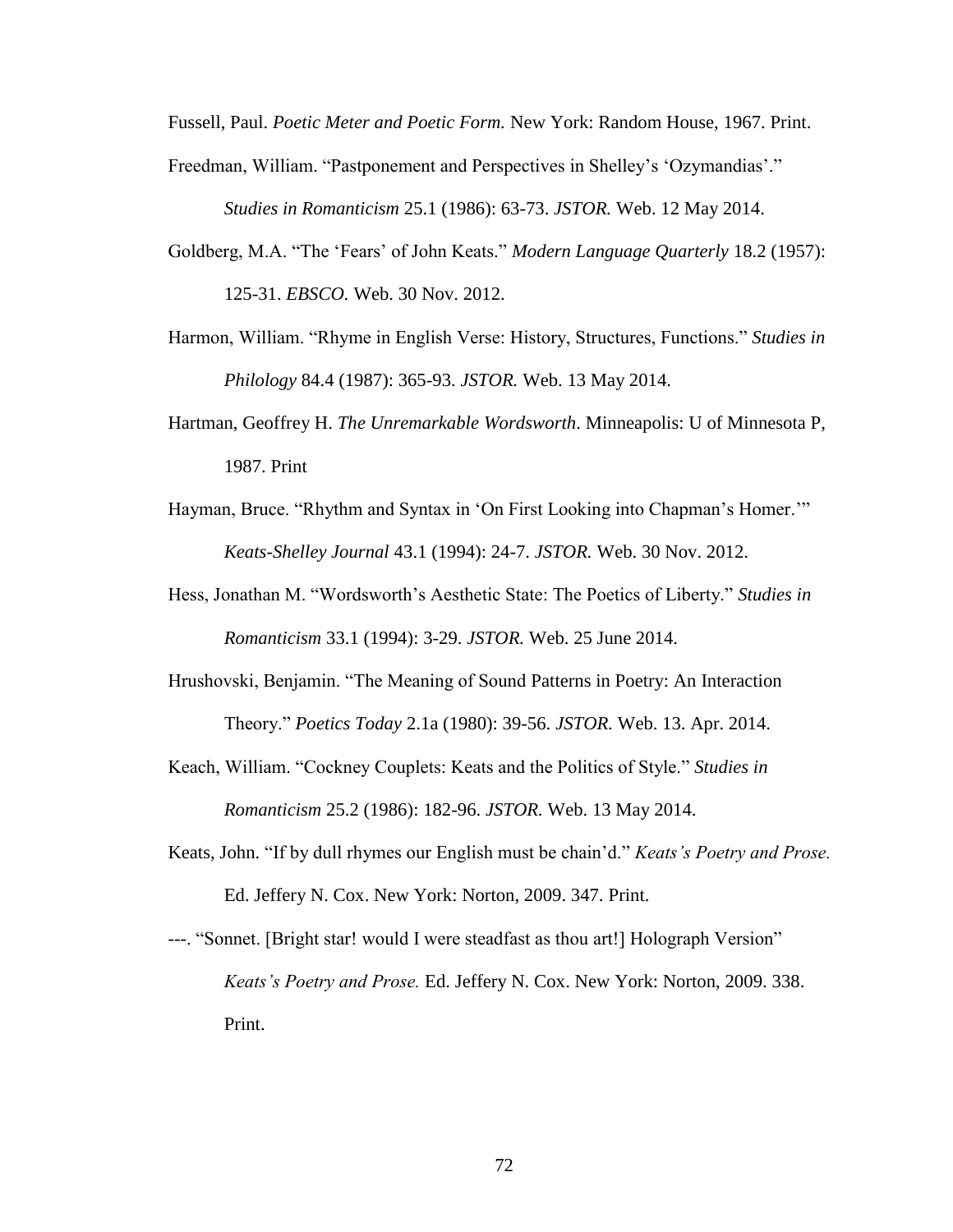- ---. "Sonnet. On Sitting Down To Read King Lear Once Again" *Keats's Poetry and Prose.* Ed. Jeffery N. Cox. New York: Norton, 2009. 114. Print.
- ---. "On Fame [How fever'd is the man, who cannot look]." *Keats's Poetry and Prose.*  Ed. Jeffery N. Cox. New York: Norton, 2009. 347. Print.
- ---. "To Autumn." *Keats's Poetry and Prose.* Ed. Jeffery N. Cox. New York: Norton, 2009. 472-3. Print.
- ---. "When I have fears that I may cease to be." *Keats's Poetry and Prose.* Ed. Jeffery N. Cox. New York: Norton, 2009. 118-9. Print.
- Leavis, F.R. "Imagery and Movement: Notes in the Analysis of Poetry." *Scrutiny* 13 (1945):119-35. *UNZ.org.* Web. 12 Feb 2014.
- Leinwand, Theodore B. "On Sitting Down to Read Shakespeare Once Again." *The Kenyon Review* 24.2 (2002): 106-23. *JSTOR.* Web. 23 June 2014.
- Liu, Alan. "Wordsworth: The Sense of History." Stanford: Stanford UP, 1989. Print.
- Mazzaro, Jerome. "Tapping God's Other Book: Wordsworth at Sonnets." *Studies in Romanticism.* 33.3 (1994): 337-54. *JSTOR.* Web. 15 Apr. 2014*.*
- Miller, Christopher R. "Wordsworth's Anatomies of Surprise." *Studies in Romanticism*  46.4 (2007): 409-31. *JSTOR.* Web. 15 Feb. 2014
- Miller, J. Hillis. "The Still Heart: Poetic Form in Wordsworth." *New Literary History* 2.2 (1971): 297-310*. JSTOR.* Web. 24 June 2014.
- O'Groman, Francis. "Coleridge, Keats, and the Science of Breathing." *Essays in Criticism* 61.4 (2011): 365-81. *EBSCO.* Web. 30 Nov. 2012.
- Plumly, Stanley. "The Odes for Their Own Sake." *The Kenyon Review* 33.4 (2011): 161- 6. *EBSCO*. Web. 30 Nov. 2012.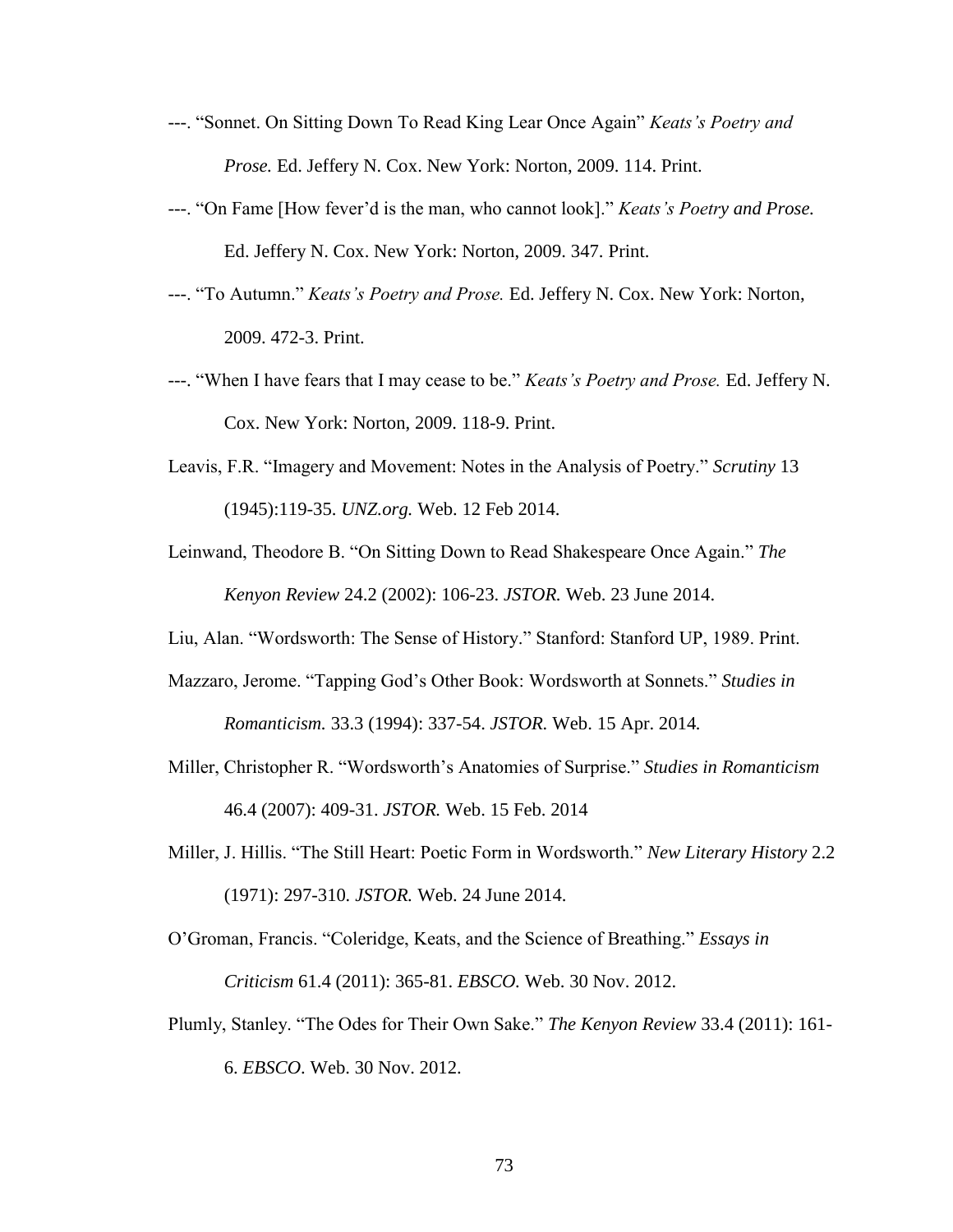- Richardson, Alan. "Apostrophe In Life and In Romantic Art: Everyday Discourse, Overhearing, and Poetic Address." *Style* 36.3 (2002): 363-85. EBSCO. 19 Feb. 2014.
- Sellers, W.H. "Wordsworth and Spender: Some Speculations on the Use of Rhyme." *Studies in English Literature, 1500-1900* 5.4 (1965): 641-50. *JSTOR.* Web. 13 May 2014
- Shelley, Percy Bysshe. "Feelings of A Republican on the Fall of Bonaparte." *Shelley: Selected Poetry.* Ed. Isabel Quigley. New York: Penguin Putnam, 1956. 46. Print.
- ---. "Ozymandias." *Shelley: Selected Poetry.* Ed. Isabel Quigley. New York: Penguin Putnam, 1956. 107. Print.
- ---. "Sonnet: England in 1819." *Shelley: Selected Poetry.* Ed. Isabel Quigley. New York: Penguin Putnam, 1956. 133. Print.
- ---. "To Wordsworth." *Shelley: Selected Poetry.* Ed. Isabel Quigley. New York: Penguin Putnam, 1956. 45. Print.
- Sperry, Stuart M. *Keats the Poet.* Princeton: Princeton UP, 1973. Print.
- Spratley, Peter. "Annette, Caroline, and Reclaiming Liberty: Wordsworth in Calais." *Romanticism* 16.3 (2010): 293-304. *JSTOR.* 25 June 2014.
- Wagner, Jennifer Ann. *A Moment's Monument: Revisionary Poetics and the Nineteenth Century English Sonnet.* Madison: Fairleigh Dickerson UP, 1996. Print.
- Werkmeister, Lucyle and P.M. Zall. "Possible Additions to Coleridge's "Sonnets on Eminent Characters." *Studies in Romanticism* 8.2 (1969): 121-7. *JSTOR.* Web. 8 Jan. 2013.